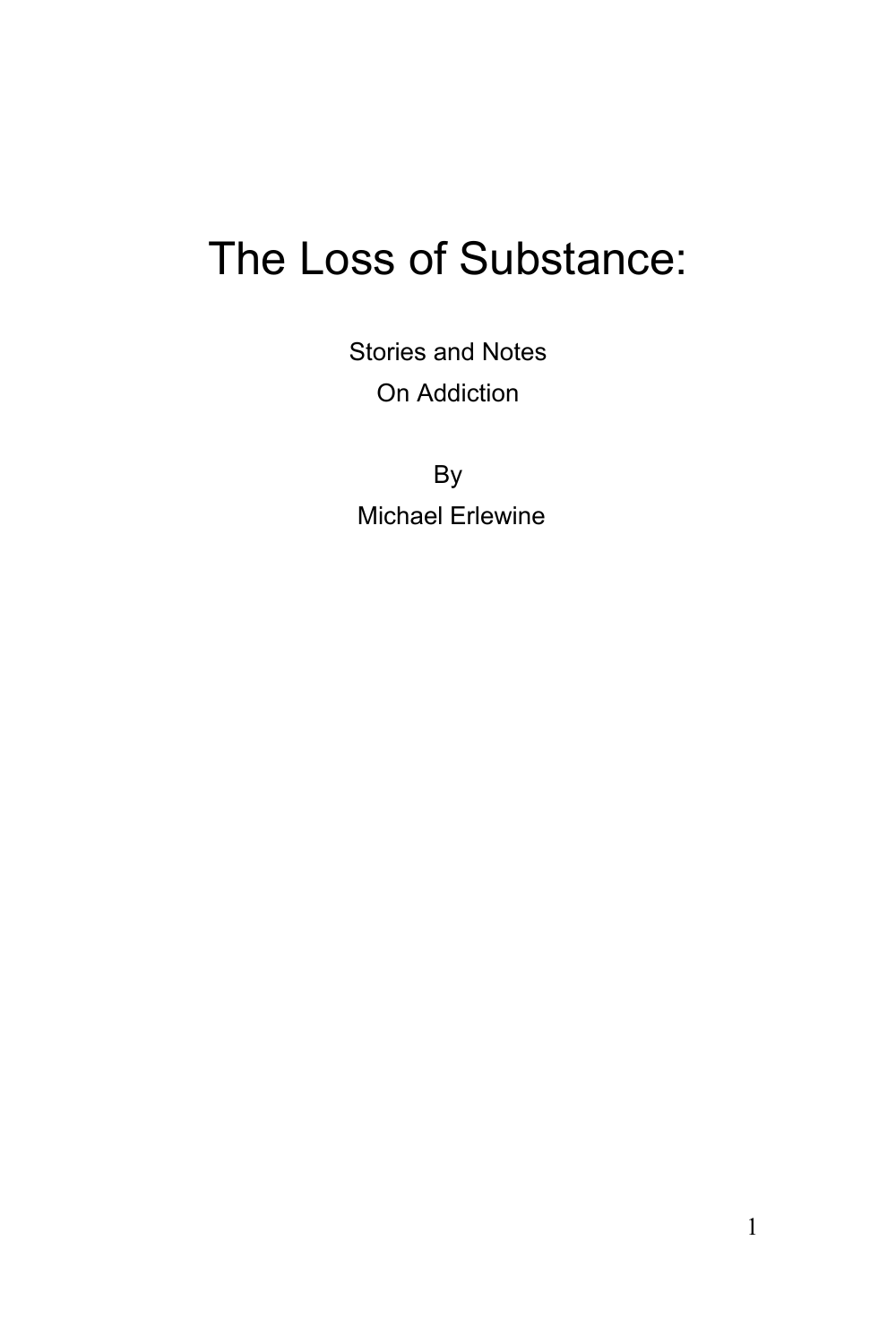Any Merit from This Effort Is Dedicated To the Enlightenment of All Sentient Beings, Sooner, Rather Than, Later,

Published by:

Heart Center Publications 315 Marion Avenue Big Rapids, Michigan

[www.SpiritG](http://www.spirit/)rooves.net

(c) 2010-2015 by Michael Erlewine Michael@Erlewine.com

**ISBN-13: 978-1517119331**

**ISBN-10: 1517119332**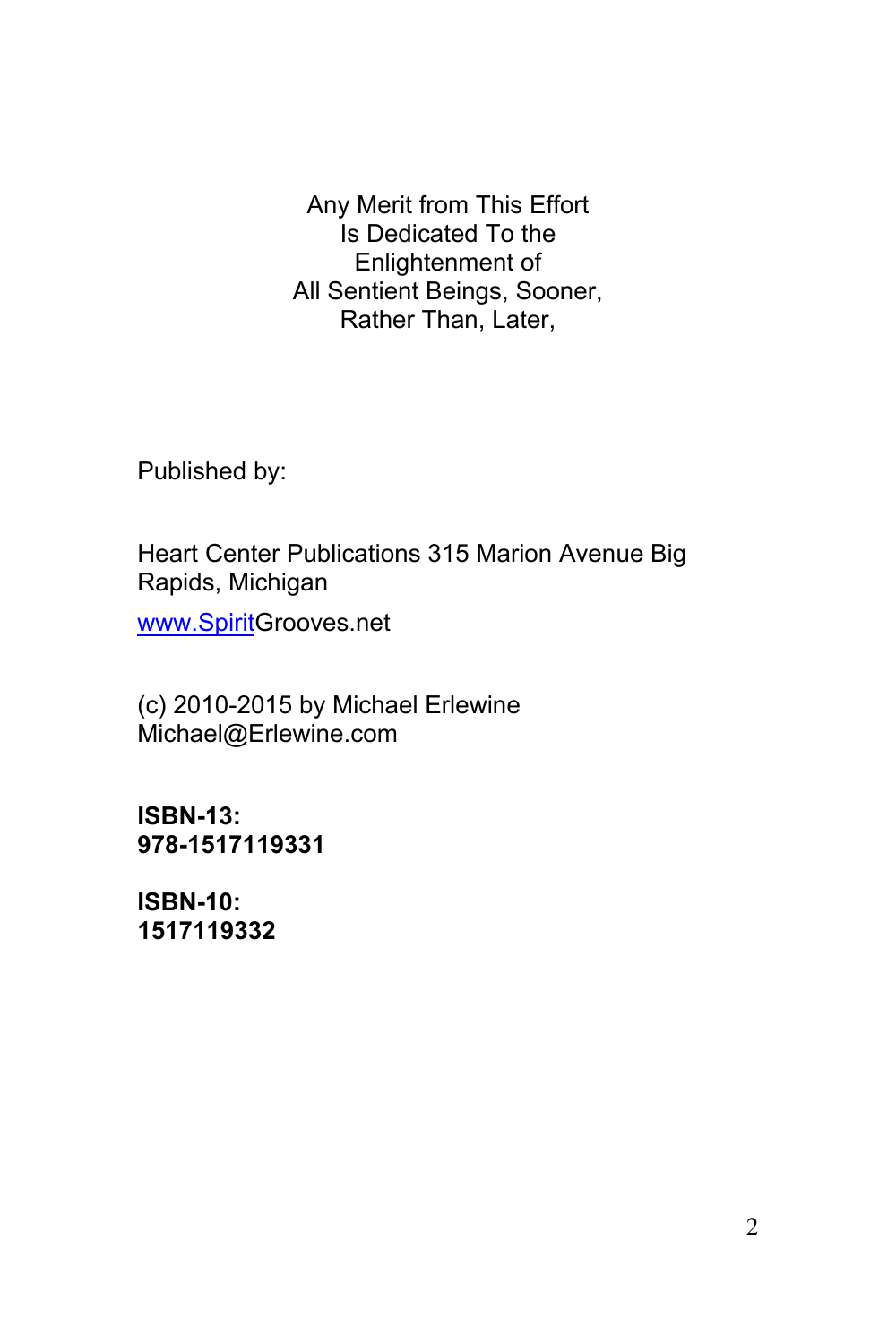### <span id="page-2-0"></span>**Introduction**

This series of blogs was first published on my Facebook Wall in November of 2010. It addresses some of the more common substance addictions that I have experienced, hopefully in a candid and helpful manner. In my own life, many of these topics only became problems as I grew older. What I could easily shake off at twenty-five years of age is not so easily dismissed later on, like in my fifties and sixties.

I don't have all the answers, but I do seem to have most of the questions and problems, so I thought it might be better to share my thoughts with you than to not talk about them. I hope you agree.

That being said, please accept these notes, comments, and stories in the spirit in which they are offered, one of friendship and shared concern.

Michael Erlewine Email: [Michael@Erlewine.net](mailto:Michael@Erlewine.net)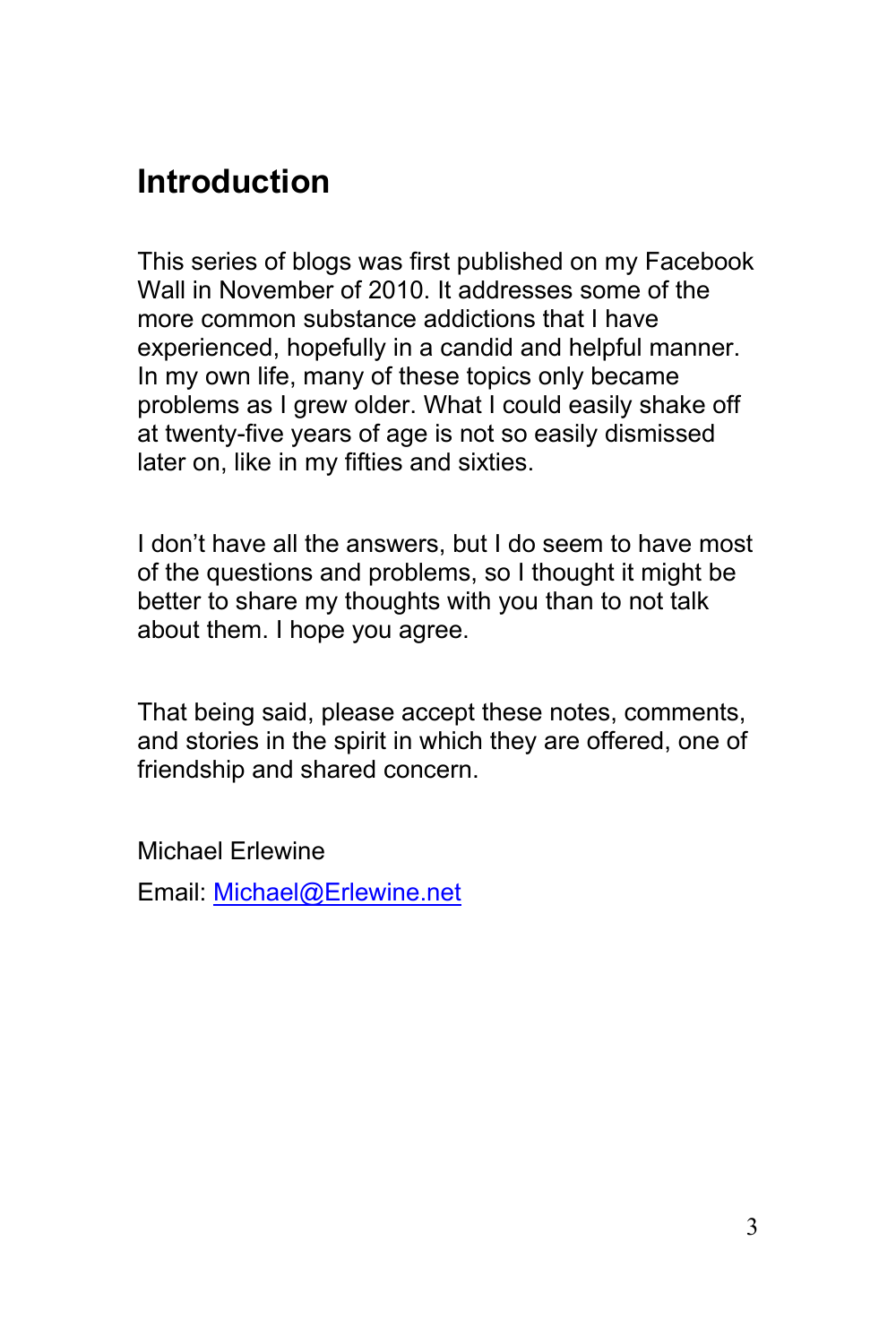# <span id="page-3-0"></span>**Table of Contents**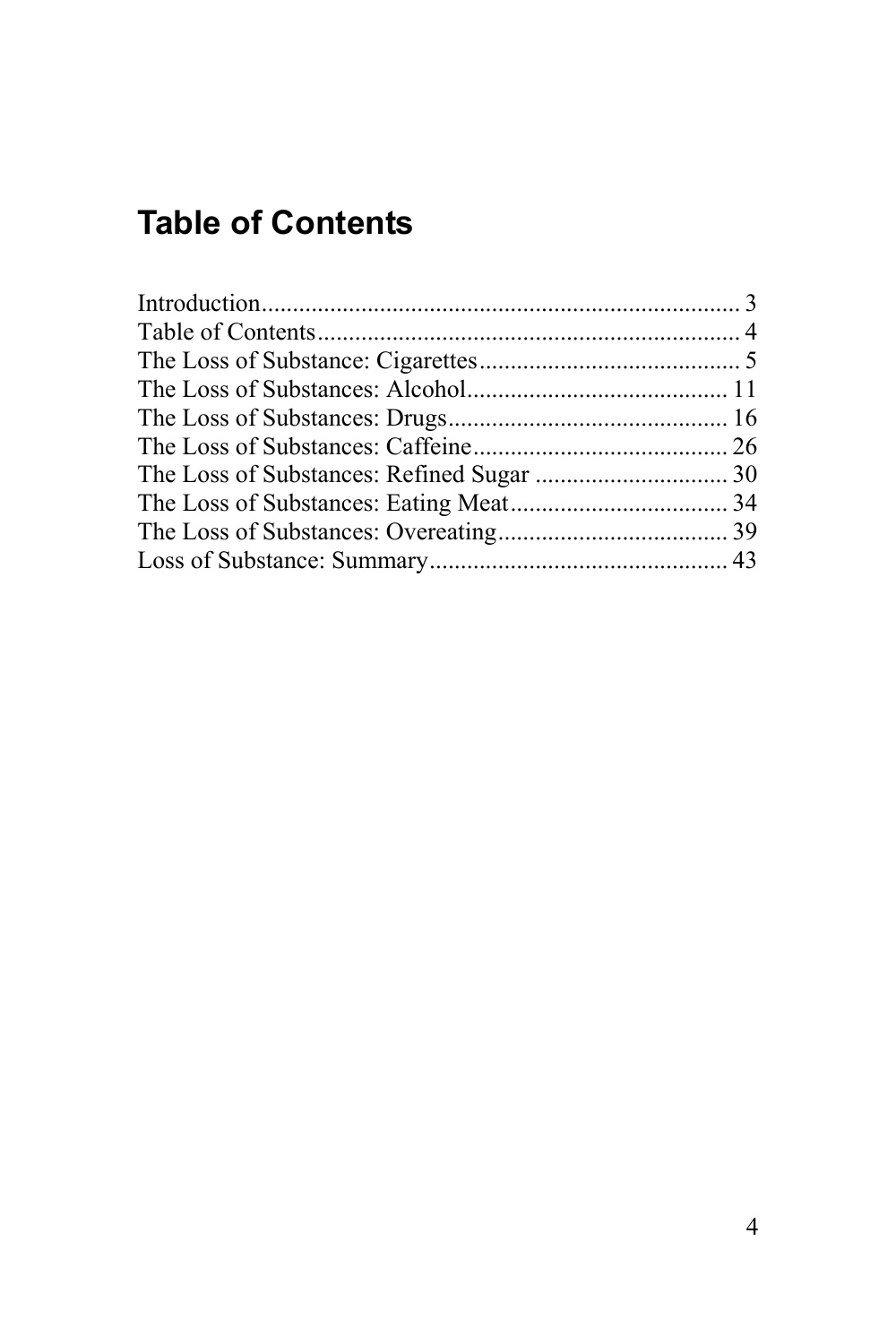### <span id="page-4-0"></span>**The Loss of Substance: Cigarettes**

I am a slow learner when it comes to giving up what is bad for me, slow beyond reason, probably the last of the last when forced to give up a bad habit. I don't do it voluntarily and I don't do it rationally. I give up what is bad for me only when faced with no alternative, like knocking on death's door. And I am not exaggerating here as I am (so I am told) sometimes prone to.

When I look back at the trail of bad habits I have left behind me as I have aged, it does not speak well of me. It is clear that I don't learn by reasoning, by reading, or being told (even by a doctor) that this or that is bad for me. When it comes to my bad habits, only at the last possible moment do I change, and even then I insist on being rational, scientific, using trial and error, and godknows-what else. I try each habit until the last dog dies. I want to be certain it is bad for me and I leave no stone unturned.

For those who want to paint me a teetotaler, please note my bona fides in this realm of substances. All of the vices I write about are my own, tried by me (and for a long time too), found wanting, and then perhaps discarded. And I give my reasons. I will go over the substances in my life in the next few bogs. Where shall I begin? Let's start with tobacco, my smoking cigarettes.

I started smoking along about the seventh or eighth grade. Why? Because everyone in the very small class at my Catholic school (at least the guys I liked) smoked. I think all of us smoked and some of the girls did too. How I chose Chesterfield cigarettes, I can't remember, maybe simply because they were longer than most others and you got more for your money. I really don't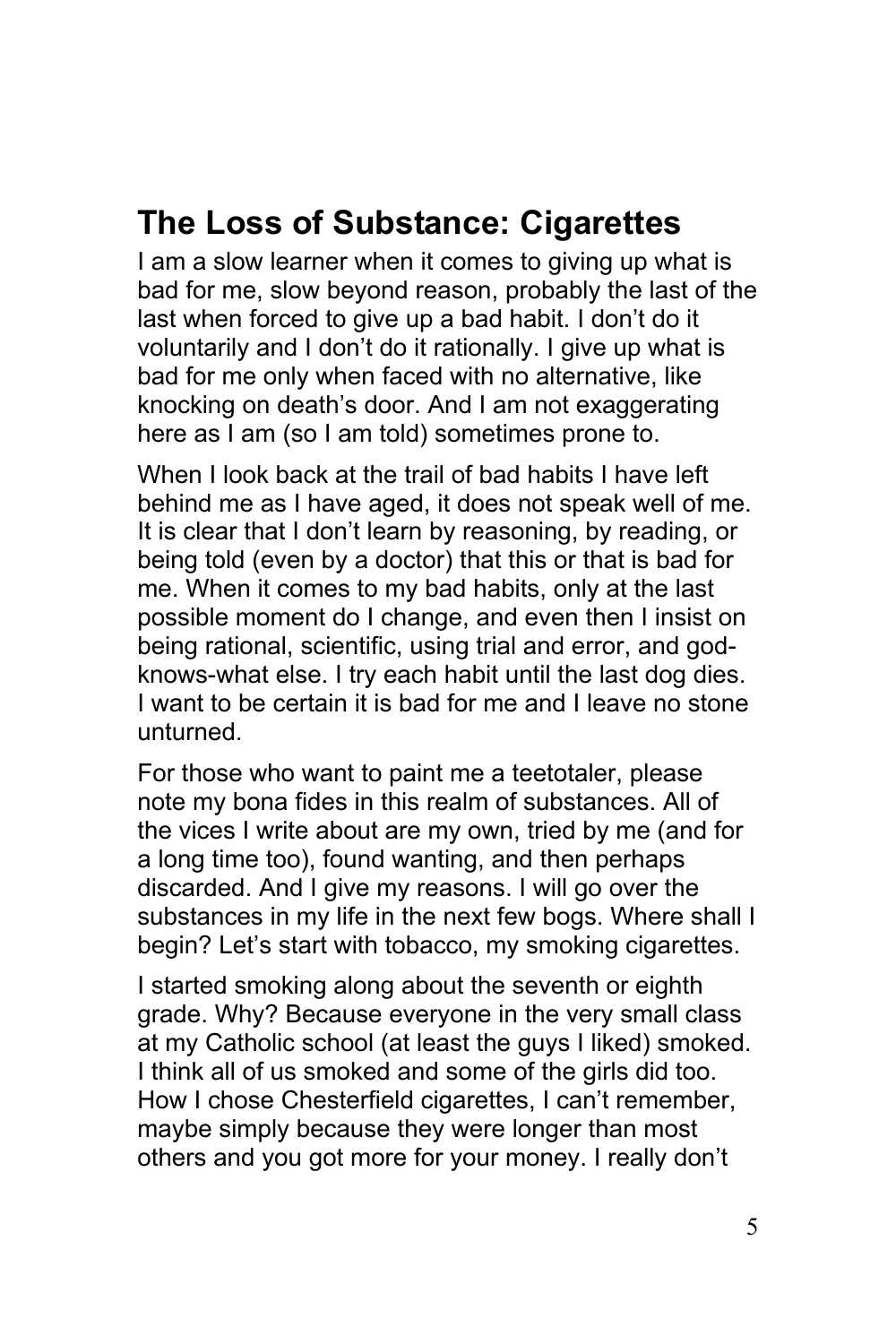know, but they are a harsh cigarette, real chokers, and I was married to them. I can still hear the clunk of the pack coming down out of the vending machine when I inserted twenty-five or thirty cents. The machines were the only place we could buy them. We were just kids.

My dad and mom smoked Lucky Strikes and they were even harsher than Chesterfields, but somehow better, if that makes sense. But I was not about to smoke what my parents were smoking. I would decide for myself what to smoke. Actually, I tried all kinds of cigarettes over the years, including filters like Marlboros and Parliaments, straights like English Ovals, Benson & Hedges, and those nasty French Gauloises that almost took your breath away when you inhaled. When I was a "beatnik" I even picked up buts on the street and smoked them. I never liked cigars or pipes.

Eventually I settled down to Camel straights. Now that was a really good cigarette to my taste, and I smoked a lot of them, sometimes up to three packs a day. They were just too good (and too cool) to give up. I was proud I smoked Camels and I loved the package and camel logo.

In the beginning, back in Catholic school, somewhere around the eighth grade (as I mentioned), we smoked in the thickets and swamps next to St. Francis of Assisi Church and School in Ann Arbor. And the nuns knew we smoked, but could never catch us at it. We could see their black and white habits bustling through the thorn bushes from far away and we watched them trying not to get dirty as they fought their way through the thickets. We would simply outrun them every time, disappearing like vapor in the swamps. I don't think we ever got caught smoking there. But the nuns knew who we were, and there were only a few of us in our class of twelve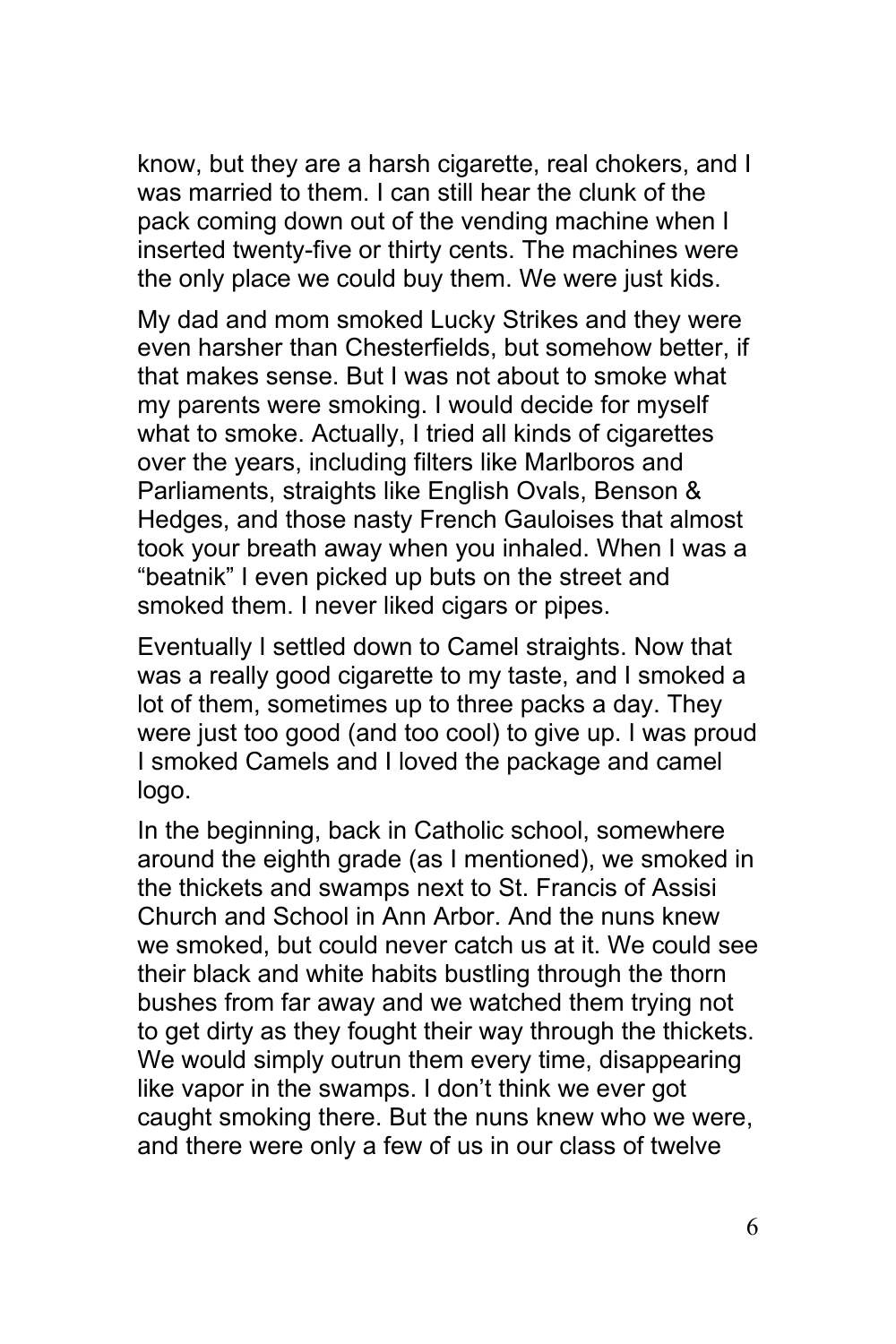girls and boys. This was in 1955, the year I graduated from the eighth grade.

I have distinct memories of feeling that full pack of cigarettes in my upper left shirt pocket while walking along the sidewalks and winter streets of Ann Arbor on crisp cold nights. My jacket was usually a bit too thin and the cold penetrated. Often I was all alone.

Back then, on those winter nights, I liked to see my breath in the cold air as I walked and cigarette smoke made it all the more visible, just silent, walking, and smoking, always going somewhere. Usually I had hitchhiked into town from where I lived out on Washtenaw Avenue and still had many blocks of sidewalk to cover to get to a friend's house. The streets in winter, late at night, were so empty, silent, and cold – beautiful in their own way. I was always longing for something or someone. This was when I was in junior high and high school, and not later on when no one would care what I did.

And all of the guys in my eighth-grade class had the same deal. Maybe a couple of them had parents who knew their kids smoked, and didn't care. This made them so much more macho in our eyes than the rest of us. Their parents didn't care. Wow! Mine cared, but they both smoked themselves, so why shouldn't I smoke? Adults did it and I wanted to be an adult. In those days everyone smoked, at home and in all public places, in cars, buses, planes, etc. Ashtrays, smoke, and ash were ubiquitous. No one complained.

Back then we became expert at finding places to have a cigarette. Those old standalone garages next to a friend's house were a favorite, where the smoke mixed with the somewhat faint and delicate smell of oil and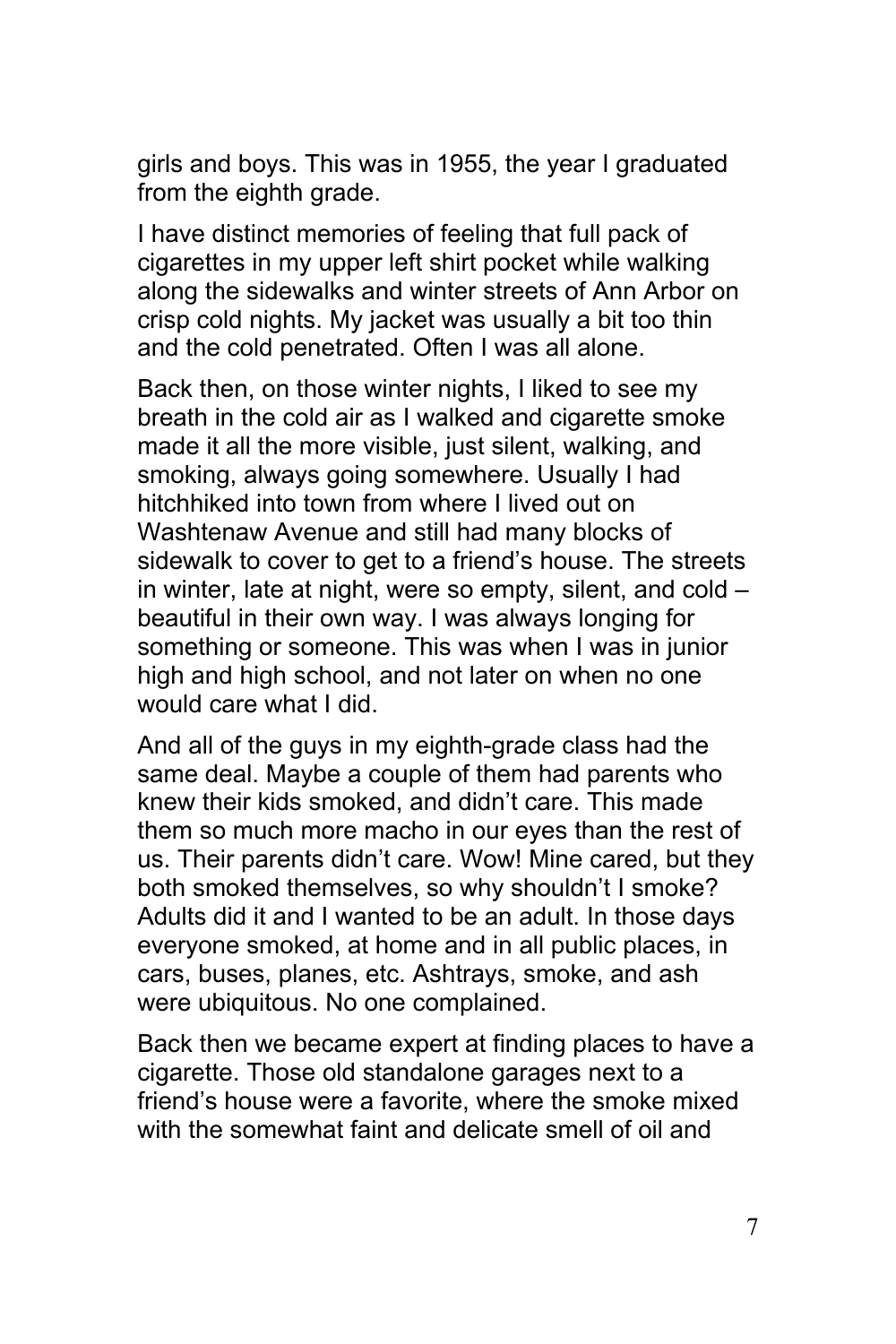gas fumes from years housing a car. I miss those old garages and their smell.

Or, perhaps it was in the corner of a friend's basement, back behind the furnace, or blowing smoke out of a cracked window from a bedroom. We dared them all and seldom got caught. Back then it was exciting and so grown up to be packing cigarettes, to have matches, and lighters. Lighters were just too cool, and your girlfriend might give you a special lighter on your birthday or at Christmas, gold or chrome-plated lighters that were heavy, yet compact. My initials were engraved in them, "JME." They were special. I wonder what ever happened to mine? But I am waxing too nostalgic here. What about giving these coffin nails up? How did that happen?

I can tell you that it happened slowly. I would guess that I smoked for something like ten or twelve years. And the smoking got heavier when I started to play music professionally in 1965. And of course we smoked more than just cigarettes, but I will get to that in another blog. And smoking was a real habit, something I depended on, especially when I got nervous, and I am nervous by nature, so that tells you the whole story. And like so many of us back then, the first thing I would do when I woke up in the morning was (of course) smoke a cigarette, and on and on.

I tried to quit, many times. I would get maybe a day into the quit, perhaps two, and then something would happen that just flipped me. Whatever it was, it called for a cigarette, and overran my resolution to not smoke and all of this happened in an instant. I just reversed myself, thinking that certainly I have to smoke and of course I will have to quit some other time because whatever just happened was way too important to be trying to quit and deal with at the same time. It needed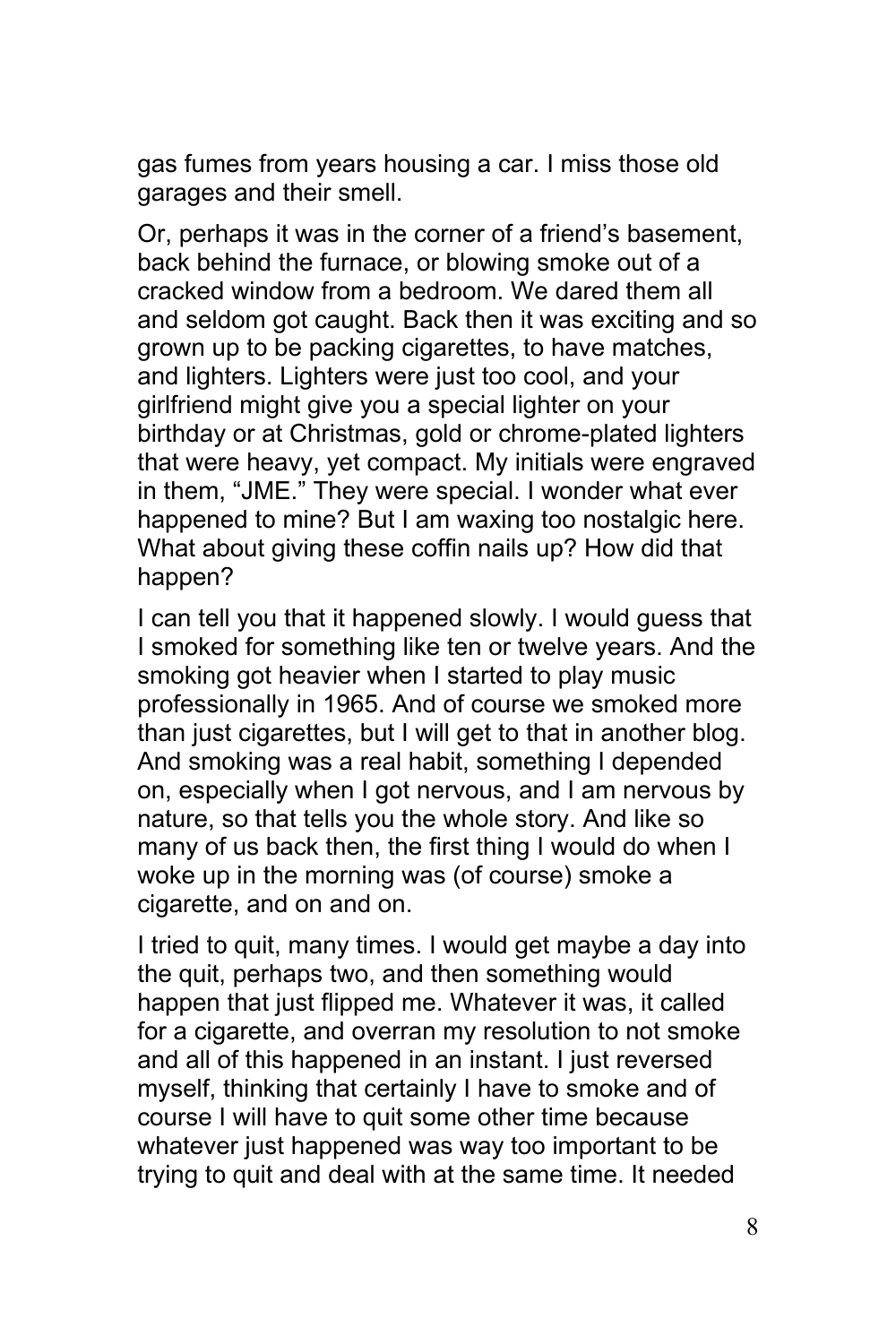my full attention, and that meant smoking again. I don't know how many times I quit and started again, but it was always the same scenario.

I would be quitting and doing sort of OK with it when some life event would interrupt that demanded all of me, and all-of-me back then included the smoking part of me, so there you have it. I was soon back smoking again, just like that, with no regrets and only a little guilt, knowing that I was in fact killing myself in a slow suicide.

And when I did manage to quit, I would work it for all it was worth, announcing it to my friends, pointing out their bad smoking habits and my moral superiority and fierce determination by not smoking. Then two days later, there I would be smoking again, with them seeing me smoke. Humiliating, but by that point I never really cared. I was at least feeling normal and myself once again. I didn't make it. Doctors tell me that my lungs still have scars from smoking or pneumonia, perhaps both.

How did I finally quit back on May 12, 1967? As corny as this sounds, I just quit quiting and quit, all in a moment, in a day, in this lifetime. I wish I had some sort of 12-step program to tell you how I did it, but I don't. I can say this:

My quitting was the result of an intense spiritual-like experience that changed me in some very real ways and distracted me from whatever it was that made me smoke in the first place. Suddenly I had a lot more going for me, was much more engaged in life, and had something more to live for than before. Just like that, I popped out of the smoking rut and was free of it. It would be correct to say I was instantly distracted from distractions like smoking, and I never went back. It was like waking up. There was no need to smoke. I had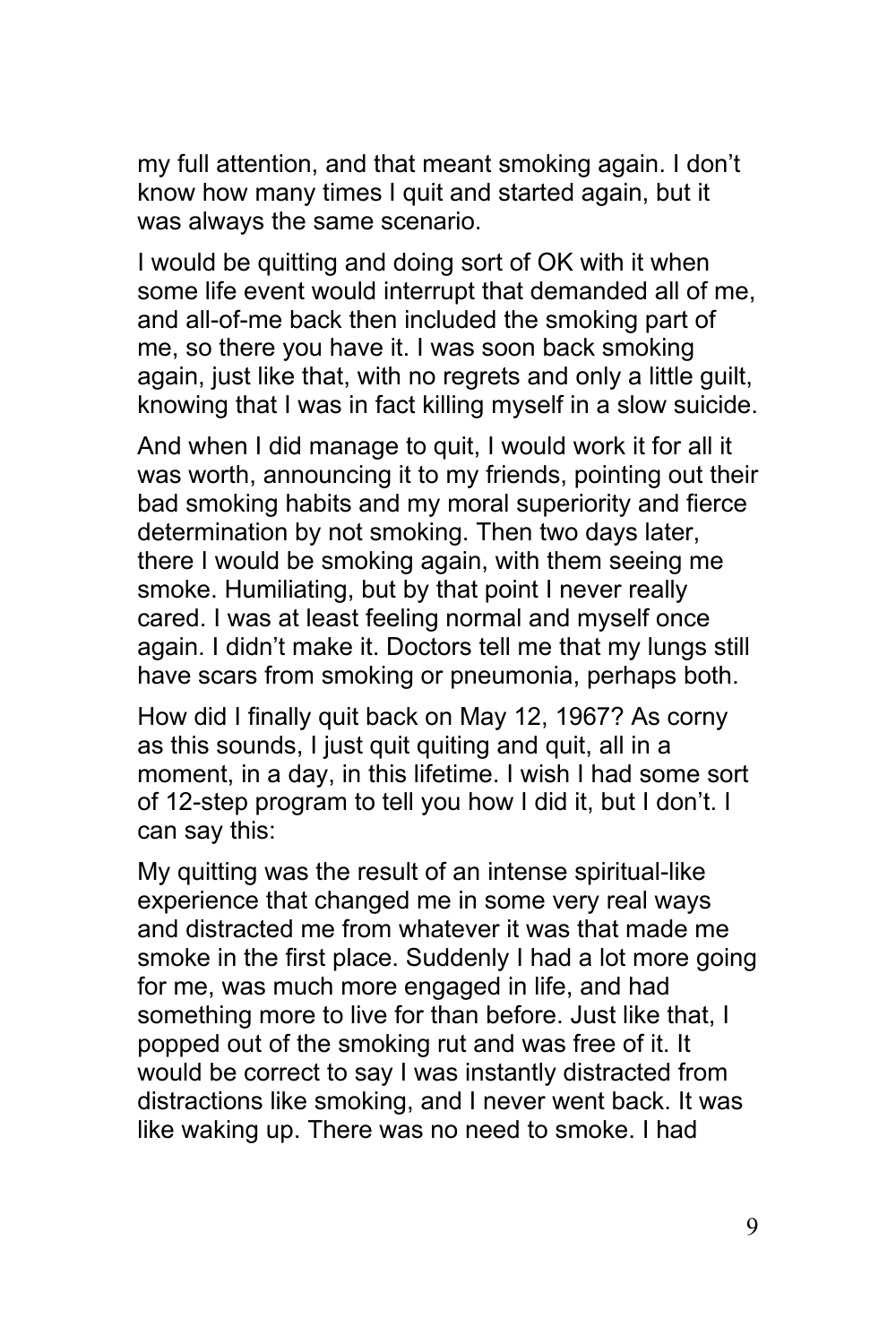something more real to focus on, like: my life. I finally had something like one.

I doubt that the above explanation is all that helpful, but the idea, as I look back on it, was that I was busy smoking until something better came along. When something better did come along, I stopped smoking. In other words, the best time to quit a habit like smoking for me was when some powerful event intervened in my life and created a natural gap in time, a separation of past from future, an imprint that I could use (and measure from), a way to step away from the past. These kinds of events happen, so for some of you that still smoke that may be a clue.

Of course, soon after I quit, the sheer hideousness of smoking became all too apparent in the habits of others. Their stained fingers and teeth, the overflowing ashtrays and waves of ash particles that settled everywhere around, the nervous habit of endlessly lighting a cigarette at the least event, the coughing, veils of smoke, the expense, the sheer habit of it all. It was an addiction and I was cured. I consider my giving up smoking (however it came about) as a major personal victory, and though I may sound nostalgic about the time back then, I have never missed the cigarettes. I just had trouble quitting.

Having given up smoking, I am glad to see more and more of the nation go 'smoke free'. Smoking is something everyone has a right to do in their own private space, but second-hand smoke is something we should not be forced to experience. When I grew up, we had no choice whatsoever. Everyone smoked everywhere and all the time. No one questioned it any more than they questioned separate bathrooms for whites and colored. Change did come, but very slowly.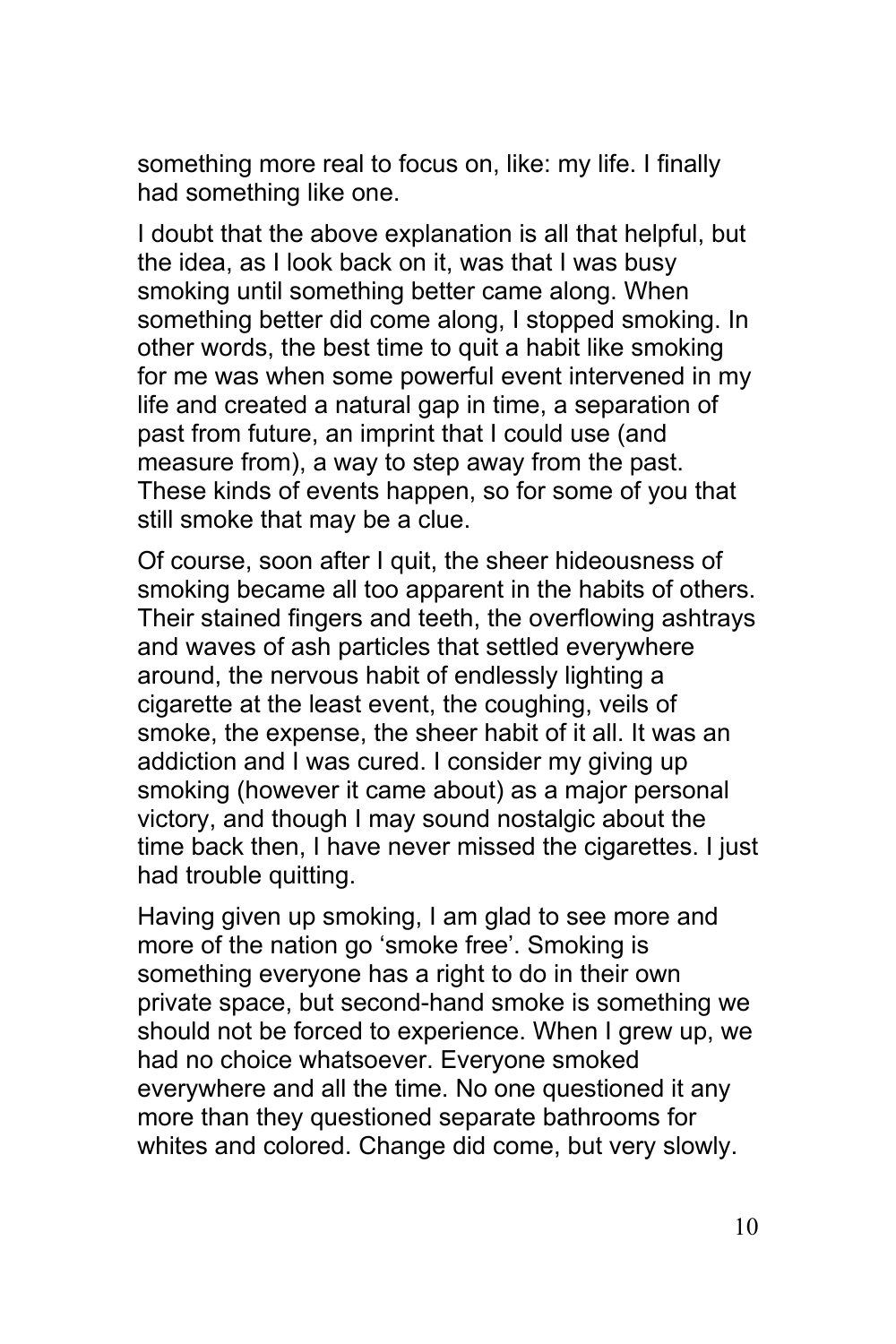# <span id="page-10-0"></span>**The Loss of Substances: Alcohol**

Alcohol was next on my list of bad habits to overcome. And although cigarettes and tobacco are pretty much guaranteed to kill you in the end, alcohol comes damn close and is, in my experience, a lot more destructive emotionally and psychologically. While tobacco is definitely in the process of killing some of my friends slowly, alcohol has been far more destructive to friends and extended family in actuality.

Unlike cigarettes, which had a death grip on me, alcohol has been somewhat kinder overall to me personally. I never really got addicted to alcohol. I was never an alcoholic, although many I knew (and know) are. I liked to drink socially, but I was not one of those people who would drink alone. It never occurred to me. In my case, alcohol was always an excuse to be social, to throw caution to the wind and tell everyone how much I loved them. I was never a mean drunk, just a stupid one, a 'drunk' drunk.

And I was not much into the hard stuff. Sure, back in high school, we used to dare each other to drink a 16 oz. tumbler of straight whiskey all at once, usually in the back of a car, and watch ourselves throw up all over the street. That is what passed for fun back then. For me it was always just wine and beer, and after a while (a wine drunk is tough on you) it was just beer, and I like pilsner. My favorite brands were St. Pauli Girl and Becks. I never went for the dark lagers. Too sweet. I like it bitter and clear.

Back somewhere between the high school hard stuff and the later beer, I had a fling for wine, but I soon got cured of it, and more than once. Very early on, like in 1960, when I was living in Venice West in Santa Monica trying to be a beatnik (I was too late for that), I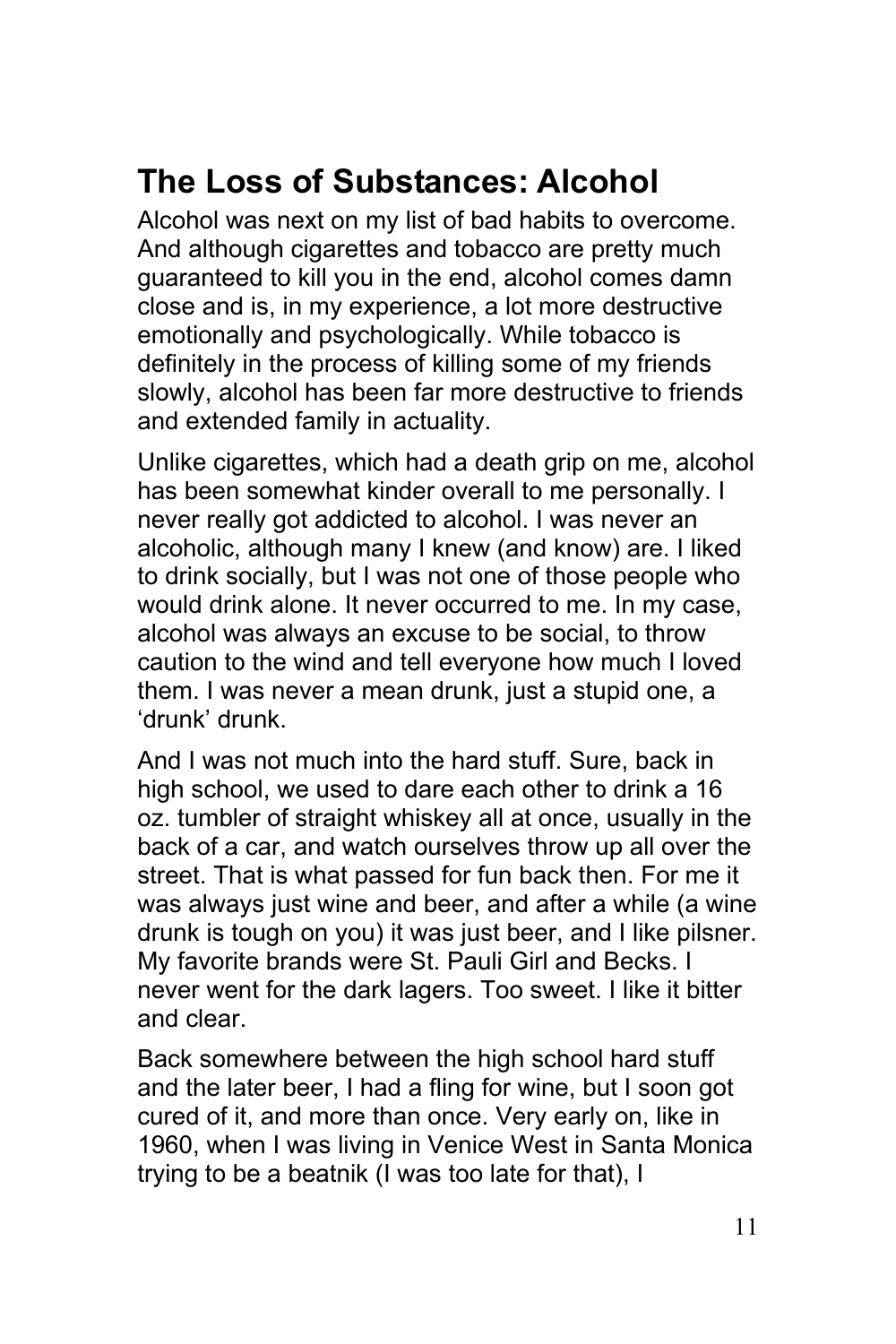remember going to a party along the beach in a little house of a friend or at least someone I had heard of; it was Tamboo, the conga player. I had with me half a gallon of cheap wine. I must have been nineteen years old at the time and far from my home in Ann Arbor, Michigan. Back then I thought for sure I was going to be an artist, a painter.

When I came through the door of the house where the party was being held, there were two federal narcotic agents waiting. They were frisking each person as they came in, looking for dope, and they paid no attention to my wine or the fact that I was underage. They didn't even check my ID. I was directed to sit down along a wall with a string of other folks who already had gone through the same routine. So there I sat while the feds continued to welcome each new person as they came in. Needless to say, I was very nervous.

In my nervousness I opened the wine and started to take a sip or two. Well, before I knew it, I had drunk the entire half gallon all by myself. Later, free and outside once again, I puked my guts out for hours. Nothing makes you sicker than a wine drunk, especially sweet wine. I vowed never to drink wine again. As it turned out, I had to repeat that procedure several more times in my life before I really got the message.

As I got a little older, my idea of a good time was to get one of those pretty little bottles of Mateus rosé wine, a loaf of French bread, some good olives, a block of feta cheese, and have a picnic. I believe I did that when I was courting Margaret, my wife. It was great fun.

But for me, alcohol was mostly about beer. Even in the band days, when we were traveling all over playing music, it was beer I was drinking and sometimes too much. However, all in all, I am not a drinker. When that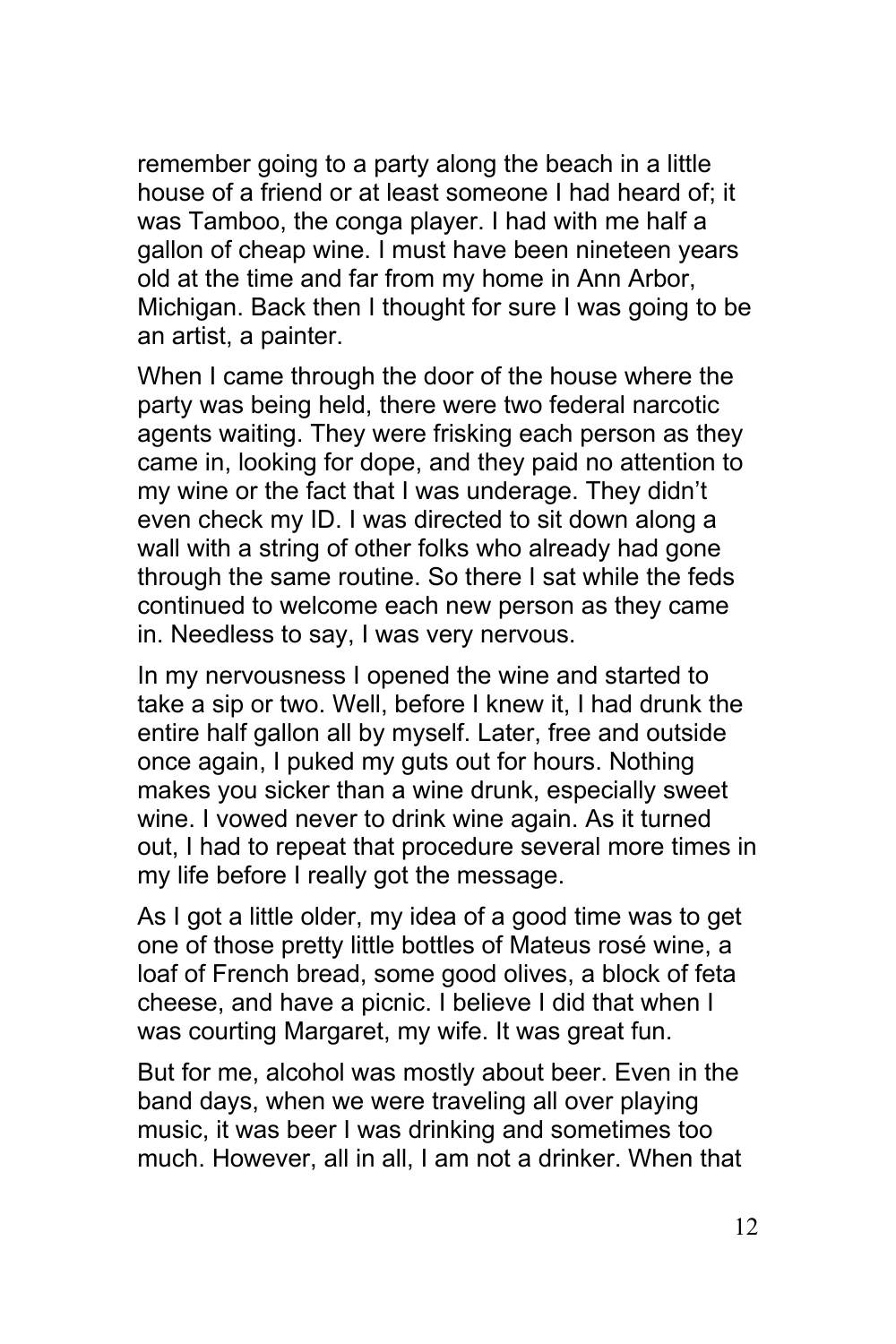first flush of alcohol wore off and I had hugged everyone I should hug, instead of trying to go higher, I would usually instead lay off and work it out of my system, drink some water, get some coffee, etc. I knew I could not push the envelope higher and get away with it, and my constitution is too sensitive to withstand heavy drinking. This is one of the few areas in my life where I displayed any common sense.

But social drinking did hang on in my life for many years. Like all my vices, as I began to age I no longer could get away with what I easily shook off as a younger man. I can remember one time at a wedding of a friend and housemate I drank until I was about the last person there. I was asked to leave. Later, at home, I can remember being so terribly cold with a shaking fit that my kind wife had to put me in the bathtub in hot water just to keep me warm and get my body temperature back up. Now that was drunk.

As I aged, I drank less but the hangovers became worse and lasted longer, until it was obvious to even me that this habit was on a down-ward spiral. By that time, the recovery was not worth what little fun remained in the drinking. And this was not just an isolated incident. I put it to the test, many, many times, to make sure that there was no mistake. In the end, there was no mistake. My drinking days were over.

When that was perfectly clear to me, I took Buddhist lay vows which include not ever drinking again, and I never have. Of course, I did not give up anything that I had not already given up and worked out of my system, so where's the sacrifice? There wasn't any. I have never missed drinking, other than perhaps the smell of good beer and I guess I still perk up at the sight of bottles of my favorite brand of beer. The logos are imprinted in my brain.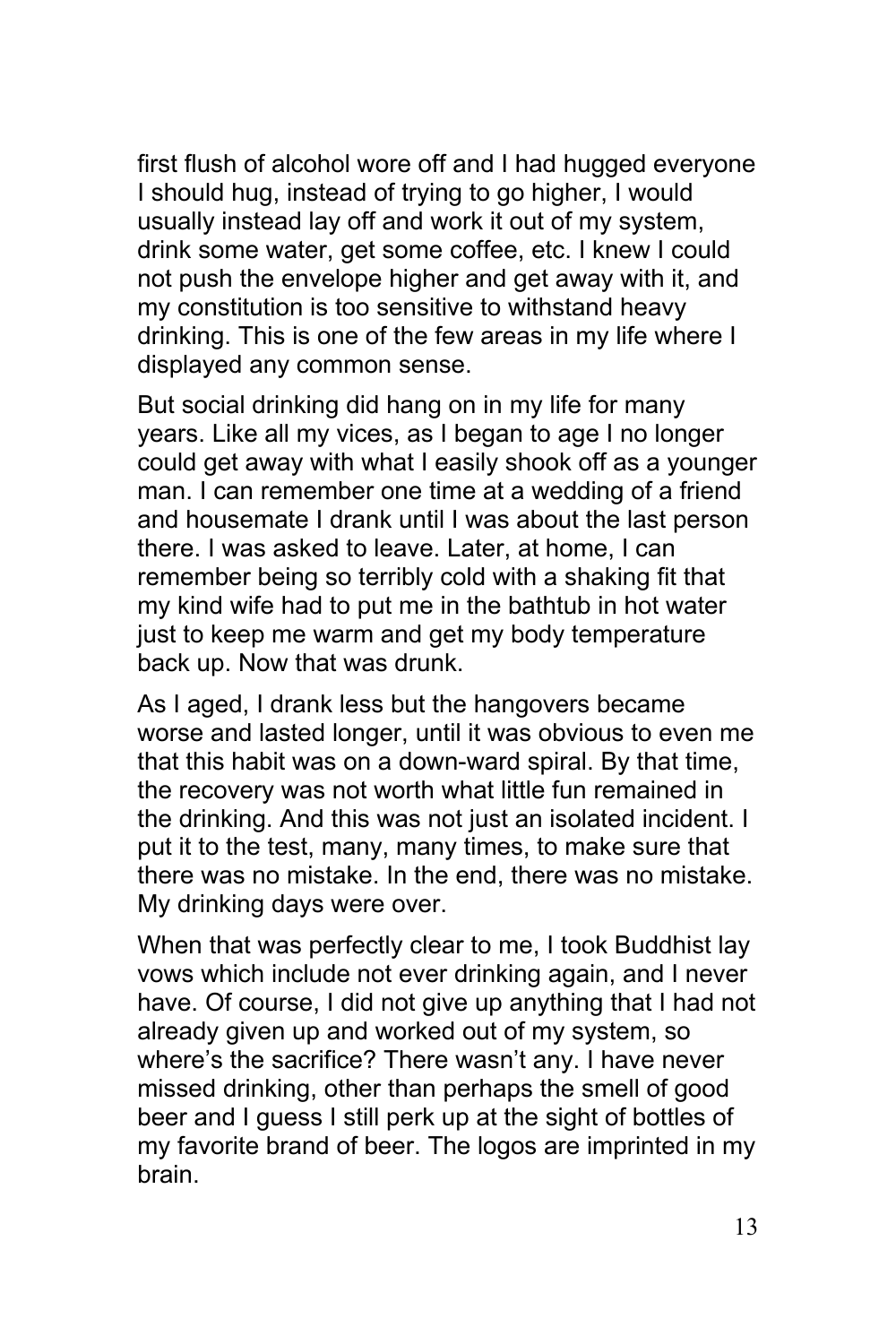The bottom line is that I never really was addicted to alcohol, other than perhaps socially. Before I move on to my next vice, I really should say something about those around me who have not been so fortunate. As mentioned, for me alcohol was never a big problem, but for many of my friends and loved ones that was not the case. If I look at all the vices I have seen in my life in those around me, none has been as rampant and destructive as alcohol. "Hells-Keyhole," a play on the word 'alcohol' was what my teacher Andrew McIver called it. I have seen it systematically destroy life after life. We all know this by now, or should.

Over the years I have had many, many alcoholic friends who are trying to get free of the stuff. Nothing is quite so dispiriting as to phone a dear friend and hear them struggle to control their speech so you don't known they have been drinking again. Of course you know right off. They have fallen off the wagon once more and are in deep trouble, even to the point of asking for money to survive. Still others can't bring themselves to ask for help and have not even admitted to themselves that they have a problem and are sick. I have known many who would not admit to having a problem, yet they drink every day. Thet were, in their own eyes, "in control."

Although I don't care for the overly-religious tone of Alcoholics Anonymous, it really does work. I have seen it do wonders for friends of mine, some who find themselves going to meetings even two or three times a day! I have never been to a meeting myself, but many people I know have and it has literally saved their lives. I have had friends die of drug overdoses, hang themselves, etc., but nothing I have seen so systematically destroy lives, marriages, and families as alcohol. It is an almost perfect killing machine and I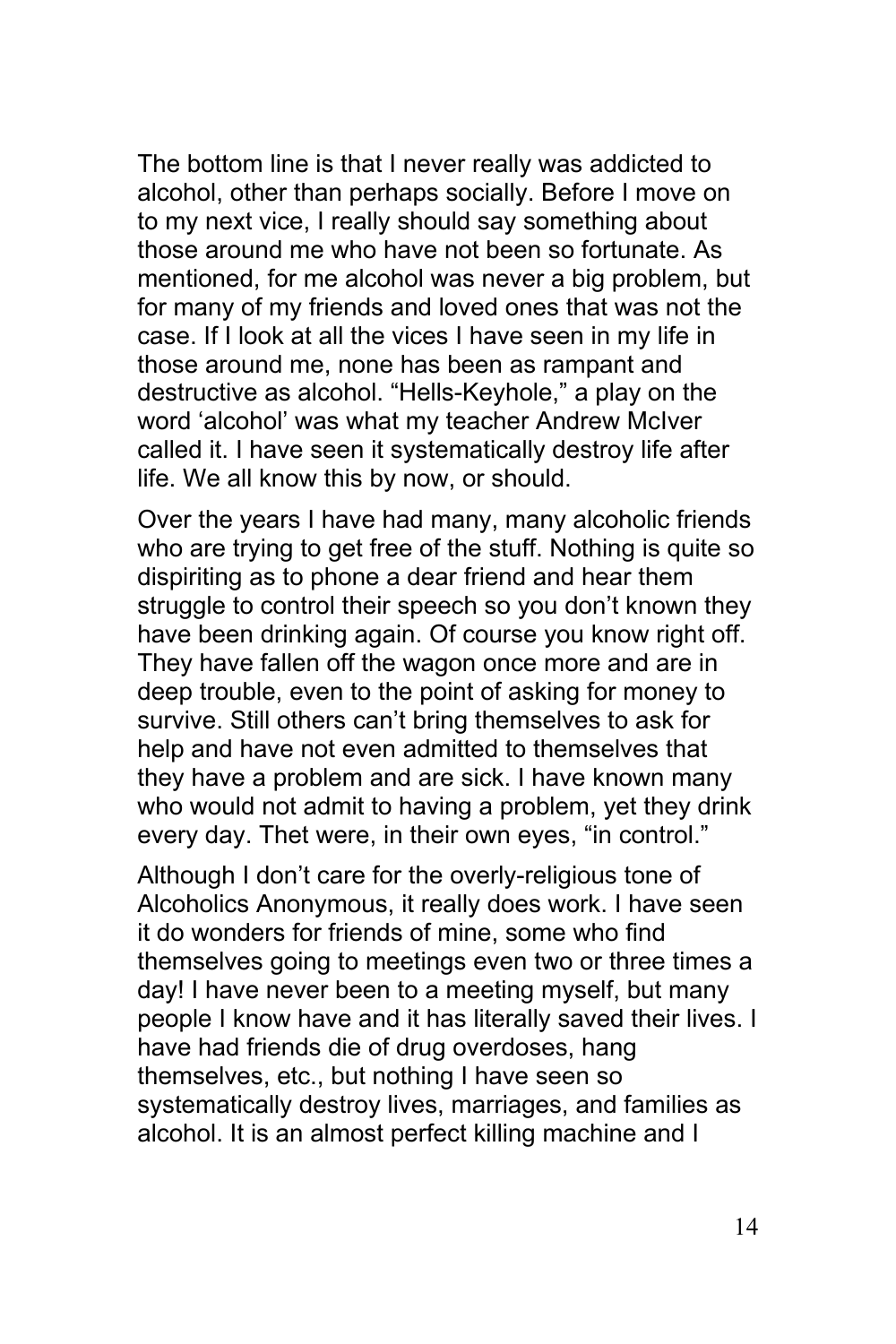don't need to go on and on about it. We all should know about alcohol.

I do have one more comment to make on the effects of alcohol that I have observed through my own practice of using it, one that is not commonly known. This effect can be a little subtle, but check it out for yourself when you have the chance. Alcohol affects us psychologically and emotionally, and not just physically and probably does as much damage mentally and spiritually as bodily. Here is how:

A day to a day and a half after drinking alcohol, I notice a very clear psychological change. It does not appear the morning after (when all the physical symptoms show up), but later on and more subtlety. I become more emotional and vulnerable to the loss of confidence and self-assurance. Perhaps this is the 'depression' that is often associated with alcohol that we read about. It is similar to being prone to getting a cold when your resistance is down, when your immune system is impacted somehow.

The result is I tend to feel bad about myself, to take offense more easily, and to get a little paranoid and defensive. Of course this does go away in another day or so, unless I drink again, in which case the effect compounds into a syndrome and I really have trouble with getting out of it and feeling self-confident. Those who drink regularly gradually lose their sense of self confidence and can't regain it easily. This IMO is the plight of the alcoholic, a downward recursive syndrome that destroys confidence and eventually life itself. Check this out for yourself and see if I am right or is it just me?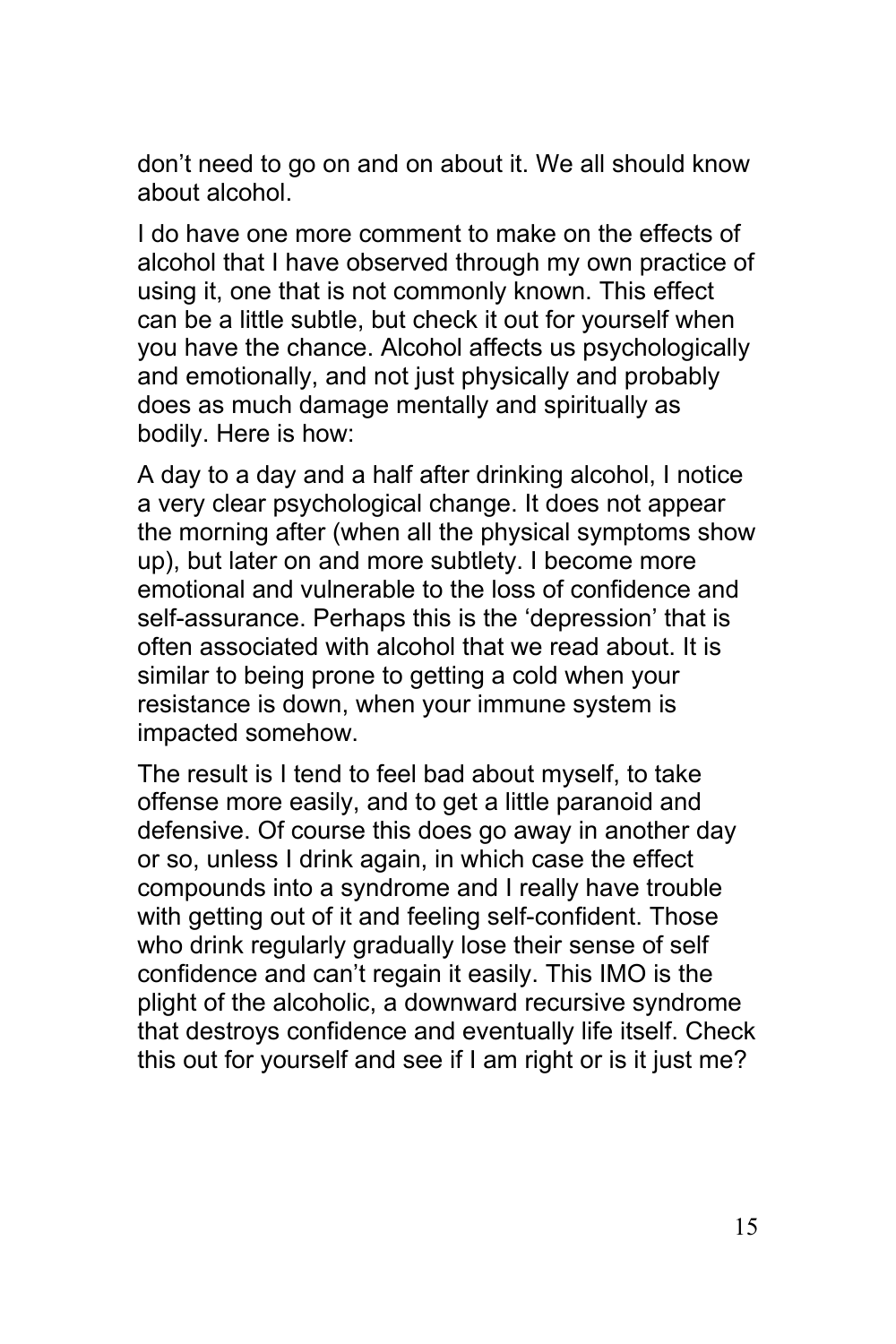# <span id="page-15-0"></span>**The Loss of Substances: Drugs**

I don't consider myself much of an expert on drug addiction, because I never did drugs all that much, prescription or otherwise. I took a few 'bennies' (Benzedrine) back in the late 1950s, some Dexedrine in the early sixties, and a bit of Methedrine in the later 1960s during the band (performing music) days. And sure, I smoked pot from time to time back then, and 'yes' to Peyote, a bit of Opium, even LSD and other hallucinogens, but nothing that I later had to shake off, unless it was the aftereffects of LSD. That did take some time, and I will address this later on. For now, I will start with pot.

#### **Marijuana**

Back in the late 1950s, when I so desperately wanted to be part of the then-fading Beat movement, aside from alcohol, it was all about speed and pot. Sure, there were hard drugs back then, like heroin, but I never had any. However, friends of mine and people I knew died from them, for sure. And I can remember sitting around watching addicts with their elaborate paraphernalia cook the stuff up and inject it into their veins, while I stood by spellbound, a rapt observer.

And yes, following the direction of the Beat poets, we would sometimes drive from town to town hitting drug stores for the brands of cough syrup or inhalers that had a little bit of codeine or speed in them. You could only buy one at a store (something like that), but if you made enough stops, traveled far enough, you had enough you could get high on, although the aftereffects were literally nauseating, at least with the inhalers. We threw up. Back then we would try anything.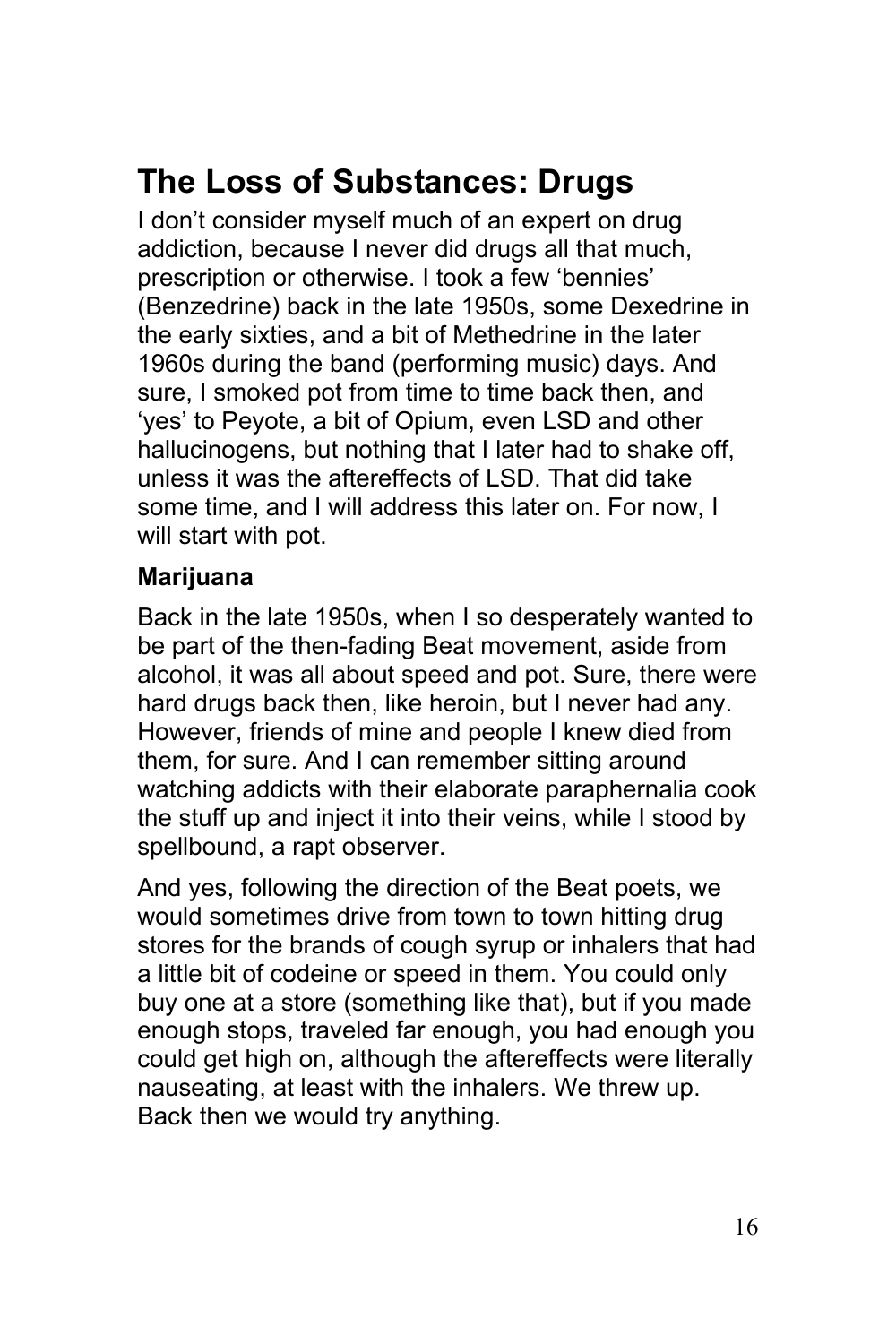Just out of high school (which I never finished), I took Peyote in the little basement room where I lived, the one where every spring and fall (when the rains came) a little river would run right down the middle of the floor. I chewed the Peyote buds, threw it all up, and went on to see tigers leaping in my mind and all kinds of other marvelous apparitions. So, this was what the term 'mind-altering substances" was all about, I thought. At the time I was reading everything by Kerouac, Ginsberg, and the Beat poets, plus hitchhiking back and forth to New York City with friends like Bob Dylan and other players.

Later, in 1967 I recall watching Eric Clapton and Cream shoot up speed in the green room before playing at the Fillmore Auditorium in San Francisco for their first U.S. Gig. My band, the Prime Movers Blues Band, opened for Cream in August of 1967. While a performing musician, I saw a fair amount of that kind of drug thing, but never shot up myself. So much for speed; pot was a different thing.

I once had a whole pound of marijuana hidden under the floorboards in the attic of the place where I lived, and I worried a lot about its being there, that is: until we smoked every last fiber of it. And it was not even very good pot, probably nothing like I hear and read they have available today. It did a little something to us and we were happy about that. Back then, my generation wanted so much to find its way out of our ultra-straight upbringing into whatever was cool and relaxed. I would drive into downtown Detroit late nights and catch jazz greats like Cannonball Adderley playing at clubs like the Minor Key. Things like that.

In the late 1950s, as a high-schooler in Ann Arbor, I hung around whatever was bohemian, including the "Promethean," a one-horse Beat coffee shop in Ann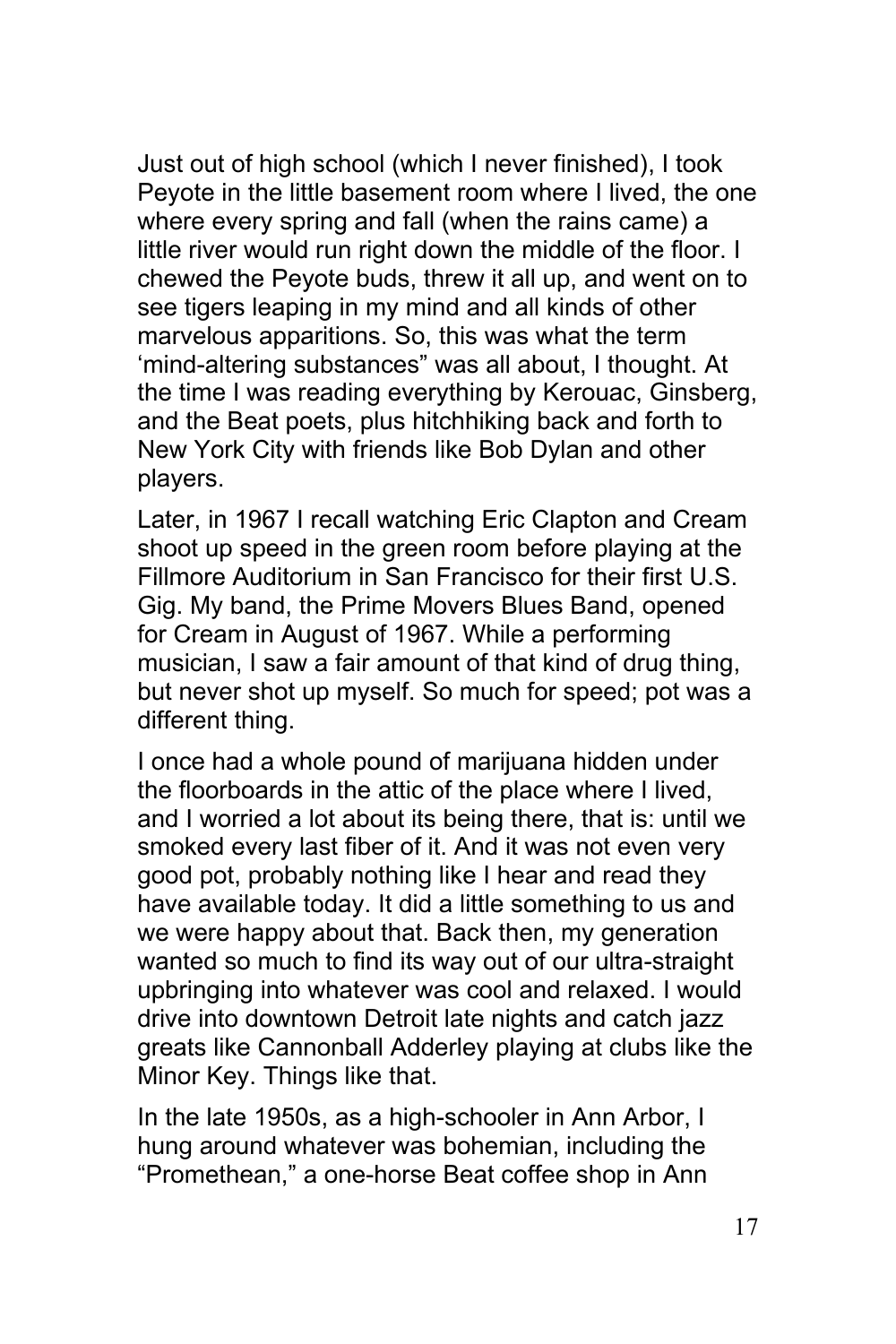Arbor where they served mulled cider, regular coffee, and listened to Shelley Berman records. We would sit around, smoke cigarettes, drink coffee, and talk about serious things. The only movies we watched back then were the dark, serious European flicks like Ingmar Bergman films. The Promethean did not last long.

We soon graduated to the private houses and apartments in Ann Arbor, where jazz was being played weekend nights and marijuana was being smoked. Because we were just kids, we were seldom offered any of that precious weed, but we used to snort the ashes from the butts of joints in the ashtrays for a kick. Now that is dedication!

Pot has never been my thing. In truth, I get a little paranoid on it, but that is not my main complaint. For me, in my experience, it was pretty much a waste of time. Many years ago I had hopes that pot might enhance my creativity. But when I rather thoroughly checked it out, smoking it and then trying to play music, paint canvas, or write a poem or something meaningful, in every case the next day when I took a look at whatever I had done the night before, it was worthless, like a bad joke -- humiliating.

What I thought was so creative when I was high on pot (and doing it) was trivial and laughable come morning. The creativity was all in my imagination; it literally went up in smoke. In other words, pot was not a high point for me and I never become that attached to it. But I did get really fucked up on it from time to time, pot and hashish.

I can remember one time during the band days. We were playing at a teen club in upstate Michigan somewhere. Dressed out in suits and ties, we were also stoned out of our mind. This was when Iggy Pop was playing drums for us. I can remember looking across the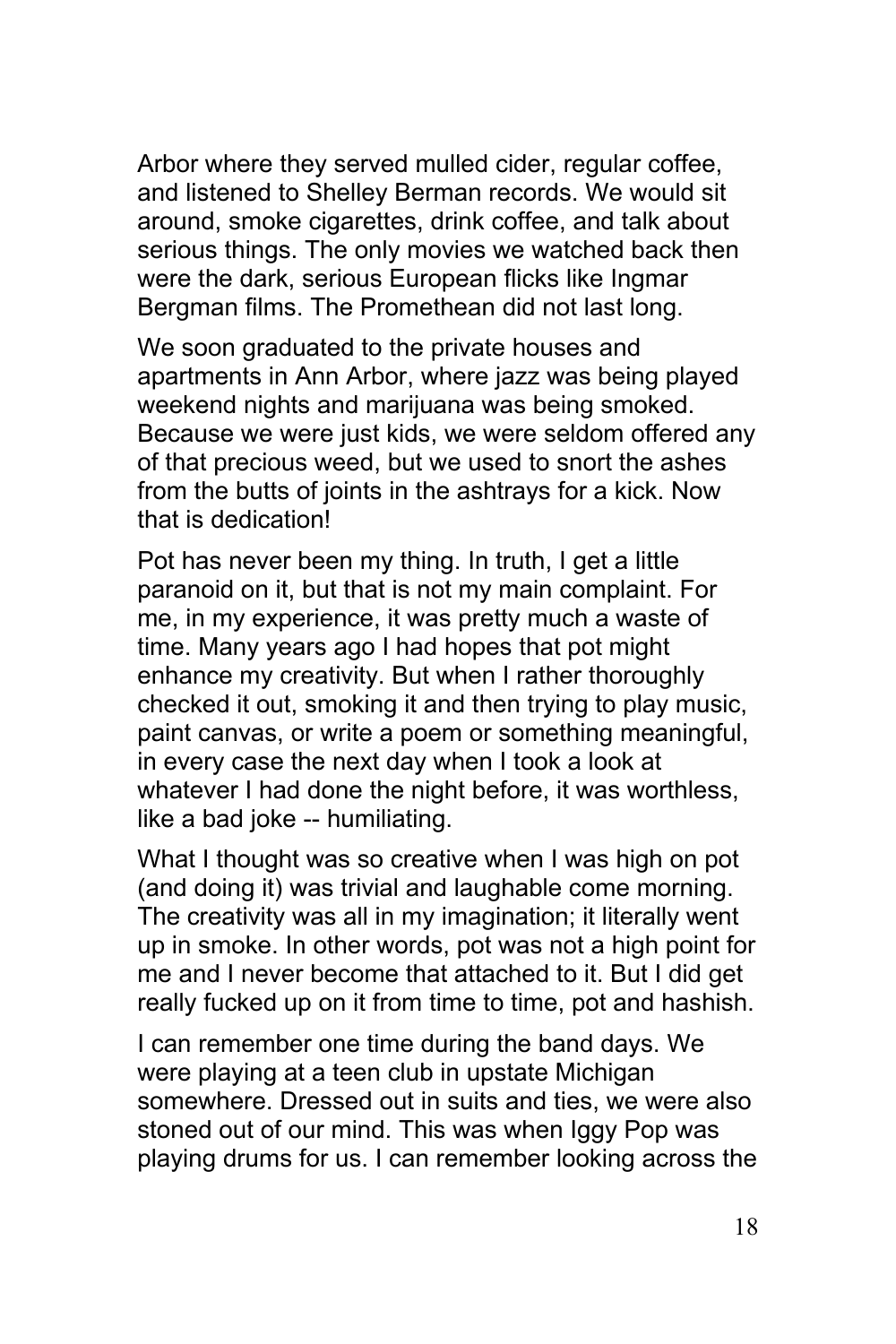stage at my brother Dan (who was playing lead guitar, while I played rhythm) and the two or our eyes meeting, glued together in the moment. Neither of us had the remotest idea of what chord came next in the song we were playing. We were freaked, but always, somehow, at the last instant, we would find that chord. You get the idea. That was pot, an extravagant diversion or distraction.

In time, marijuana was for me just not worth bothering with. I did not get out of it as much as I had to put into it, so I just let it go. Yet I have known (and still know) so many good friends that can't live without it, friends who use it every day and every night even today. In fact the first thing some do each morning is roll a day's worth of joints and line them up all in a row. I have watched them do it.

And I have also seen these same friends smoke and wax eloquent, at least to their own mind. I can't follow them half the time and am not interested in much of what they say when stoned. It sounds to me just like they are stoned. It is odd to see sixty-something year olds wanting to get away from it all by smoking marijuana. Many have more or less smoked their lives away and never did what they set out to do. It would be one thing if they were happy, but many are not, although some seem to be. Most still mean to do what they once hoped to do if given time, but it would seem to me a little too late at this point for that scenario to play out happily.

In my case, pot was just a waste of time, pleasant at best, nerve-wracking at worst. I have no moral judgment against using it, but in my observation it seems to me that the folks I know who dote on pot seem no the wiser for it and worse, have become mostly transmitters with no receivers. In other words, they can talk, but they no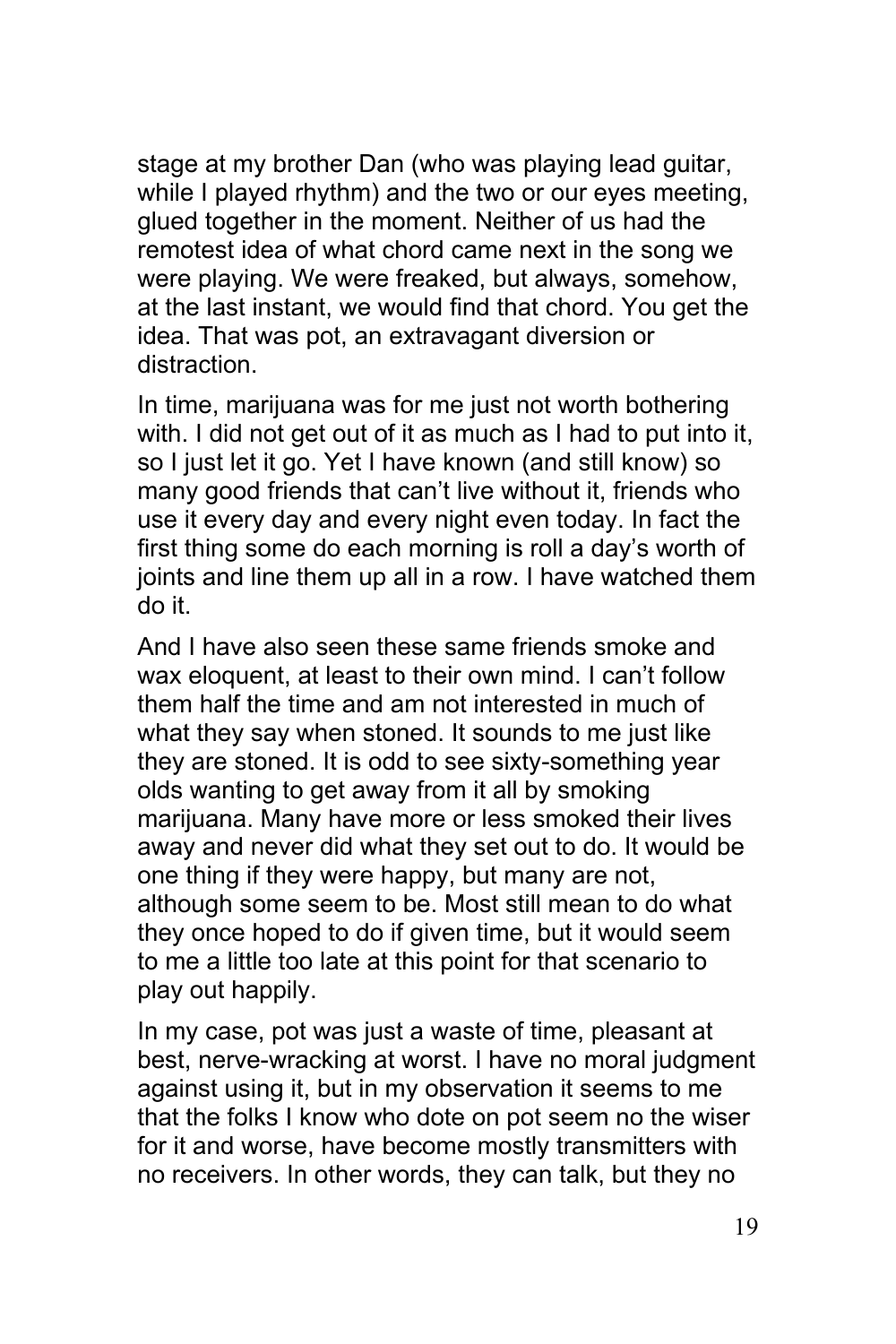longer listen. They are effectively 'gone' when it comes to a two-way conversation, which is the definition of conversation. This then to me is sad.

If I have learned anything from using marijuana, it is that my mind, just as I have it at birth, is already creative. For me, pot only confused and stained an otherwise clear mental sky. I much prefer my natural mind just as it is these days and I realize that most drugs cannot in anyway enhance the mind any more than you can salt the salt. Enough said. We all have our opinions.

Now LSD is a whole different story and here I 'am' very vulnerable. Let me preface my remarks by pointing out that LSD in my opinion was a generational thing, something that had its place in time and, although I am sure they still make it, I doubt that the experience could be quite the same today as it was in the early 1960s. And before I jump into LSD, let me say a few words about prescription drugs.

If illegal drugs are the tip of the iceberg, then prescription drugs make up the rest of it. For all the hullabaloo about pot and LSD, almost nothing is said or written about the effects of prescription drugs, although they are ubiquitous. This is gradually changing, I know. I am not one for any kind of prescription drugs if they can be avoided, and seldom take even aspirin or ibuprofen. Tylenol in more than a single dose makes me sick and so do things like Vicodin. I can't use them.

When I see the endless cabinets of pills and drugs that many people use, I cannot help but feel compassion for these folks. Drug after drug, day after day, pill after pill, these drugs may relieve symptoms or be even more useful than that, but I also imagine that they (layer on layer) obscure the crystal-like clarity of the mind we were born with, that same mind that is the one key to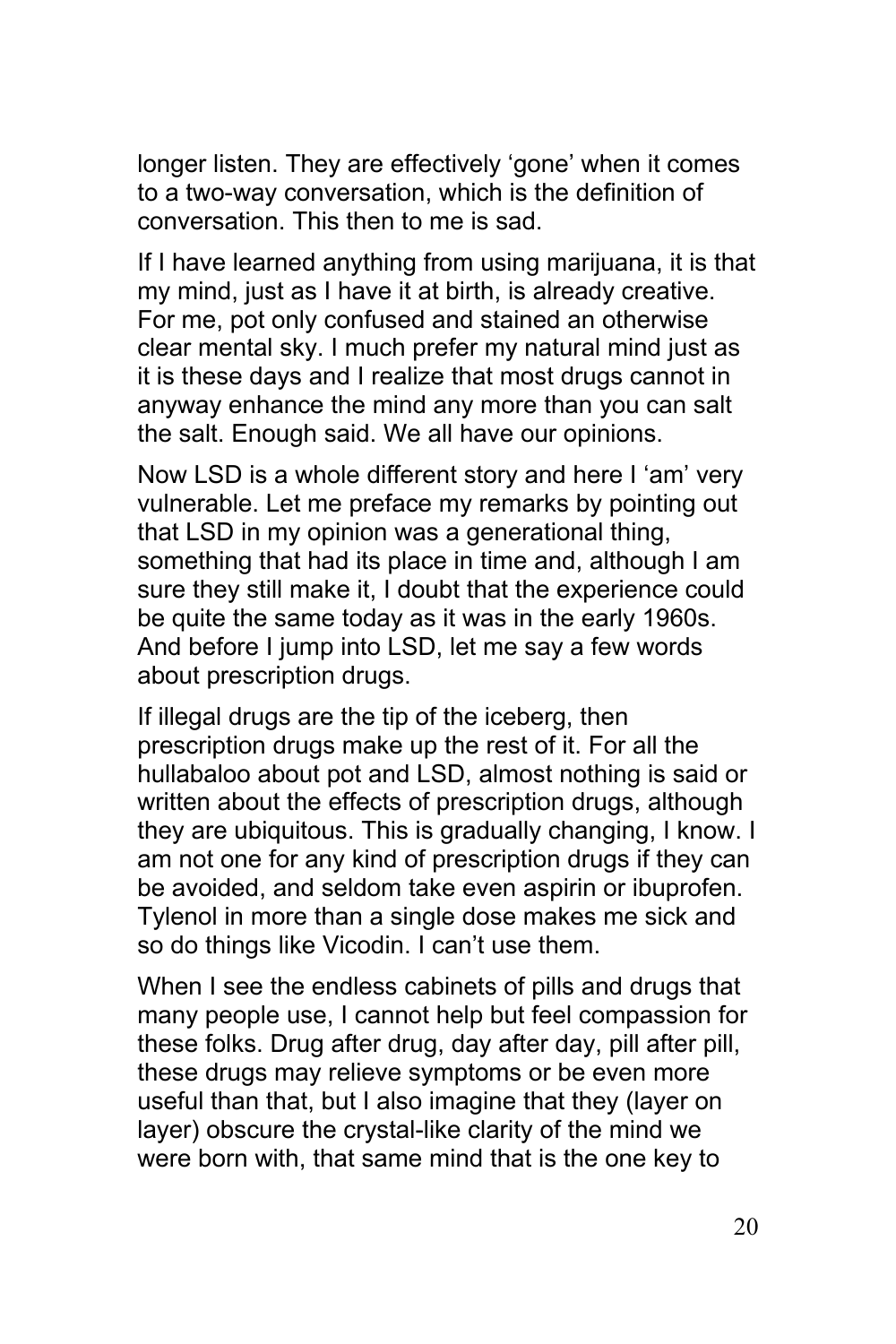fulfilling our deepest wishes. Drugs, for all their value, can cloud, obscure, and put on hold any opportunity to wake up. Some of you reading this with more experience with prescription drugs than I have should tell this story. That being said, back to my own account. Of the drugs I have had, the only ones that I must honestly say actually led to greater understanding of myself are the hallucinogens, in particular LSD.

### **LSD**

I have tried several kinds of hallucinogens, including soaking and chewing up Morning Glory seeds (the 'Heavenly Blue' variety), letting them do their thing in my stomach, then throwing it all up, and lastly, getting high. I did that, but not too often for obvious reasons.

I would really need an entire blog or two to go into detail about LSD, its effects, and its residue in the mind stream. Suffice it to say here that of all the drugs I have experimented with (not really that many), LSD is the only one that made me think, that actually expanded my mental horizons in any permanent way. I only took it a few times, and had only two of those trips that were worthwhile in my opinion, but they were doozies. I will try to explain.

First, a few words about the advent of LSD back in the early 1960s. Before any of us ever tried LSD, we had heard about it. Like all new highs and drugs, coming events cast their shadows, and the shadow of LSD was formidable and scary. Everyone agreed that it was not simply another "high" but, as science has documented, it was a "mind-altering" drug.

That alone gave us pause, because we had no idea of what "mind-altering" meant in this context. We thought pot and any old other drugs were already mind-altering, so this brought us up short… but only for a while. We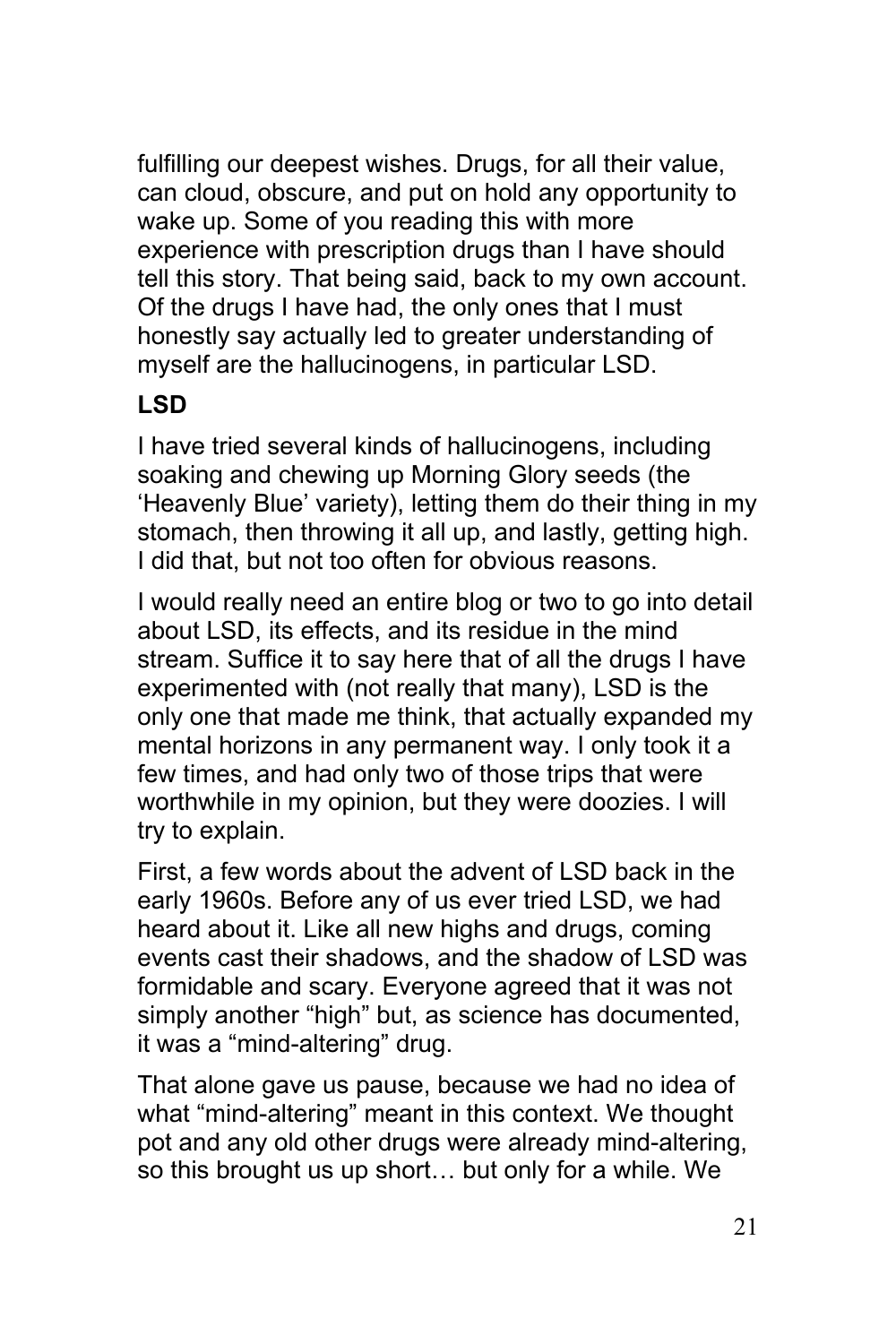didn't really know what the mind itself was, much less what it would be if you altered it. You get the idea.

And sure enough, LSD was mind-altering, and for many of us not just for a day or part of a day, but for all time and for a reason. And here I am pointing out a very important concept, so please, those of you interested, take note. LSD was not powerful just because it was a chemical concoction that somehow altered the mind, which it did appear to, but mostly because none of us back then knew anything about what the mind was in the first place, and this fact is key. It is said that the great Tibetan teacher Chogyam Trungpa Rinpoche took acid and reported that nothing happened. That should tell us something right there. He certainly knew the mind.

It has taken me some thirty-five years of practicing meditation to know enough about the mind itself to get under and beyond the imprint left by LSD way back then, because LSD imprints deep! But I have done that and can report from my own experience that the mind cannot be altered by drugs or anything else, not in its essence or truth. However, experiences can dig deeper than we can otherwise reach in our day-to-day life experience, and unless we can get back to and beyond (get our arms around) where the drugs imprinted, we may never know the difference, and live with lifeexperience boundaries set by drugs, rather than know the true nature of the mind itself.

This is indeed sad, even tragic. Therefore, at least in my case, no amount of psychologizing solved the disturbance that LSD wrought on how I saw the world. These drugs can change our perception and radically, but they cannot change the nature of our mind. However, to know that we have to actually know the true nature of our mind, and meditation is the only method I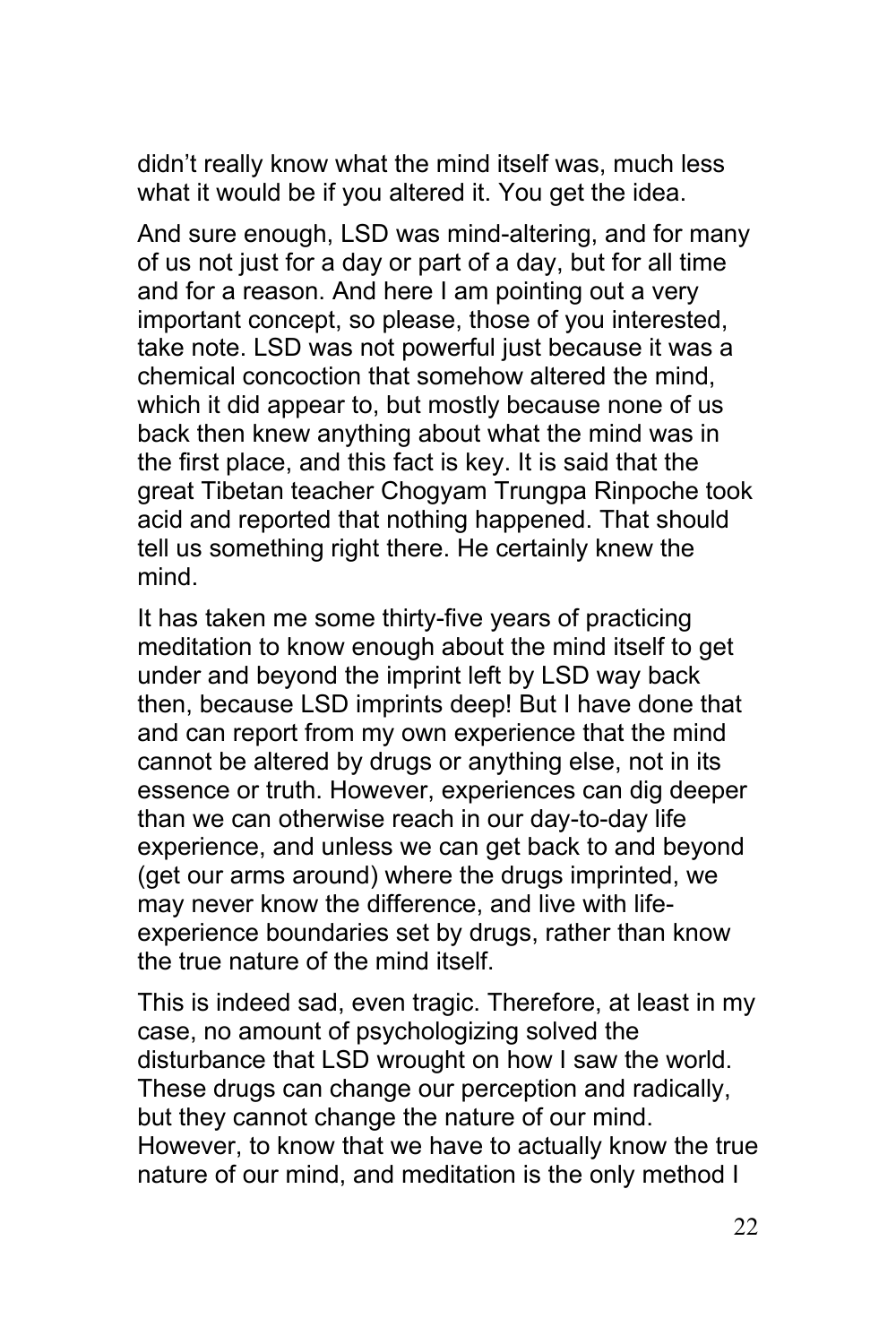have found that can do that. I have pointed something important out here, but this topic deserves more discussion. For now I will return to the effects of LSD.

What LSD did back then was to remove the separation of subject and object in my mind, at least temporarily. It let me clearly see that what I saw out there in the world is a direct reflection of my biases and prejudices in here within my own psychology and mind and that, as I change my mind, what I see out there in the 'real' world changes accordingly. That is the good or wonderful part of LSD, and that is a huge lesson.

The bad part or downside of LSD is that the experience can be so disruptive and unsettling that it can take years to reestablish any kind of mental stability, not because you become crazy, but because the concept of a "Self" you once had is so shattered by the LSD experience (and rightly so) that it takes that long to reassemble itself again. Let me very briefly clarify, if I can, and this is not simple.

As the Buddhists point out, what we call our "Self" has (according to them) no true or permanent existence. This is not to say there is no self or that you ever can somehow lose your self. That is a pure misunderstanding of the teachings. The self will always be there, if only as a narrator and the organizer of our lives, the little voice that tells "you have a dentist appointment tomorrow."

What is not so understood IMO is that the self is not a permanent thing, but rather a composite, a collection of things we have gathered around us over time (like a warm blanket) to make us feel like we really are someone--another habit. Actually, what we call our self changes yearly, monthly, and daily as we forget about this thing or other and identify with some new thing. The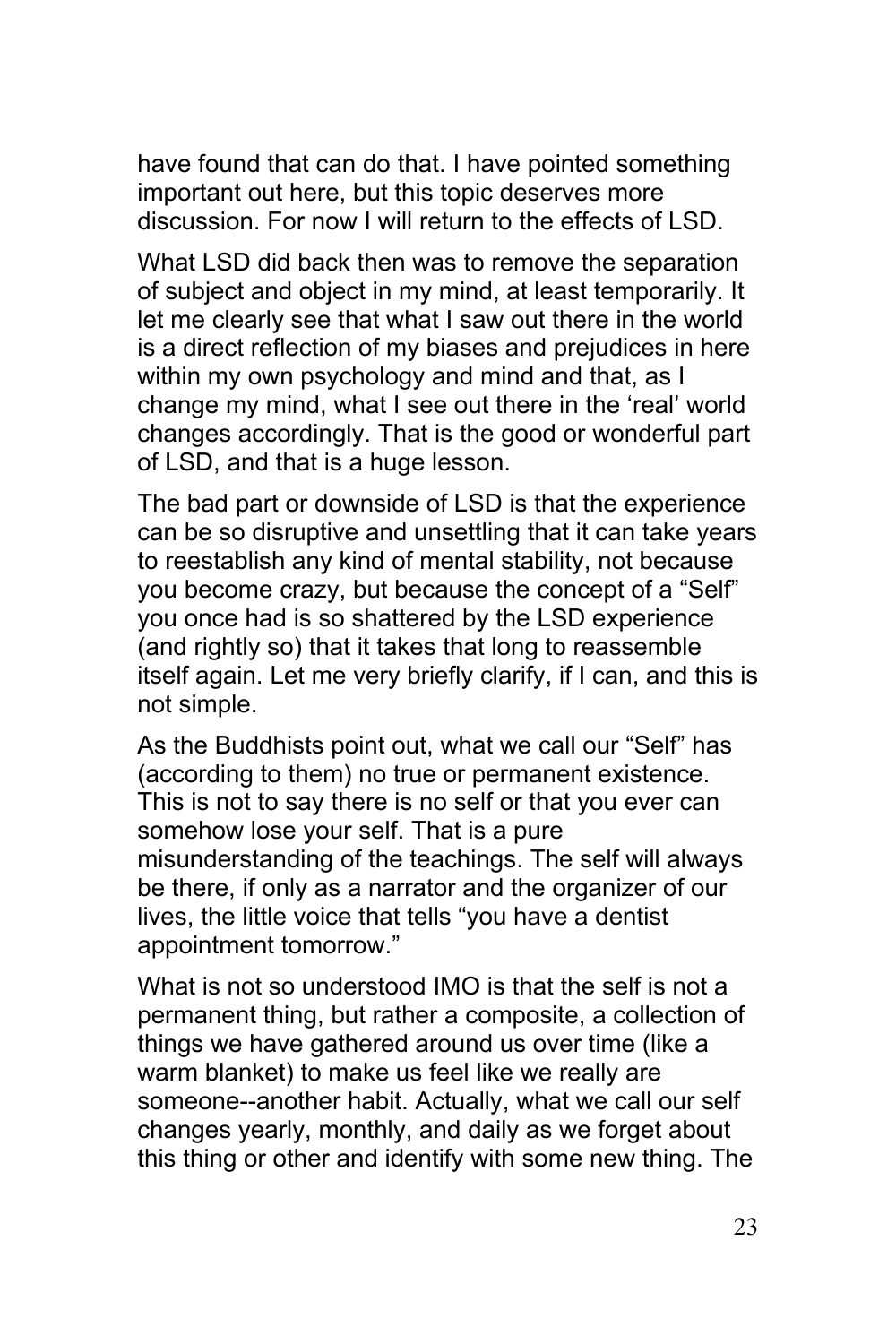idea of a permanent self is a convenient illusion, a comfort blanket that seemingly promises continuity and (by inference) some sort of personal immortality, as in: the immortality of our particular persona. Even a cursory look at our history will show how much the idea of our self changes over time.

What was central to our self image when a kid (a new bike) might well be totally different later in life (a new wife or husband), and so on. The self remains, but what we consider important to our self image (the image itself) is more like a kaleidoscope, ever changing. We could have ten blogs on this.

My point here is that LSD (and other hallucinogens) shatters the self into a million pieces, forcing us to face the actual reality of our true nature, which we may perhaps glimpse when it shatters. However, this selfshattering experience is so profound that it takes us days, months, and years to put our Humpty-Dumpty self back together again, if only to cover up our sudden emptiness. In my own case, it took years to stabilize myself after LSD, which is not something most folks can afford. And lastly, an airtight self image (like most of us try to maintain) is not something that is even helpful. Humpty Dumpty, no matter how carefully rearranged, is still: Humpty Dumpty. I could go on. There is more out there than that.

In summary, while most drugs I have known are at best a pleasant waste of time, and some are addictive and vicious, only the mind-expanding hallucinogens gave me anything I would consider at all valuable in the long term, and even the useful effects of LSD and its kin are better (and more safely) today attained through the various forms of meditation, the true mind-expanding practice. But, as mentioned, this is just my opinion, just me. You will have your own story and objects may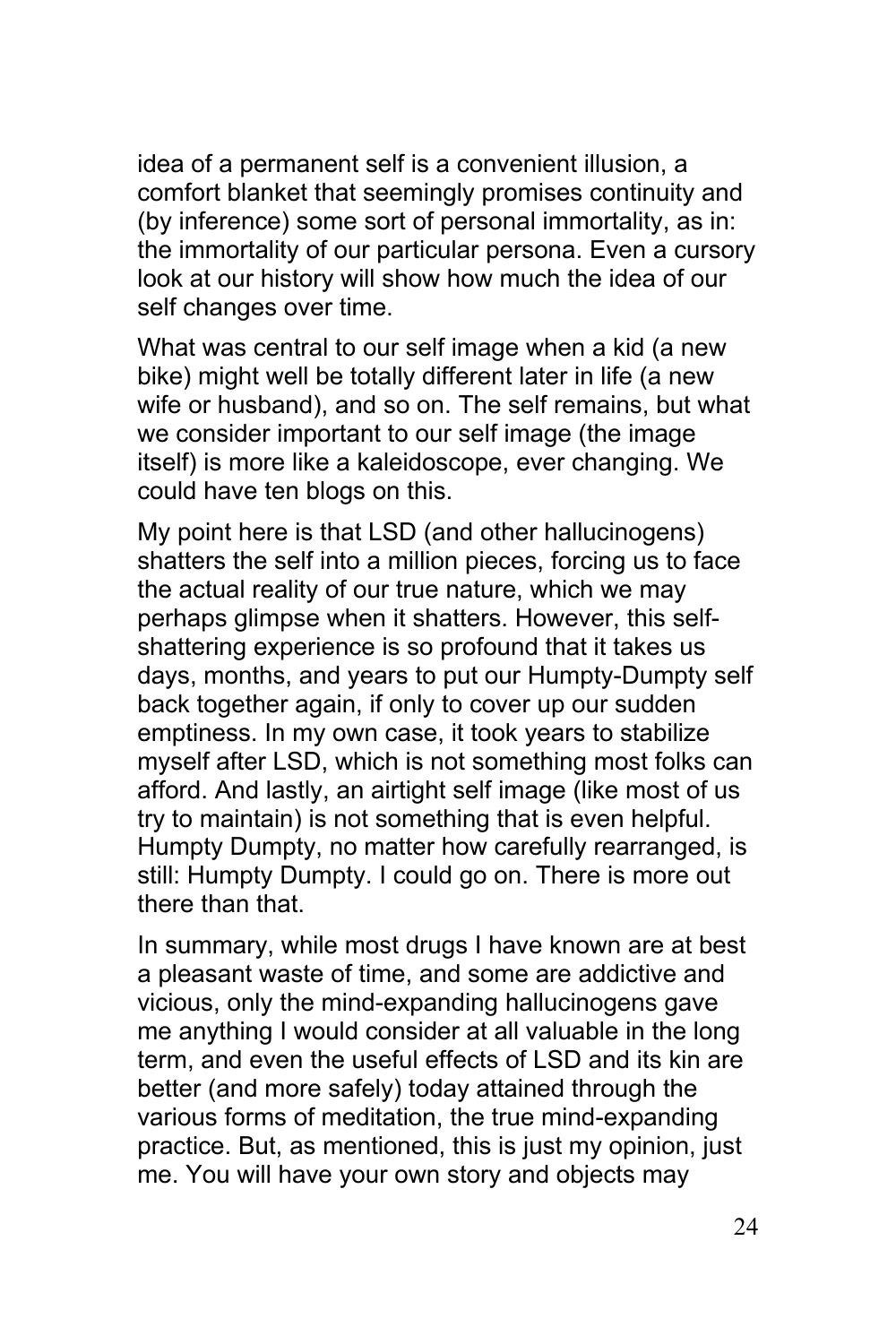appear larger in your rearview mirror than they in fact are.<G> Knowing what I know now, I would never consider using drugs of any kind, but rather concentrate on learning to know and use my mind.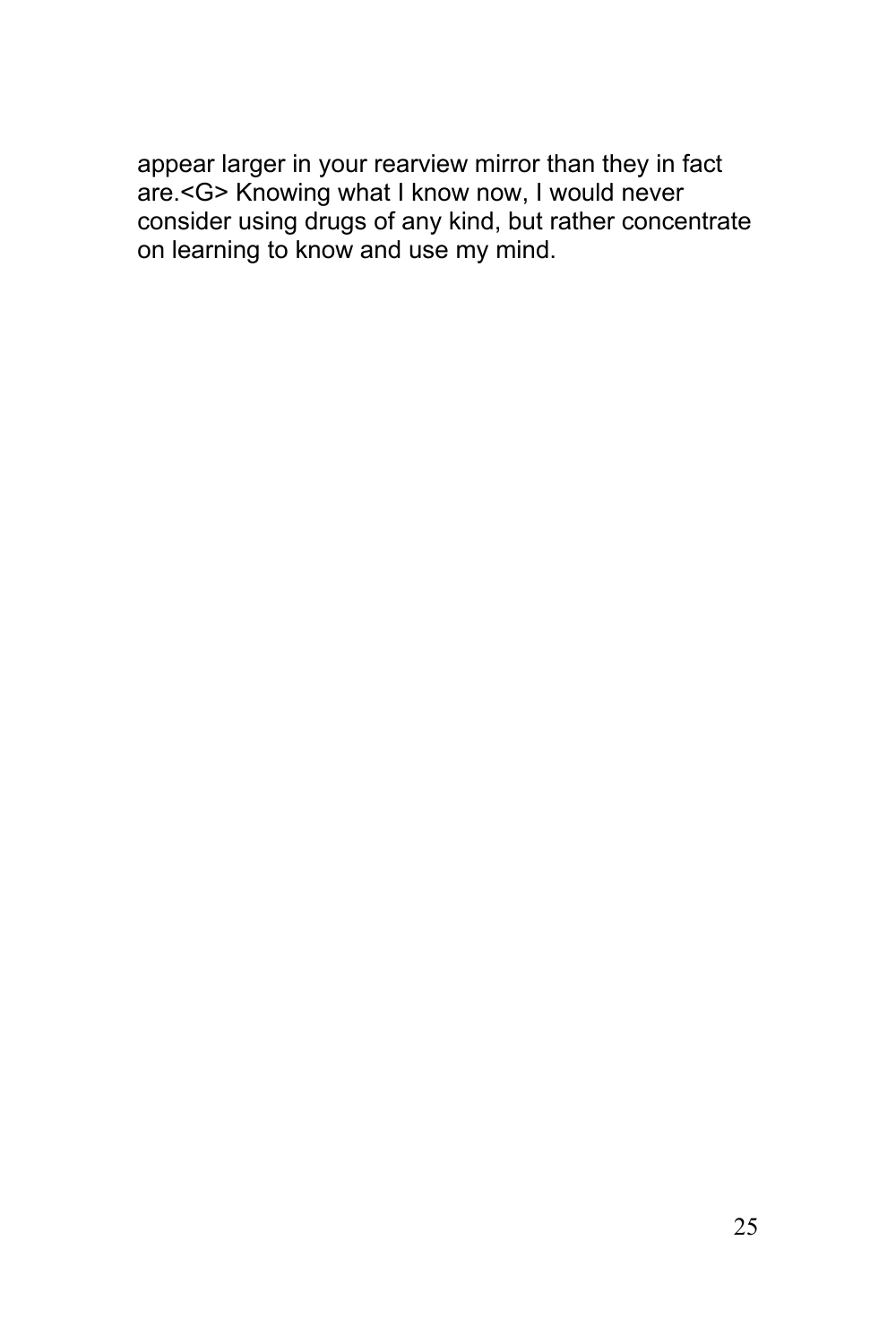### <span id="page-25-0"></span>**The Loss of Substances: Caffeine**

Now caffeine was much more of a problem for me. I really liked coffee. Still do. Notice the past tense? I liked its smell. I liked its taste, and I liked the get-up-and-go that it offered. I have had a long and happy love affair with the bean. For sure, I was addicted to it, and many times. Way back in the day, when I lived in just one room on no money, it was a hot plate and the jar of instant coffee, and all the time. Instant coffee back then was really terrible tasting, but comforting. I have no idea how it is today.

Then I learned to boil water, drop some coffee grounds in, turn off the flame, and cover it. My teacher Andrew McIver taught me how to do that. And anywhere and allthe-time 'percolation', of course. Remember the old percolators that mom and dad used? In my life they have been gradually replaced with glass containers, plastic funnels, and filter papers. And let's not forget the coffee grinders. Pre-ground coffee went out of my life about the time I got married. Since then, I grind my own, so to speak. And did we drink coffee?

Sitting in the Michigan Union and drinking cup after cup of coffee is about all we did back in the early 1960s. Maybe we had a couple of donuts or a grilled pecan roll (with butter) on the side too. That was very close to heaven. Much later, in my mid-thirties and on into my forties, it was all about the beans and espresso machines. I think I have two of these machines kicking around somewhere. I imagine they still work. And when I had a restaurant (what a blog that story would make!) I bought a \$6000 espresso machine that could do about anything but talk.

For me it was never straight espresso that captivated, but cappuccino, and finally café Wien, Viennese-style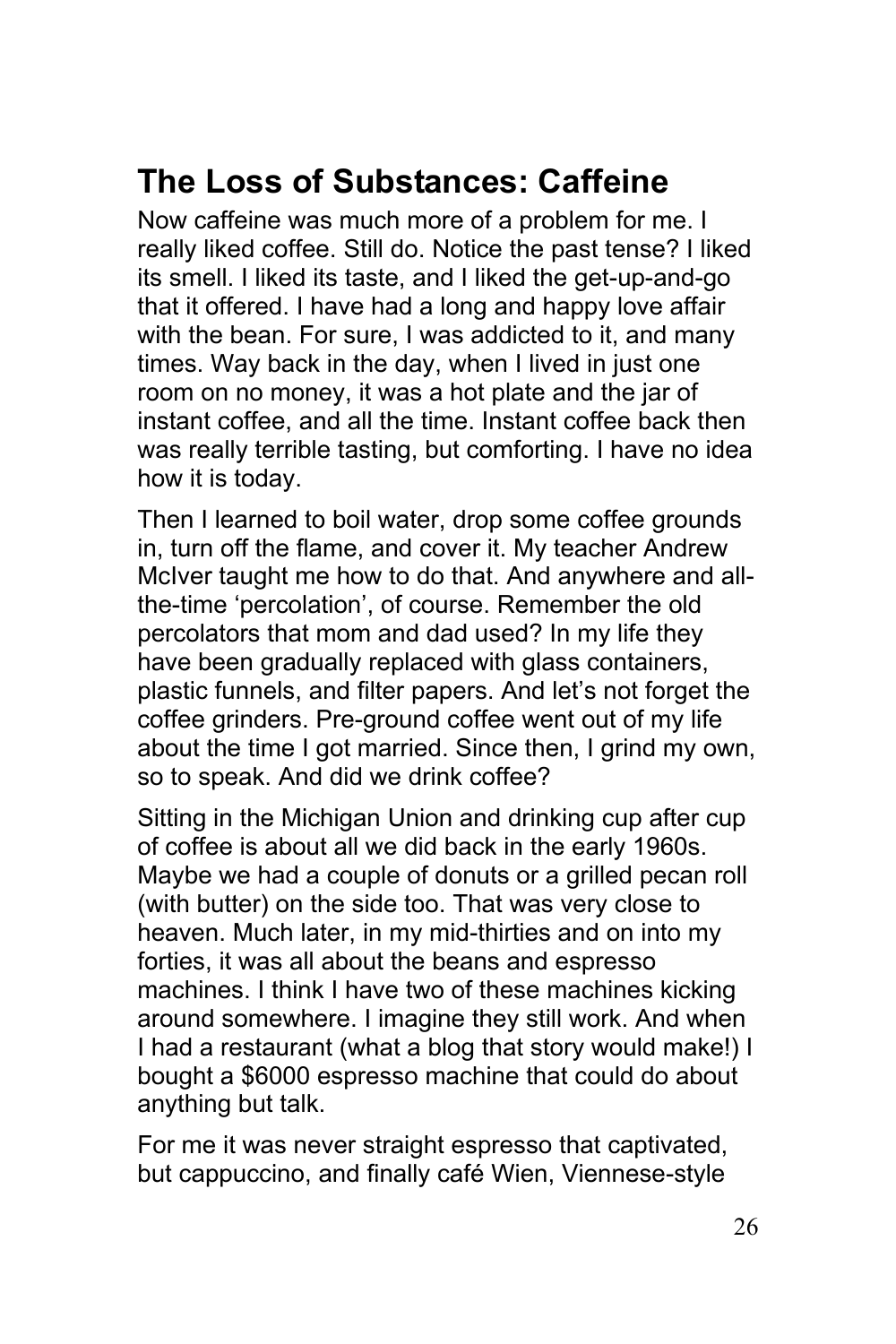coffee, dark and black or with just a little cream. No sugar. So where did I go wrong with coffee? How is it that today I never, ever drink it? There is a reason and reasons.

The most obvious reason (but not the most important) is my particular constitution. I am naturally speedy. I usually need to slow down, not speed up. Coffee gets me moving and I don't just mean around the town. It sends me to the bathroom, sometimes in an urgent condition, especially if I am already upset about something. But I was able to (mostly) live with that, for the sake of the coffee, of course.

And then there is the fact that as I got older I could not sleep if I drank coffee. Oh yes, I would lie down and try to sleep, but it seemed that I was ever in a kind of coffee trance, suspended somewhere between sleep and awake. Early on, who cared? But in later years, the line between wake and sleep, which was already getting somewhat tenuous, drifted toward awake and not sleep. Bummer. And it was not just regular coffee, but even decaf coffee has too much caffeine for me, not to mention chocolate. But those were minor obstacles only.

A subtle yet more important factor (and finally the deciding factor) that ended the reign of coffee in my life was this: I tend to make my living not by doing physical things and work, but rather by using my mind, and often making a living depends upon what I write, design, or program. I am an author, musician, designer, programmer, etc. I exist on my wits and creativity, for the most part. Remember I don't even have a highschool diploma as a safety net if I fall. What I found out was that coffee (at least in my system) was like white noise on a radio, a buzz or burst of energy that was so loud that it drowned out whatever natural creativity I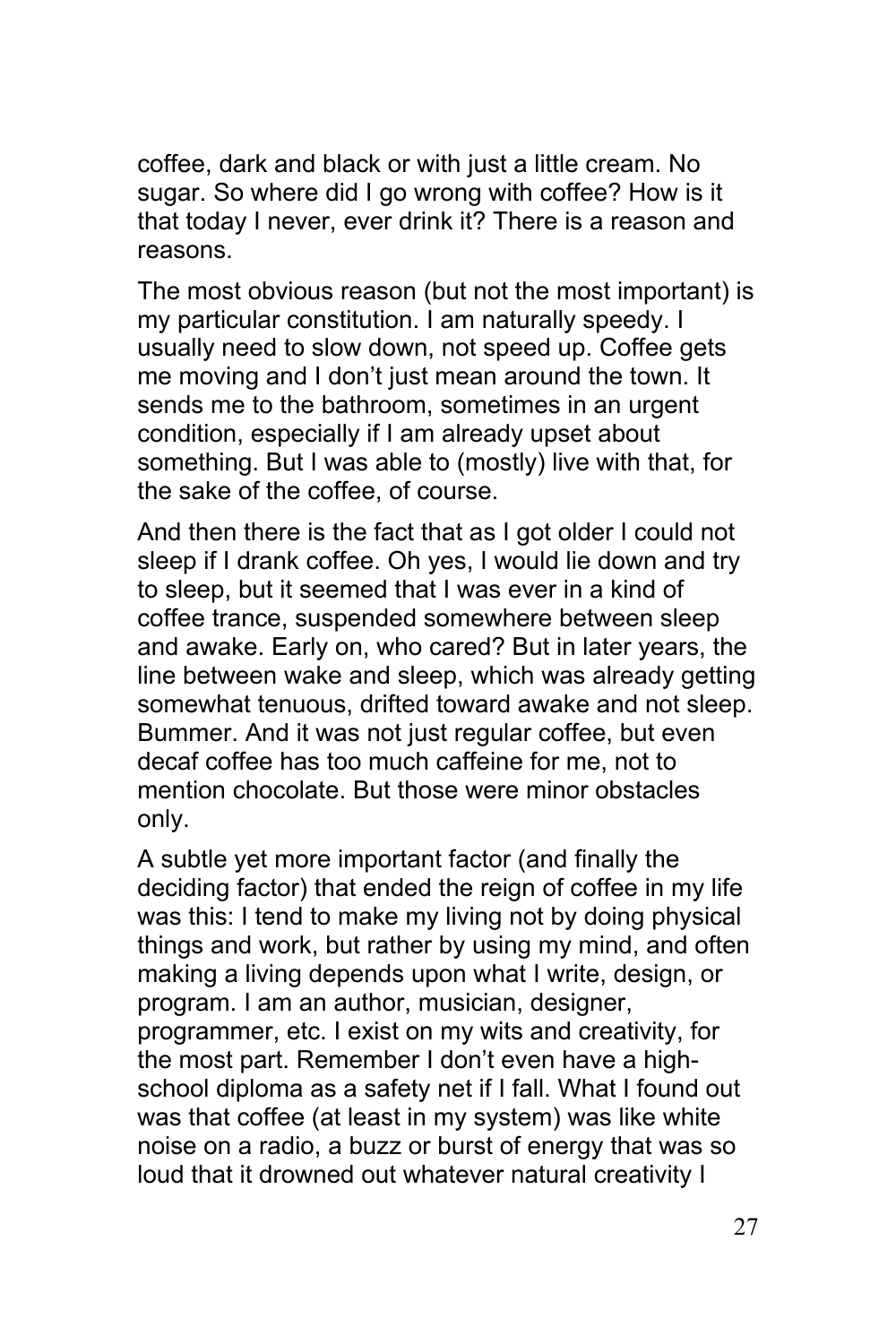happened to have going for me at the time. Yes, coffee kept me at it and gave me what seemed at the time like added energy, but for what result?

Creative energy can be very subtle, kind of percolating (pun intended) up from somewhere deep in there until it gets to my attention, to where I can realize it and use it to make whatever I am doing better or smoother, as in: more creative. And this was not an isolated observation. Since I dearly, dearly loved my coffee, I tested it out (as I do all my vices) many, many times with always the same result. If I really, really needed whatever I was writing to be at my best, coffee made it much more difficult to impossible. It veiled everything in a hazy drone or buzz. In fact, many days when I gave in and had coffee, I would just give up writing or programming for that day and have to clean my office or whatever. Anything else would require a redo the following day because it was uninspired.

Eventually I had to make a choice as to which I loved more, that comforting and delicious daily coffee or my innate creativity. In the end, the creativity barely won out, because without creativity life is 'really' not much fun for me. And you can bet that I tried every possible kind of ersatz coffee, things like Pero, chicory, dandelion, Cafix, herbal teas, and whatever else was hot and wet! I like the dandelion coffees, but they gave me headaches.

And trying to give up coffee will prove to almost anyone that we can be addicted to caffeine. Every time I would go off coffee, I would get massive headaches and my whole life would stall out until I went back on the stuff or stayed off cold-turkey. Caffeine is a drug and is addictive. Period.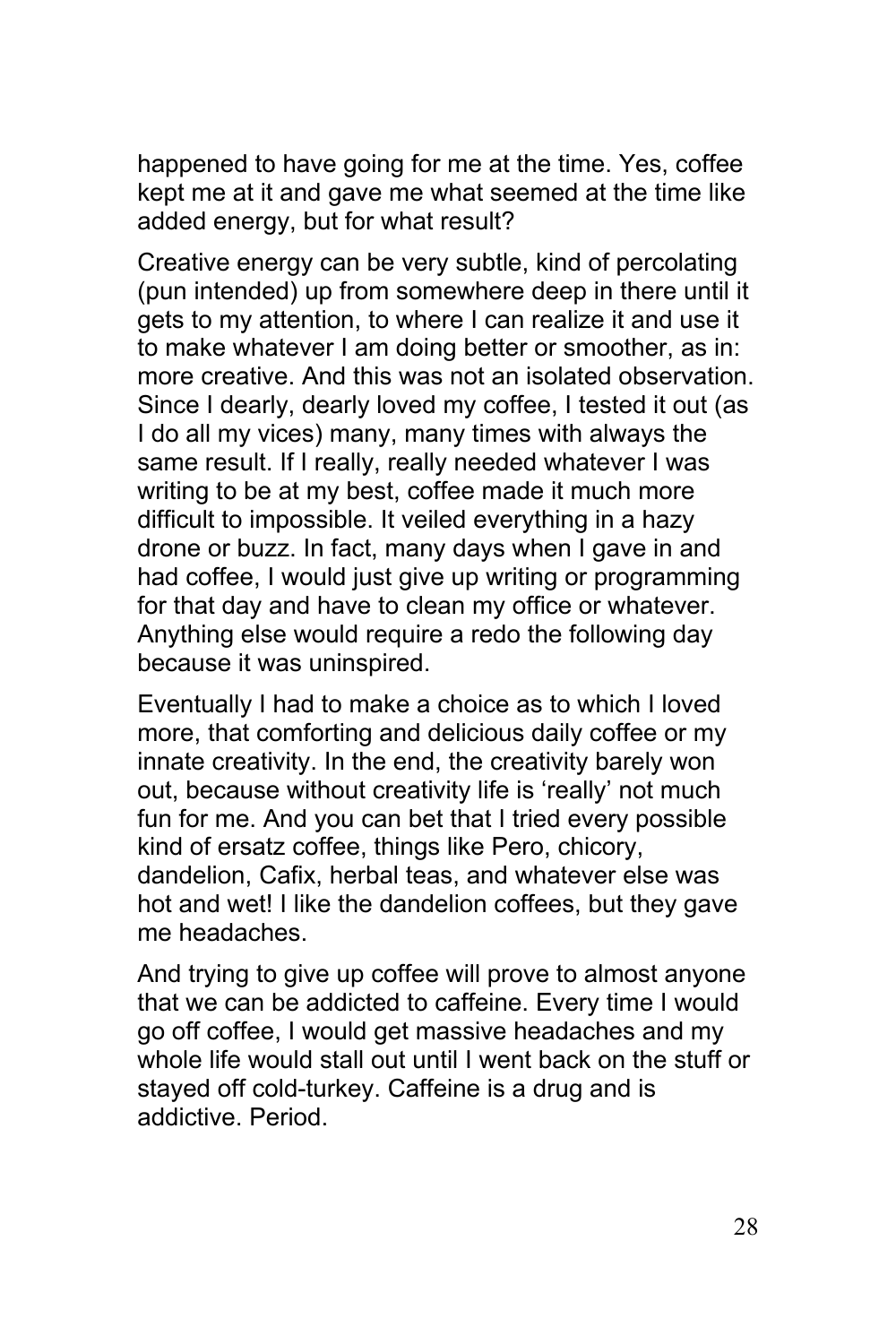I sometimes marvel at the amount of caffeinated tea that Buddhists drink, in particular the Tibetans, cup after cup, and all day long. And I joke about all the caffeine they must ingest. Is it any wonder that the extant Buddhist literature is greater by a factor of five than any other religions? Could it be the caffeine that writes all those books and texts? In the style of Bill Maher: "I kid the Buddhists."

Along the way I found out that I don't really like hot beverages. My system already runs hot; my hands are always warm. I need cooling, not heating. If I can't have coffee, I don't want any other hot liquids in my system. OK, once and a while I might have a cup of that Cafix with a little milk in it, but that's it.

Ultimately, I gave up coffee because I discovered that my mind was so clear and perfect (just as it is) that I did not want to buzz it up with all that coffee noise. In the end, I just wanted my mind to keep being as it naturally is. It has been many years since I have had coffee and even chocolate is enough to put a buzz on that I find annoying. It is just not worth it. That is the bottom line.

Once every two years or so I will drink a couple of tablespoons of some visitor's coffee, just to see if things have changed, but no. I can feel the noise rise and start to drown out the kinder, gentler parts of me, and my family knows we all need that part of me. Still, I miss my coffee and my epitaph might read "The man who loved coffee" or some such thing. But this man loves the thin layer of creativity even more.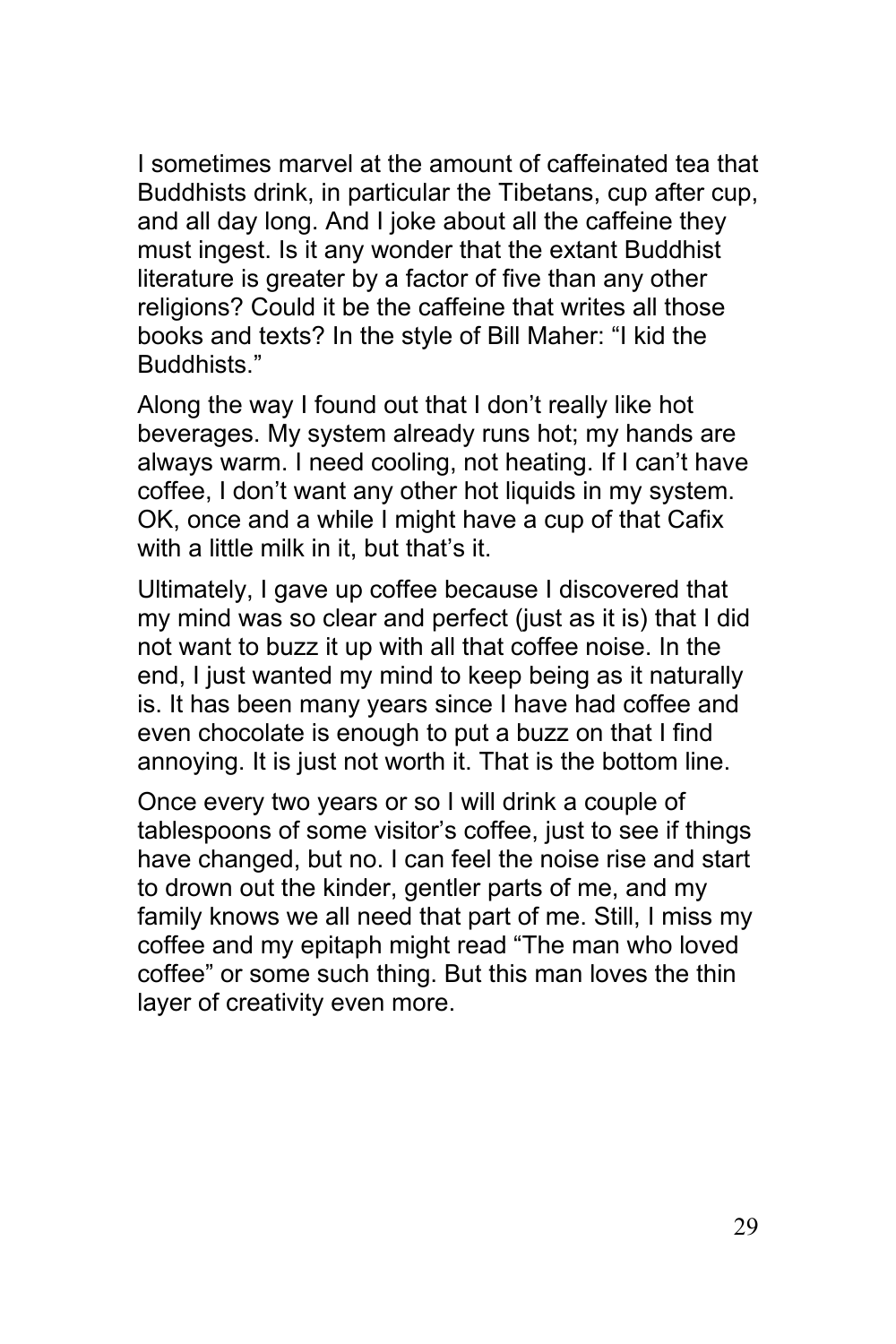### <span id="page-29-0"></span>**The Loss of Substances: Refined Sugar**

In this short series I have gone over the most obvious candidates for addiction: tobacco, alcohol, drugs, and caffeine, so some of you may want to stop here. The next blogs will be concerned with substances that are not currently recognized by most as possibly detrimental, like sugar. In other words, we are moving out of the past into present struggles with substances, so take note.

Now sugar is a much more touchy area with me, as I am sure it is for many of you as well. I almost didn't go there in these discussions because it might offend those who have never considered it a problem, but I really must. For one, it is only a matter of some years since I gave up sugar completely after a lifetime of enough or more than enough of it. The candy that I grew up on would choke a horse: M&Ms, Kit Kat, Hershey's, Three Musketeers, Snickers, Crunch, Clark Bars, Mr. Goodbar, Reeses Peanut-Butter Cups, Jujubes, Baby Ruths, Dots, Butterfingers, Heath, Oh Henry!, PayDay, Milky Way, Good & Plenty, Gum Drops, Spearmint Slices, Necco Wafers, PEZ, Charleston Chew, Chunky, Raisinets, and scores of others. How about Tootsie Rolls? Of course I ate them all.

And then there were the Twinkies, fruit pies, donuts, Hostess cupcakes, fudge, licorice, jelly beans, hard candy, toffees, lemon drops, and so on. And I have not even gotten to homemade pies, cakes, and my most favorite of all: ice cream. Aside from all kinds of ice cream and cones, what about ice-cream sandwiches, banana splits, Klondikes, strawberry and hot-fudge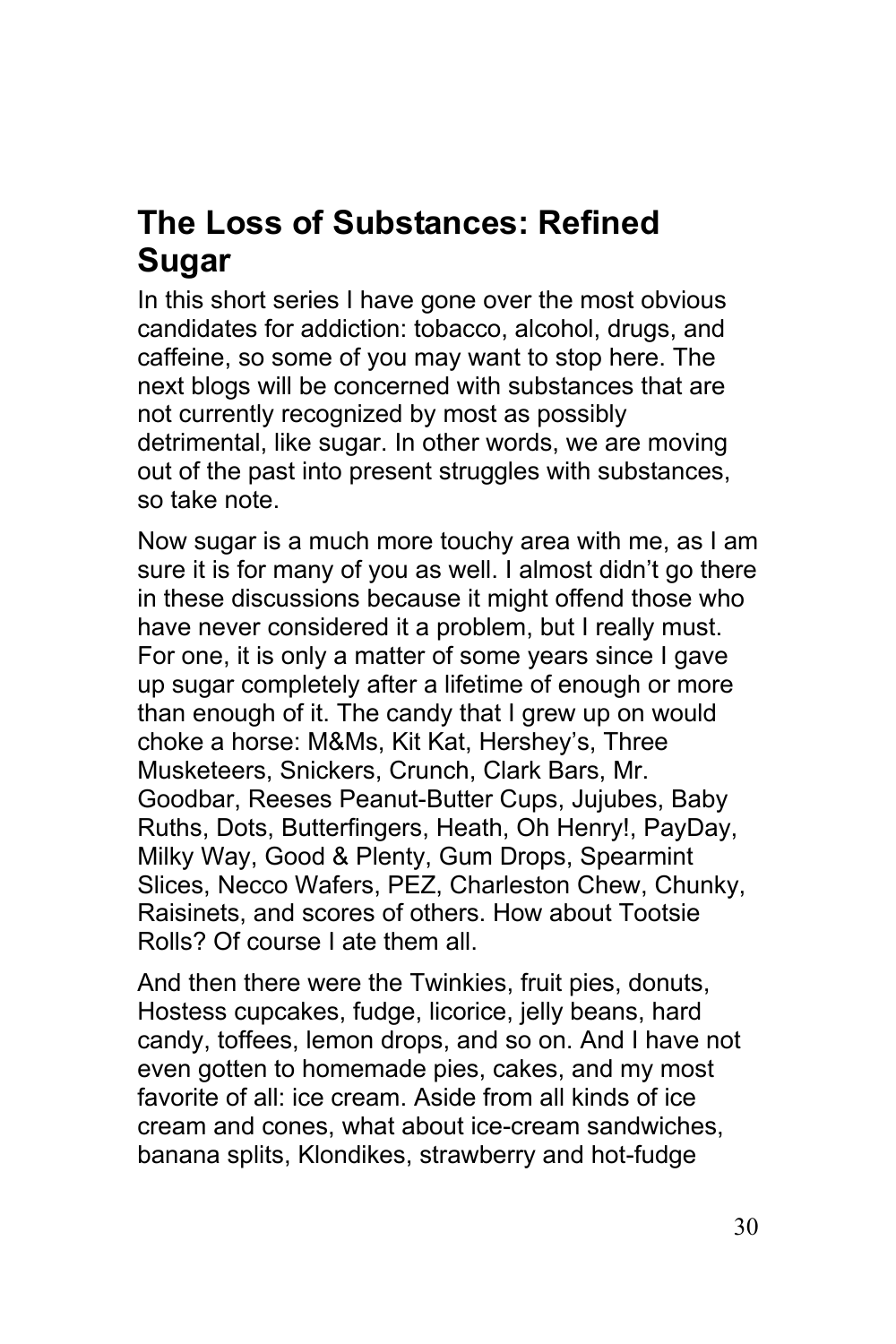sundaes, Drumsticks, Ben & Jerrys, Häagen-Dazs, etc. And Creamsicles, Fudgesicles, and all kinds of other popsicles. I could fill up this whole blog with the names of sugar treats that we all would recognize and probably have eaten more than our share of. I am not even going to touch on the use of sugar as an additive like corn syrup in soft drinks, which seems to be ubiquitous. I like sugar too.

In fact I like sugar so much that I never even considered giving it up until some years ago. It was way too much fun and what would life be without it? Less fun for sure. But in the last years I have begun to notice that whenever I eat sugar, whenever that sugar rush recedes, I don't feel as good as I did before I ate it. Remember, getting old becomes a process of just maintaining the status quo. There is no hope of feeling like you used to 'were' 25 years ago, but rather one of just feeling decent or even pretty good. "Pretty good" is good enough at my age.

I can remember the nights as I was growing up when my father passed through the room with a huge bowl of ice cream hidden behind his back so we could not see it. Of course we all saw it.

I am no different and ought to have been ashamed of what I was putting through my system or at least how it made me feel (even years ago) which was usually lousy and certainly worse than before I ate it, but I put up with it. Mere threats of physical damnation never make me pay heed. I have to actually administer physical abuse to myself before I give up anything. No kind of admonition or warning takes hold. It goes in one ear and right out the other.

It is only when confronted with physical pain or visible deterioration of the quality of life that I am moved to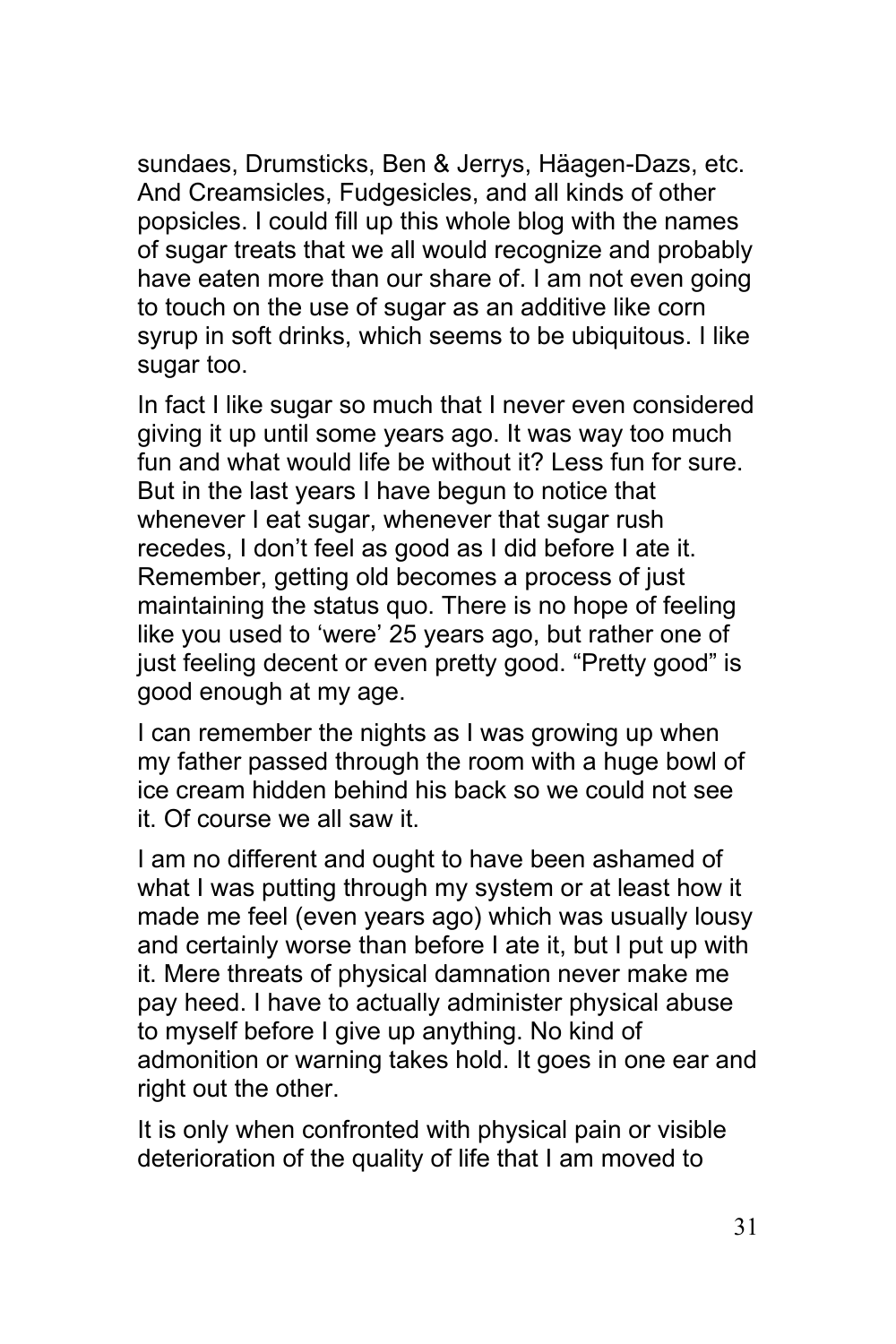change even a tiny bit, and even then it is a tossup. Otherwise, it is business as usual for me. It was not enough that diabetes was a main cause in the death of my father or that various members of my extended family have come down with that disease. Those facts failed to move me one inch, although they did get my attention, however fleetingly. I have to say this:

All of this concern about developing increased awareness, whether through mediation or by other means, should not be ignored. It is not a passing fad. It is only by increased awareness that I have been able to give up any of my vices before they trumped me, and even then I got a good beating. I have to see it damaging me to believe it, to stop doing it plain and simple.

When my awareness increased to the point of my being able to actually witness a decrease in my health and feeling of well-being after a sugar attack, then and only then was I willing to take action, and not before. Otherwise, I don't tend to know what is good for me and I seem to like it that way.

When I began to take sugar and then feel the worse for it, that is when I started my famous-to-me testing of it. Sure enough, I soon found that every time I ate sugar in any significant quantity, I would feel weaker or get a little 'glandy', and so forth. It would go away after a while, but it sent a message.

And of course I have to give enormous credit to my wonderful wife Margaret who has patiently and gently pointed this sugar-thing out to me for years now. When words on her part fail to move me, a simple look can sometimes do it. In an instant I become my father shepherding the hidden bowl of ice cream through the room. But until recently, I usually made a point of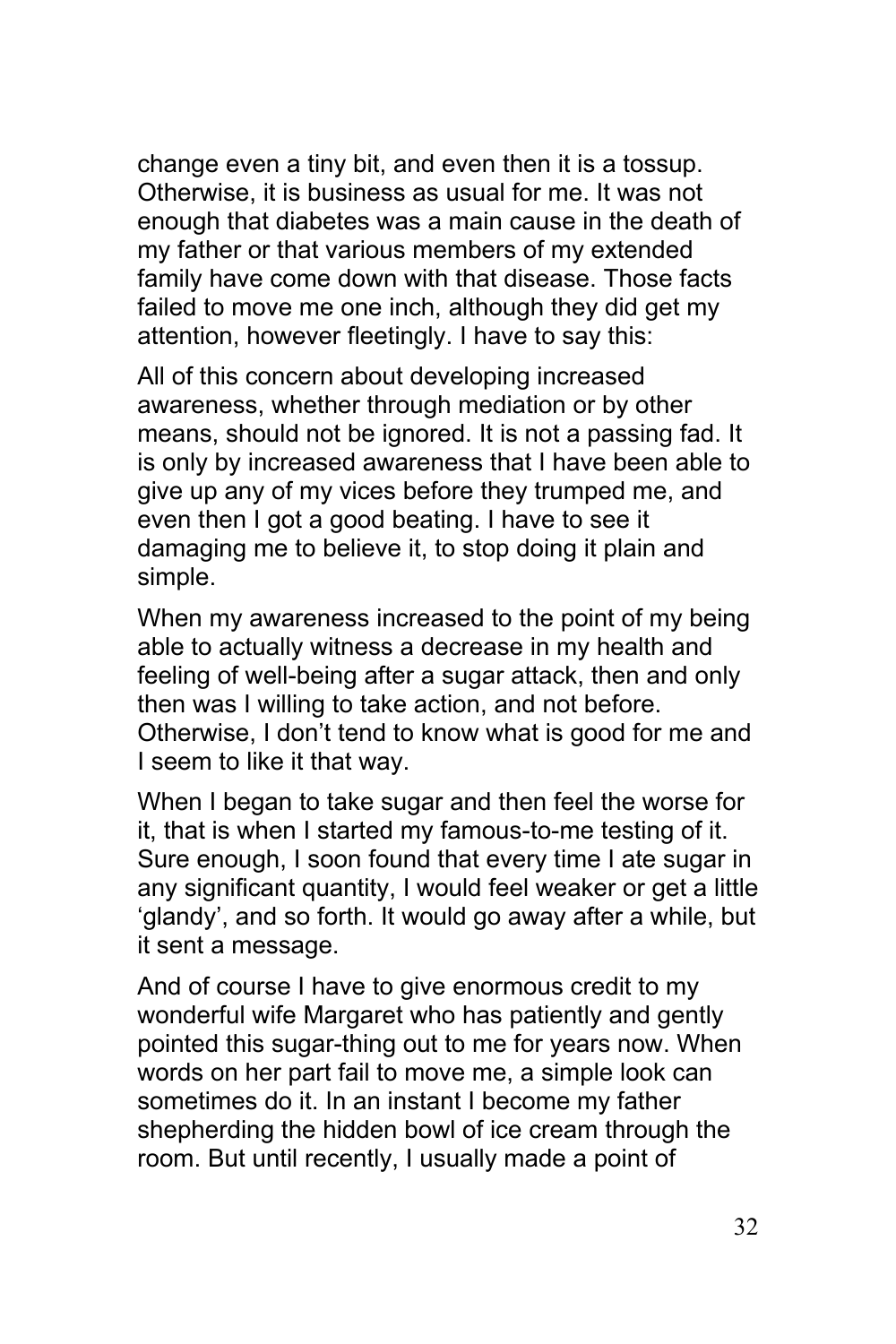laughing it off and totally ignoring her. Margaret stopped eating sugar in any real way years ago, and I just watched and ignored whatever she pointed out.

Then one day not many years ago I just decided to stop eating sugar and even forego the sugar snacking through the day, the endless cookies (and what-haveyou) that fuel the sugar habit. I went cold turkey and have not looked back. Well, maybe I peeked back a bit, but I now limit my sugar intake to the occasional bit of honey or maple syrup, which is only a better kind of sugar. And my fruit (and in winter: dried fruit) intake has gone way up.

One thing I can report is that my health is much stronger and far more stable now. For some reason sugar weakens me, breaks down my immune system, and leaves me feeling worse for wear. I have put it to the test for a long time and found this true. I can live without sugar just fine; in fact, I already am better for it. Those periods of physical weakness when I had to stabilize after a sugar rush are completely gone. I am on solid ground with no dips.

Temporary destabilization after eating sugar is similar (physically) to the psychological and emotional destabilization that one gets from alcohol. The world has not even begun to properly access the effects of sugar on our lives, so this post may not reach many.

It brings to mind the poet Wordsworth's line "Trailing clouds of glory do we come" into this world. Well, my line might better read "Trailing clouds of substances do I leave" this world. It seems as I look back that I have left a telltale trail of all the vices I have dropped, one by one, as I can't get away with it any more and my physical constitution demands it of me. Indeed, I am a slow learner.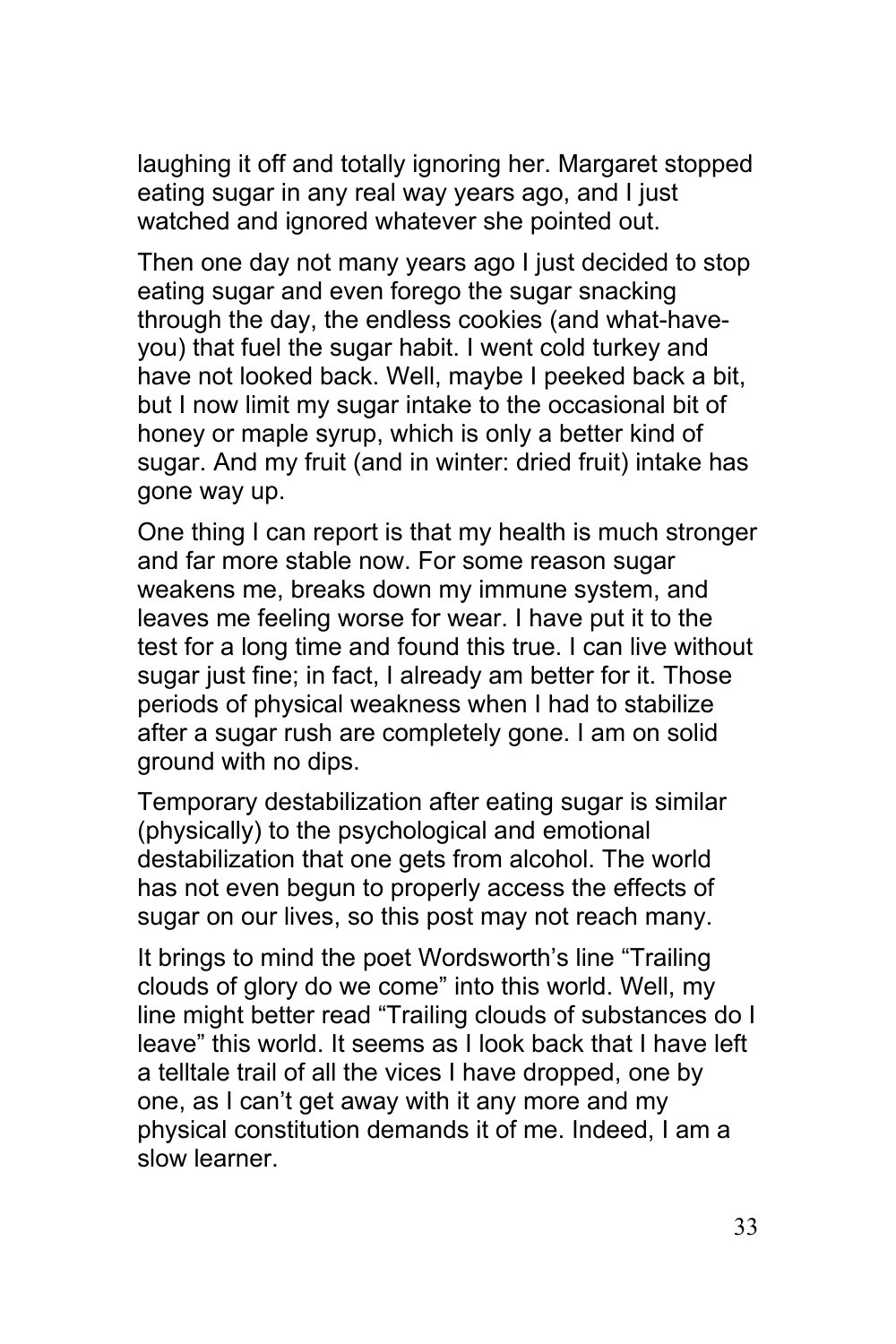### <span id="page-33-0"></span>**The Loss of Substances: Eating Meat**

For many, even the discussion of why or why not to eat meat is like talking about religion or politics. When I speak of giving up meat, I really am on more sketchy ground, for society as a whole (or even in all its parts) does not yet recognize meat as something to give up. And meat is not addictive chemically (although most meat is full of chemicals and other stuff), but rather is a habit, something we picked up eons ago. And the reasons for giving it up are not so much physical as moral. Who ever heard of an addiction that perhaps should be given up for moral reasons? Think again folks; we have many of them. Just look at Washington and the folks there we should give up for moral reasons!

I was raised eating meat with never a thought to giving it up or that it should be given up, so I am not throwing stones in a glass house here. I still struggle a little with eating meat, although for great stretches of my life I have gone vegetarian, only to fall back into eating meat once again. Go figure. I might go ten or fifteen years eating vegies and then in the blink of an eye just eat a hot dog. I have done that and can't fully trust myself when it comes to meat, although I believe the worst is over. And here is a good story about that.

The first time I travelled to Tibet my family and I were all vegetarians and had been so for years. We were not roasting, broiling, boiling, frying, or otherwise cooking meat, and we struggled to cut out fish when we could. As for poultry, we had long ago declared chicken a vegetable, and one that we did not eat, mostly because of the way chickens are forced with antibiotics, treated, and raised. Anyway, I digress.

When we got to the mountains and highplains of Tibet, one thing we found is that they not only had no trees,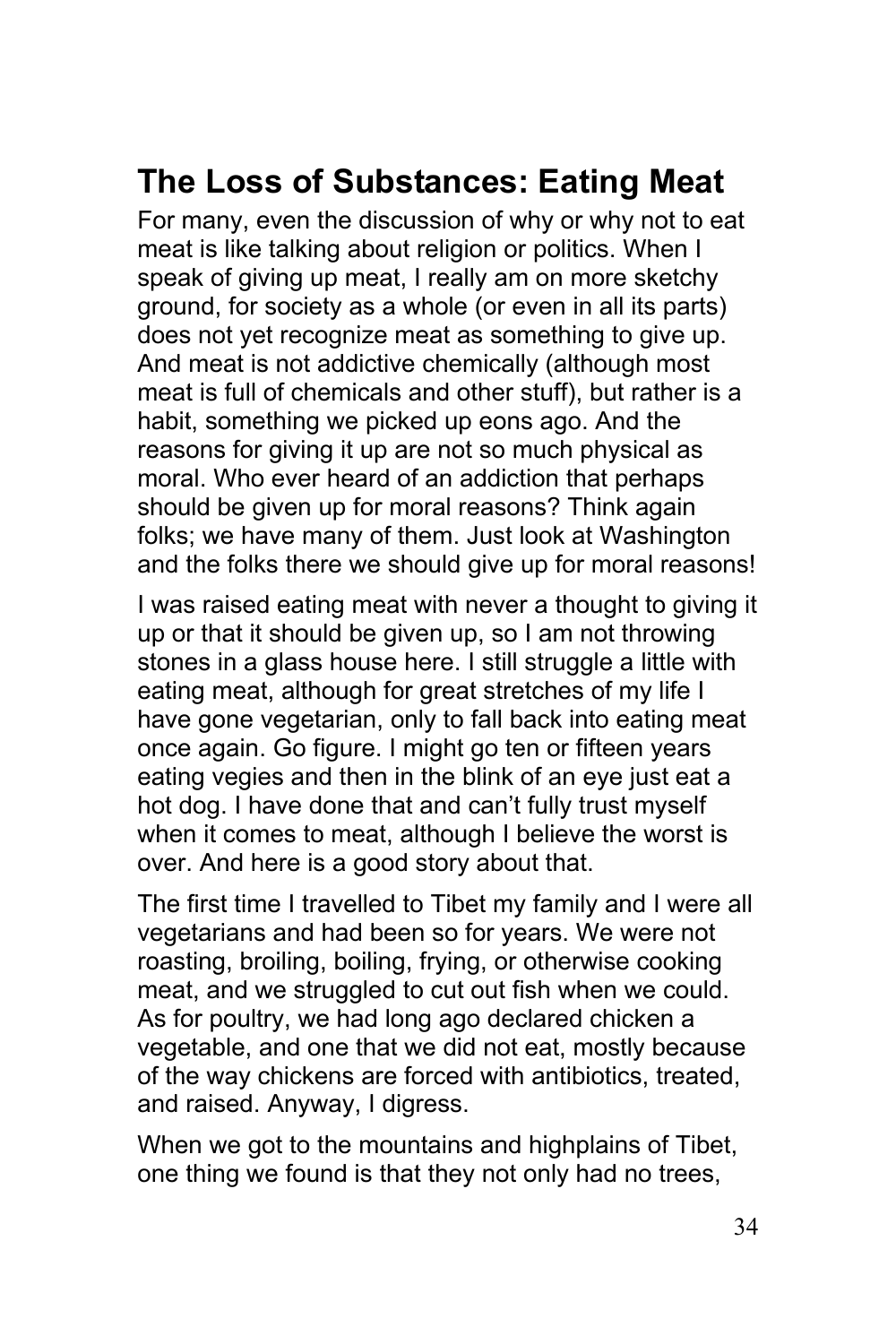but they had damn few vegetables either. They have meat, dairy, and grain. That was about it. All of the Tibetans ate meat because that was what was there, mainly thanks to their yaks. It was yak meat, yak fur, yak tents, yak milk, yak yogurt, yak butter, yak cheese, and so on – yakety yak.

It made it really hard for us, because we would eat no meat and, as mentioned, vegetables were scarce to nonexistent. To make it worse, when we did manage to explain to Tibetans that we were vegetarians, we then became subject to whatever their misinformed idea of a vegetarian was. And they had no idea what vegetarian food should taste like. And this is true even in this country as well.

When we visit places or friends where they know we are vegetarian, we don't get wonderfully cooked veggie food, but rather some tortured idea of what it might be like to eat vegetarian, often boiled, watery, and overcooked olive-drab vegetables, good only to be tossed out – like the legendary hospital food. Meat eaters have no idea of what vegetarians actually eat. Anyway, back to my Tibet story.

Somehow we managed to make it all the way through our Tibet pilgrimage without eating meat, and to do that we ate some pretty terrible things, when wonderful meat dishes (like the Tibetan meat dumplings called 'momos') were sitting there before us steaming and waiting to be eaten. No such luck. We ate some of the worst food I have ever eaten instead, mostly breads made with bad oils that had some weak sugar mixed in them. After awhile even seeing them made us nauseous. We existed on bananas and hard-boiled eggs. There were always the hard-boiled eggs.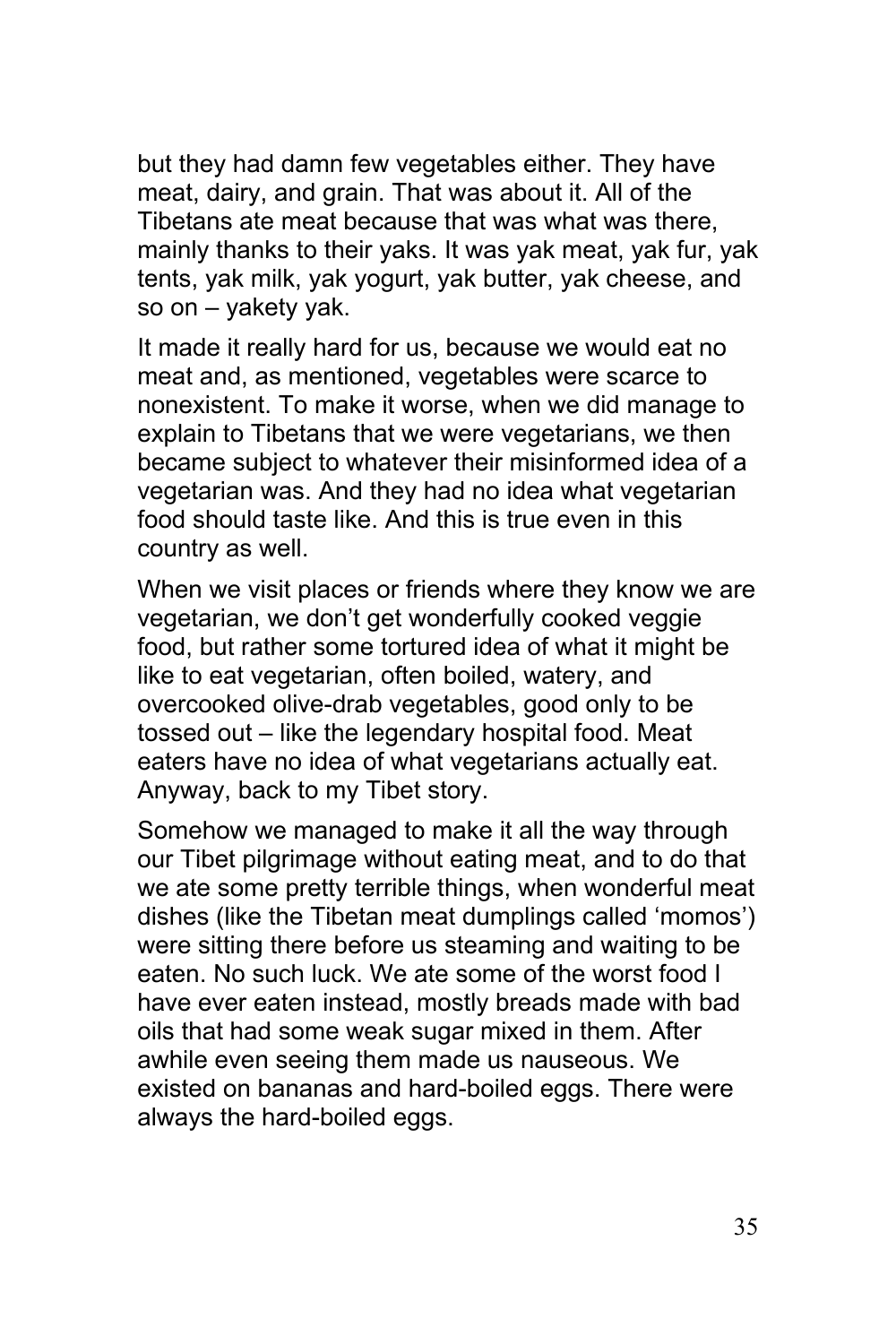And the funny part of this story is that when I finally got to our home back here in Michigan, about the first thing I did was to go to the local restaurant (where we were known vegetarians), order a Porterhouse steak, sit in a back corner, and eat it all up, while the waitresses marveled at the event and pointed me out from a distance. And I did this for three nights in a row! Needless to say that event marked a distinct falling off the eat-no-meat wagon back into eating meat, and it went on from there for years. If only I would have made that move before we went to Tibet, our trip would have been so much different. Go figure.

The hypocrisy in all of this is that as a naturalist and lover of animals I could never kill one. I carry bugs outside when I find them and check my shower each morning to be certain no spider has set up shop in there. If they have, I make sure they get safely out. I don't smack mosquitoes, but gently brush them off as the Tibetans do. At the same time, for years I have had no trouble filling up my shopping cart with whatever meat strikes my fancy. Now I draw the line when it comes to live lobsters, but that only shows up my greater failings more clearly.

And I have loved eating all kinds of meat, fowl, and fish. I am not so in love with steaks and filet mignon type meat as I am with flank and skirt steak roasted on the grill and cut against the bias. I also like good hot dogs and the 'worst' kind of sausage, like bratwurst, knockwurst, and weisswurst. Italian sausage, embedded in paella with chicken and seafood is a favorite.

When I am off meat and a practicing vegetarian, then I sometimes tend to get at times a wee bit evangelical about it. In fact, my own arrogance about being a vegetarian has propelled me back into meat eating more than once, just to purify my uppity-ness. I can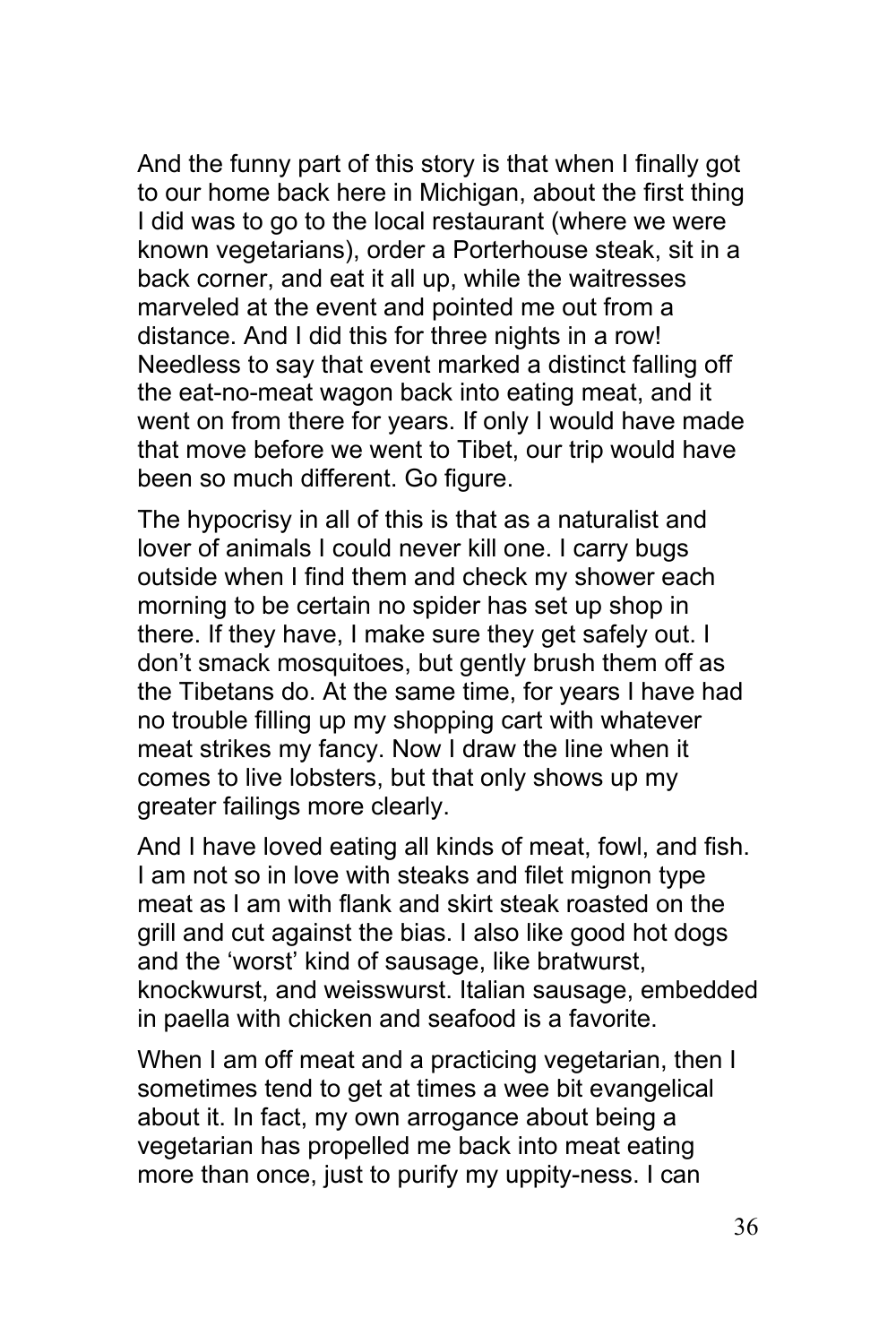remember one time in New York ordering spaghetti without meat, just marinara sauce. When the dinner came I could see little flecks of meat in it and called the waiter on it. His reply: "No sir, we took the meatballs out." I have been known (as mentioned earlier), after years of being a strict vegetarian, to randomly or suddenly pick up a hot dog and eat it. What does that say about me?

And yet if you ask me, I don't believe in killing any animal for any reason. There you have a brief and ugly glimpse of my moral dilemma with eating meat. Right now I am not eating meat, mostly thanks to the suggestion from His Holiness the Karmapa (like the Dalai Lama, but from another lineage) that we consider not killing animals and eating them. It was not a demand, but only a suggestion, but one from someone I met in Tibet (when he was eating meat) whom I respect enough to shame me into doing what my own conscience has told me all along. Right now I am vegetarian, but I am not perfect. I have lapses.

I have been known (when my family is off on some excursion) to have meat parties with the dogs, who very much appreciate this kind of occasion. I go to the store, buy some flank steak, grill it, slice it up, and eat it. Well, actually, I sit down with the dogs and we share it.

I give one piece to each of them and then eat a few myself, and on it goes. I am not proud of this, but am just watching myself do this. If challenged, I would not do it. If everyone else were home, I would not do it. However, if left to my own devices, I sometimes do it and like doing it.

In a similar way, if I am a guest at someone's house and they serve meat, I eat it and am glad for the opportunity. There are others in my home who don't share my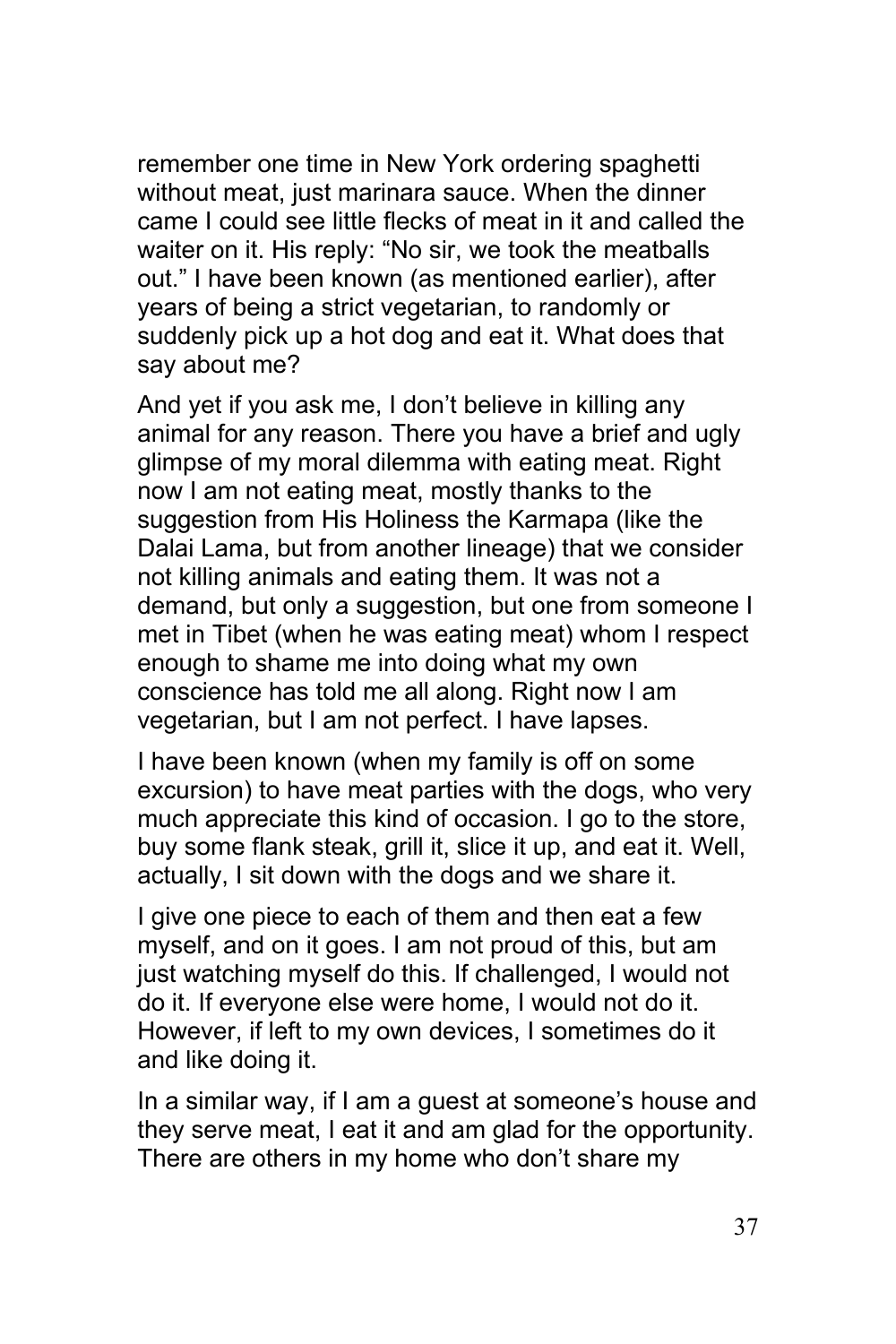proclivity for "found' meat dinners. I am trying to not do this kind of thing, because it is hypocritical and if suddenly called before my maker (use your own words here), I would come down on the side of not eating meat. But this is how it is for me, very much still in midstream.

Therefore when I write about giving up meat, I am on sketchy ground. I debated back and forth whether to even include this blog at all, since the outcome is in question and my hypocrisy so blatant. It is a struggle I still am in the middle of, although I have turned the corner once again. And, as mentioned at the beginning of this blog, not eating meat is a moral dilemma more than physical. However, it is true that much of the meat (and most of the chicken, and now the fish) is filled with so many chemicals, antibiotics, and other cumulative crap that you're doing yourself a favor not to eat it, even if you have nothing against killing animals.

And if you have never been to a slaughter-house, you are missing an essential motive for not eating meat. It is beyond description horrendous and I will leave it at that.

So, the bottom line for me is that I do believe that all animals are sentient beings like me. They just want to be happy and don't like to suffer. Morally I am not a person who can condone killing and eating them. Practically, I am not so mature, but I am working on it.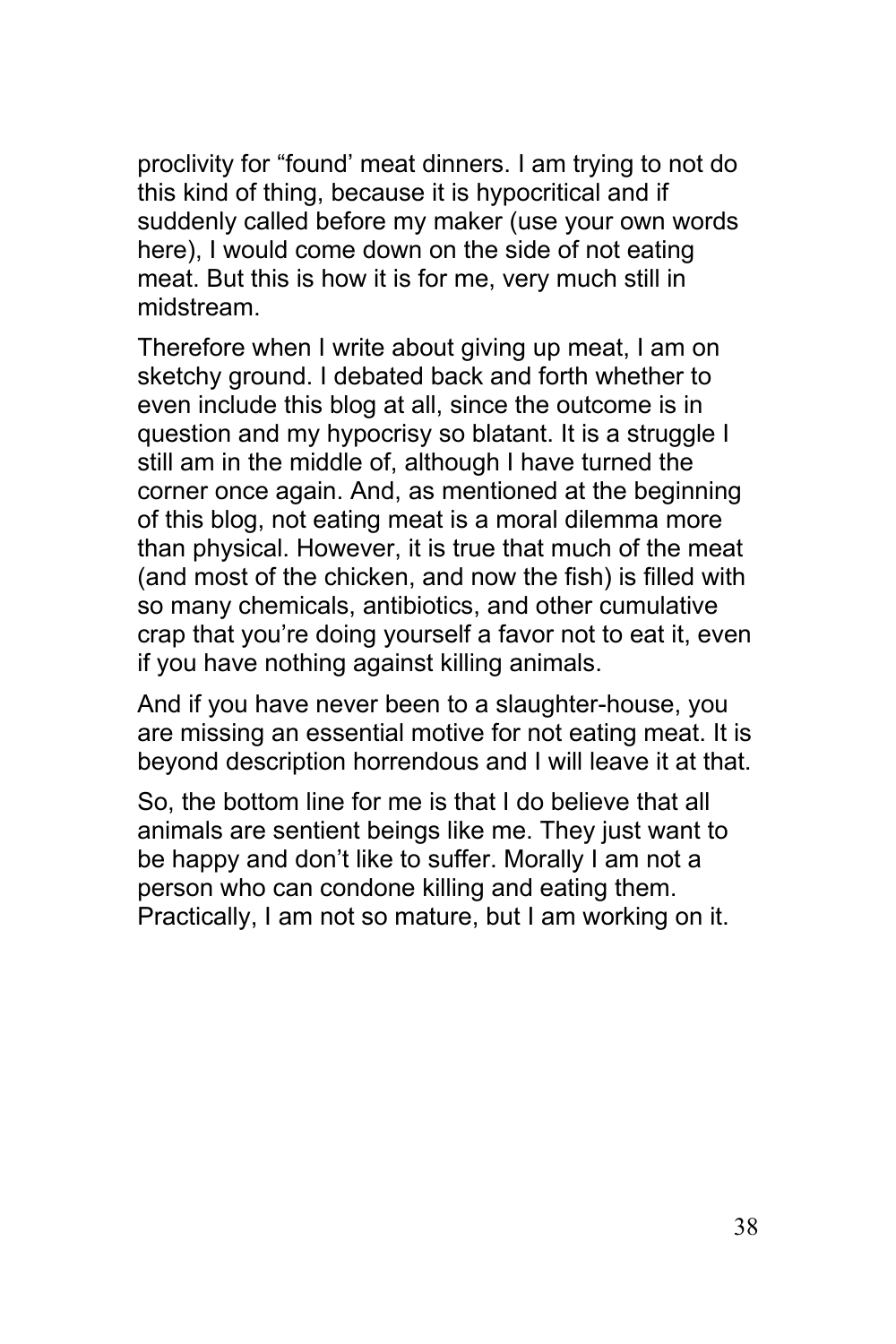### <span id="page-38-0"></span>**The Loss of Substances: Overeating**

In this last blog for this series, I really am on virgin territory. I eat too much and am too attached to food. Period! When I was young, I ate to live and was very skinny. Now I live to eat and am not very skinny. I don't like it, but I have not been moved (properly) to do anything about it yet. Yes, I have tried to lose weight from time to time, but somehow shortly after beginning a diet of any kind it seems that the events of my life somehow manage to distract me and I wake up later and find that I am eating as much as ever, if not more. It is like bad Shamata meditation, I can't keep my focus.

Sometimes I limit myself to a certain size bowl, but before long I have found ways to cram, pile, and stack food in that little bowl that would fill three bowls, and I am right back to where I started. That is how clever I am when threatened with less food. It seems that somehow I always manage to eat more than enough. To me enough is "more than enough."

I know I am not alone in this and that misery loves company, but that is not a great comfort. Who wants to be miserable? And I am not grossly overweight, at least not yet, but I am gaining on it, not losing it. There is a problem here. And unlike the other blogs in this series where I somehow manage to get a handle on my vices, in this case I have none and hope that one of you reading this will startle me awake about all this overeating.

We can probably all agree 'why' we do it. At my age food is one of the few things I look forward to. I am not about to go out and climb a mountain or run a fast mile. I already am tired of the business part of making a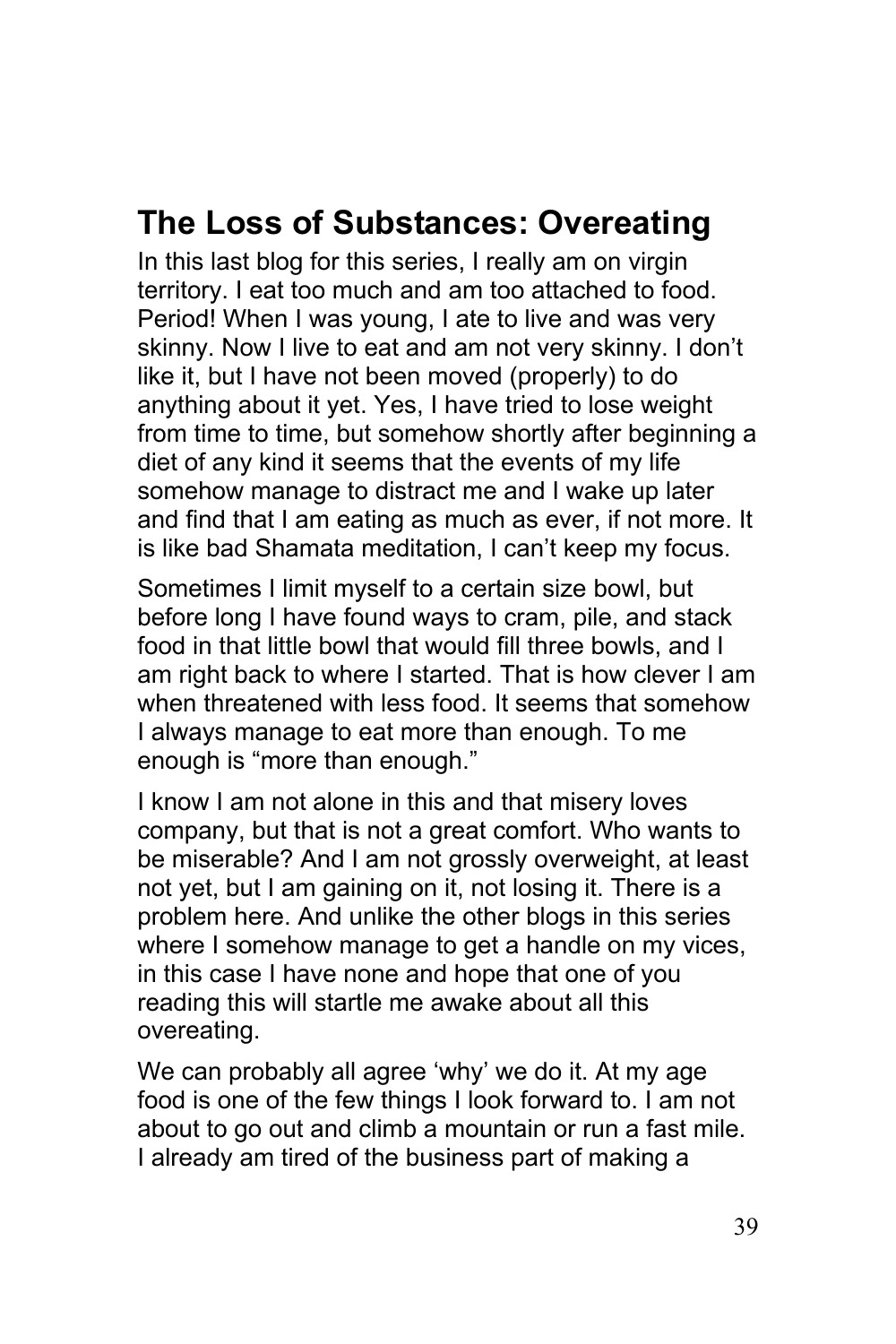living. I work too much as it is, and when work is done, then what? Sure, I might watch a movie or more likely these days 'part of a movie'. It does not much matter what I watch anymore, as long as I watch a little something. And then there is food.

And I am not even a very good cook or, for that matter, very particular about what food I eat. I am interested in finding foods that I like to eat, but not in cooking or perfecting recipes, per se. In a world of professed gourmets, I am (at least I admit it) the lonely gourmand. I like food and lots of it, please. It is not that I am not creative or busy; I am both. I can't seem to remember how I handled this back in the day, for I was busy and creative then too. I really do believe it is as simple as back then I ate to live, and now at least part of me lives to eat. I look forward to eating, as opposed to an eatand-run approach.

I like to eat a lot. I want a big bowl of pasta, not just enough to live on. And I want to eat for some time, not just for a minute or two. I know I am not alone because where I live all one has to do is go to the local grocery store to see really big people. I am not that big… yet. I am not saying 'you' can't be big and be fine; I am saying I am too big for my frame. It makes me uncomfortable.

Please don't get the idea that I eat junk food or fast food or processed food. Not at all. Back in 1972 I designed the company logo for Eden Foods, one of the pioneers in organic and whole foods and perhaps the last private organic food company not already been acquired by aggregators. I studied and learned macrobiotics and use the principles today. I know what and how to eat.

Thanks to my wife Margaret, we don't eat processed food or food with bad additives in it. Sometimes I do. We eat, as much as possible, fresh and unprocessed foods,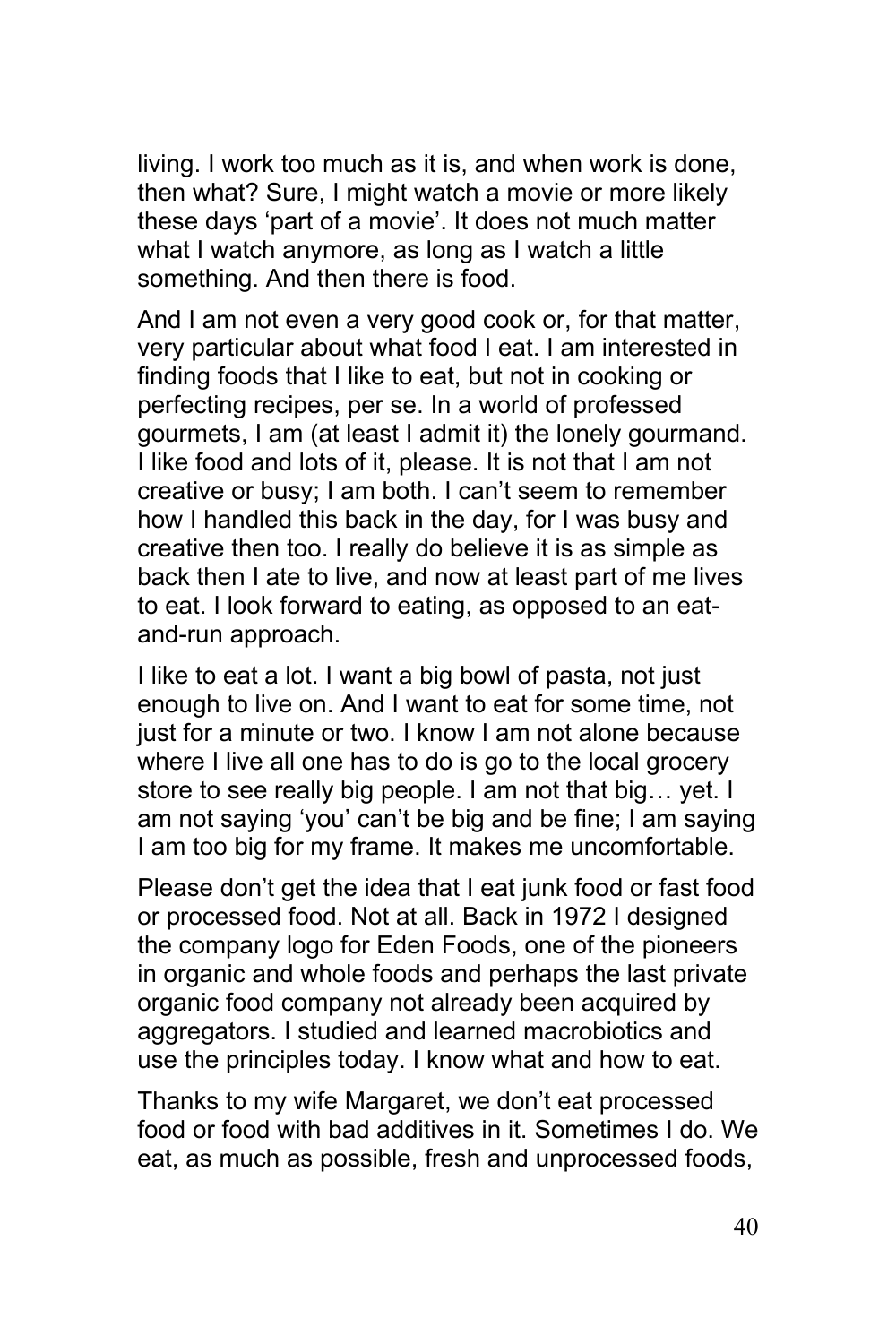organic if they are available, simple or basic foods, foods like Lundgren short-grain brown rice, all kinds of beans, fresh veggies, and so on. The quality of the food I eat is not an issue. The issue is quantity. I like to eat a lot of whatever is being served. I live in fear of the dinner invite where the hosts serve miniscule portions. I want to cut and run out of their house when that happens. In other words, when it comes to eating food I am not a reasonable man. And I know better, at least my mind tells me so, but my stomach and appetites won't listen.

I don't really snack during the day much anymore. I have given up that as a bad bet, but I make up for it with huge portions a dinner time. I tend to eat only two meals a day, breakfast about lunch time or just before (earlier if I am going anywhere or something is happening), and in late afternoon. I don't eat sugar, so deserts for me are usually fresh and dried fruit, and I seek out the sweetness of baked yams and the like. Giving up sugar was a big step and a very rewarding one in terms of shoring up my bodily health. The problem comes down to portion control.

### **The Yearning for Fat**

Before I close this section I should say something about fat intake. There are some of us, and I am one, whose bodies have gotten an idea that we need a certain amount of fat in whatever we eat or we cannot rest, that is: we cannot stop eating. My wife has pointed out to me many times that given a choice of foods, I will always select the ones with the highest fat content, and it is not as simple as tossing me a pound of lard and closing the door. I just naturally seek out foods that are laced with fat. I seldom to never go for foods with a zero fat content. That would be like eating nothing for me.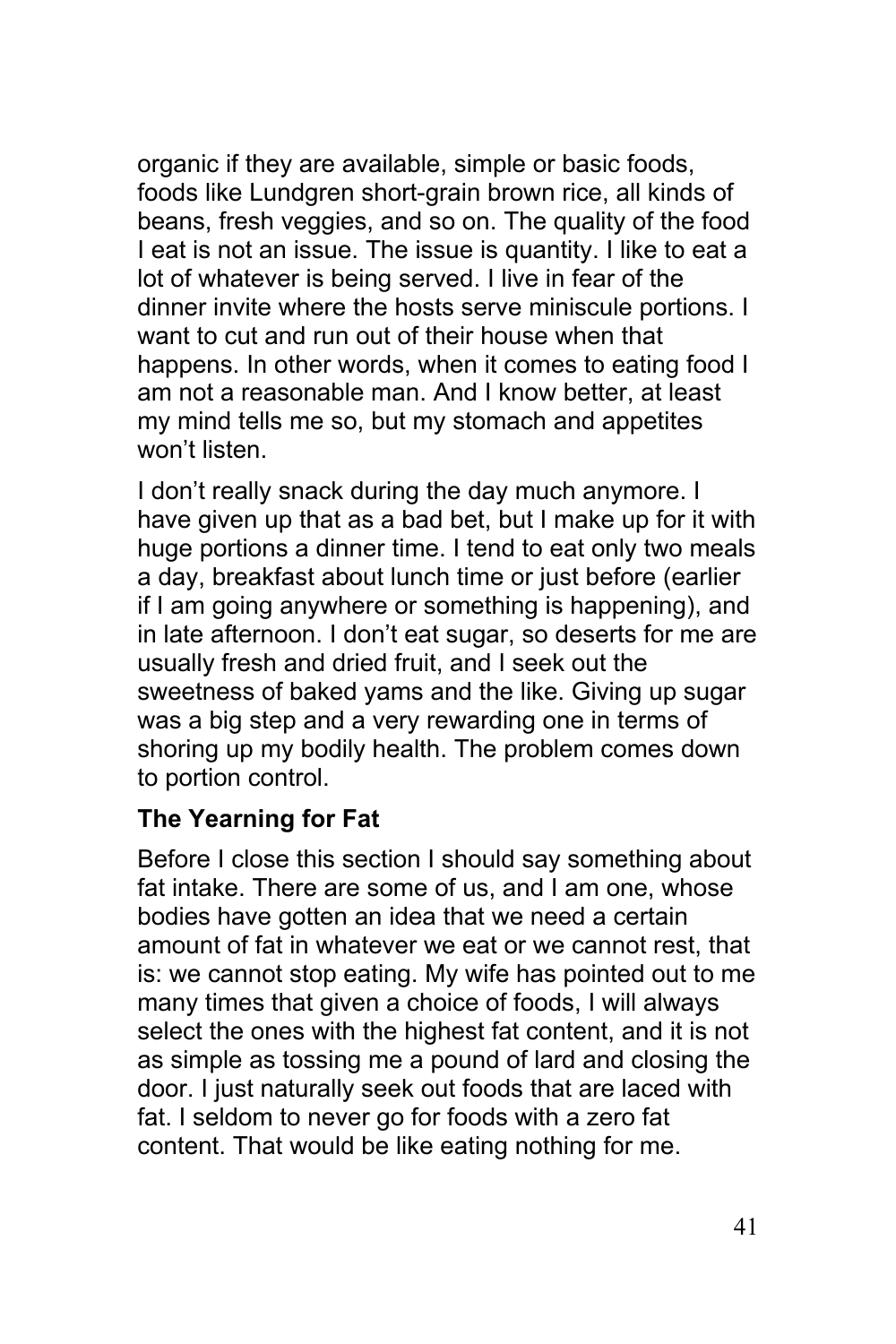If it is high in fat than I will be satisfied and stop eating; If it has low to no fat in it, I will keep eating until I find some fat. It could be the fat in certain foods or regular milk instead of low-fat milk, and of course (in the past) ice cream, the richer the better. And perhaps my main source of fat is fat-rich oils and foods cooked or containing oil. I am an oily type by nature. My skin is oily, which makes me tan easily but also probably takes a lot of oil and fat to nourish. Just as some people crave sugar, I seem to crave (quite unconsciously) oil and fat. Once I get some in my system, my hunger goes away. I probably am the only person out there who when they eat bagels with cream cheese butters the bagel first. Butter is the new sugar for fat eaters like me. Sometimes I just go out in the kitchen and eat a slice of cheese, just because I know it will stop the fat intake syndrome. So for me I have the twin problems of eating too much and seeking out fat-rich foods. Perhaps one of you out there can post an idea here on how to control portions or better deal with the fat intake problem. These are problems I still struggle with.

There you have it. I have shared this series of substance blogs with you; now it is your turn. Overeating is my last substance vice (that I know of). Help me turn the corner on it.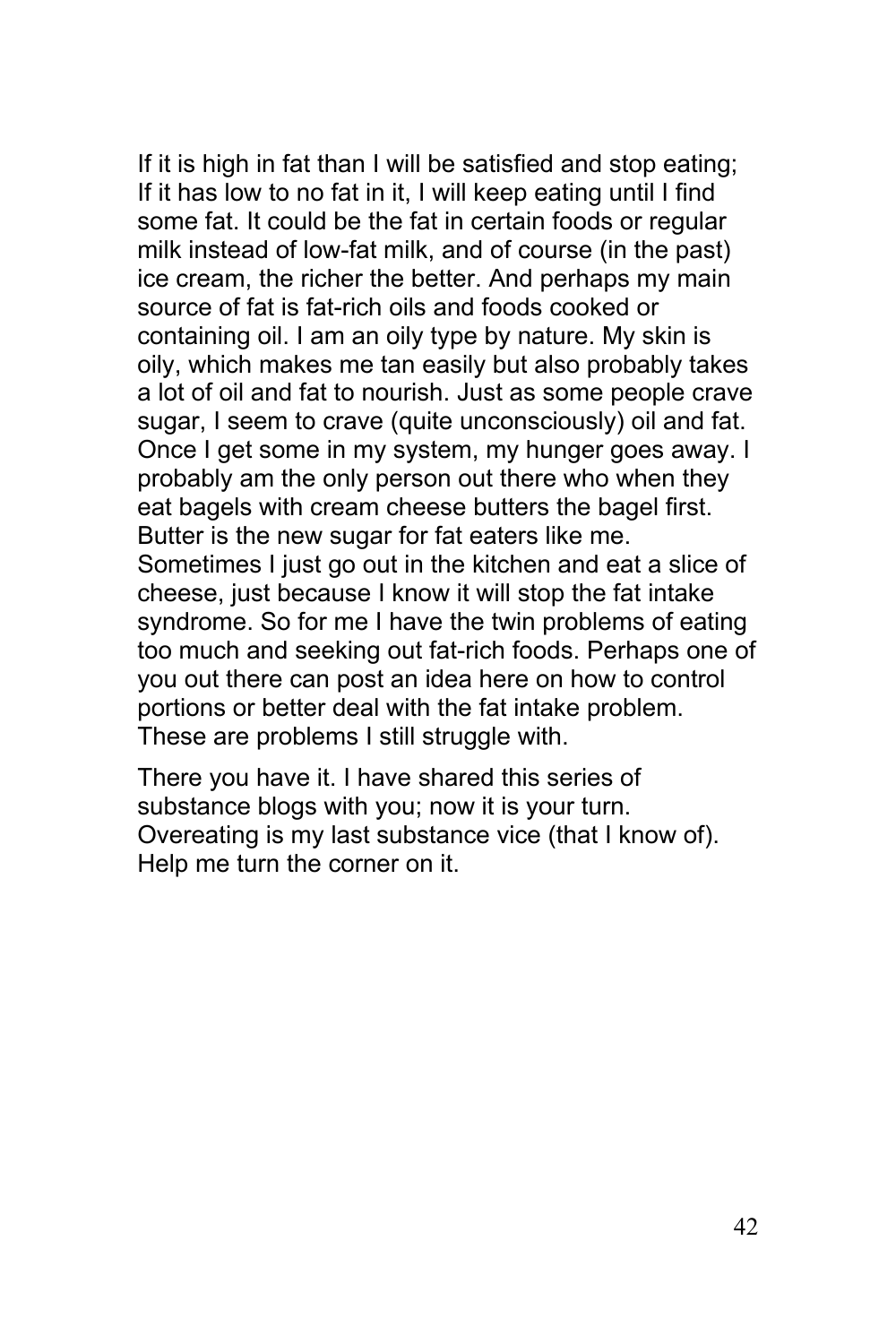### <span id="page-42-0"></span>**Loss of Substance: Summary**

Well there you have a quick tour of my vices, and I am sure I am not alone in having them. When I am sometimes asked "What is the key to beating these vices," I always have the same answer: ever greater awareness.

If I can manage to develop increasing aware-ness of myself and my surroundings, the rest all falls into place. Awareness allows me to see where and who I am, what is good for me and what is not, aside from what my ingrained habits dictate. I am a stubborn cuss. No preacher or teacher, no amount of proselytizing is going to force me to do anything unless I check it out personally and find it is in my best interests. The one thing I have found teachers good for is showing me how (methods) to become more aware of who I am and what is happening around me.

In every case when I struggled with a bad habit, whether it was cigarettes, alcohol, drugs, caffeine, or what-have-you, it is increased awareness that allows me to determine that it is in my best interests to move away from that habit. And I don't mean in my best interests, intellectually or rationally. I mean in my realtime practical best interests. And it is not often easy and usually involves somewhat of a battle. It has taken most of my life to get this far. That sounds like a Yogi Berra quote. That is how hard it is for me to get around to the point at times.

Awareness is IMO the single most important key to handling bad habits. And how do we become more aware? There are many ways, one of the most common being when something almost catastrophic happens in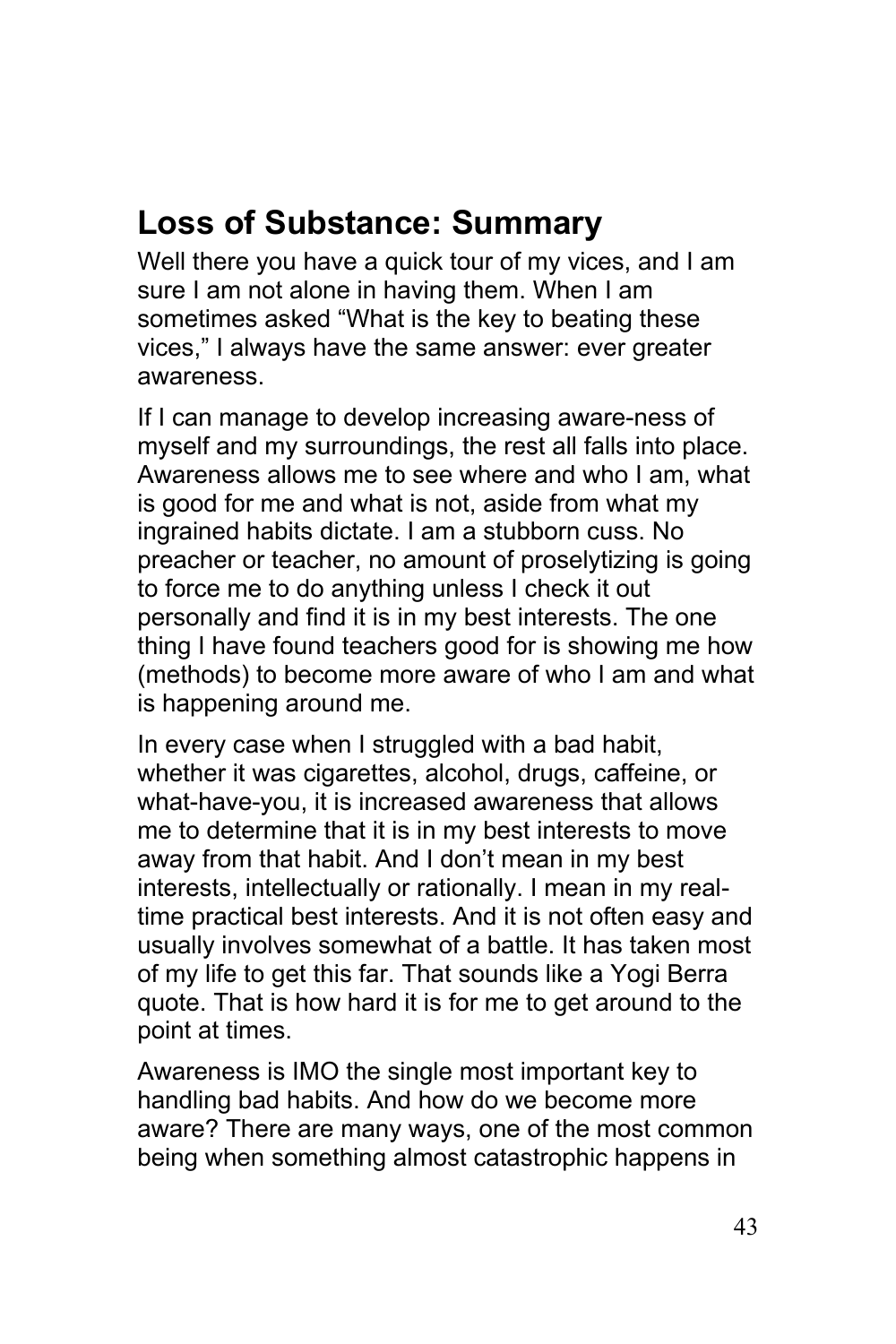our life or in the life of someone we love. We wake up, if only for a moment, a day or two, or a short time. In that natural gap or "timeout" from our distractions we can sometimes better see the path or way to go on. Being brought up short by a sudden event can cause us to retreat from our endless aggrandizing distractions.

In my experience, the preferred method to awareness is some kind of mind-training, call it meditation, mind practice, or whatever you like. I don't mean lighting a candle, burning some incense, and turning out the lights. Unfortunately, in this country we have the one word "meditation" to cover a host of kinds of mind practice.I refer here to practices that make you more aware, like being here now, not some soothing bluelight reverie.

And here is where you might want to allow me (please) to get a little enthusiastic, if only because awareness training has been so impor tant in my life. If it sounds too preachy, at least you can understand where I am coming from and why I might want to point what works for me out to you.

In my experience, learning to meditate the way the Tibetan and Zen Buddhists meditate really works. It takes time and patience, but what that is worthwhile doesn't? You have to keep at it and results don't come easily or soon, but they do come and they do work. I have found noth ing else even close to giving the returns that an investment in mind training offers, and I have searched.

I came from the 1950s where life was about our crew cut haircuts, pedal pushers, saddle shoes, and coonskin caps. And I came to life in the 1960s where my heart was fixed or imprinted with the values of that time. Change often is slow. As a Sixties child, I worked with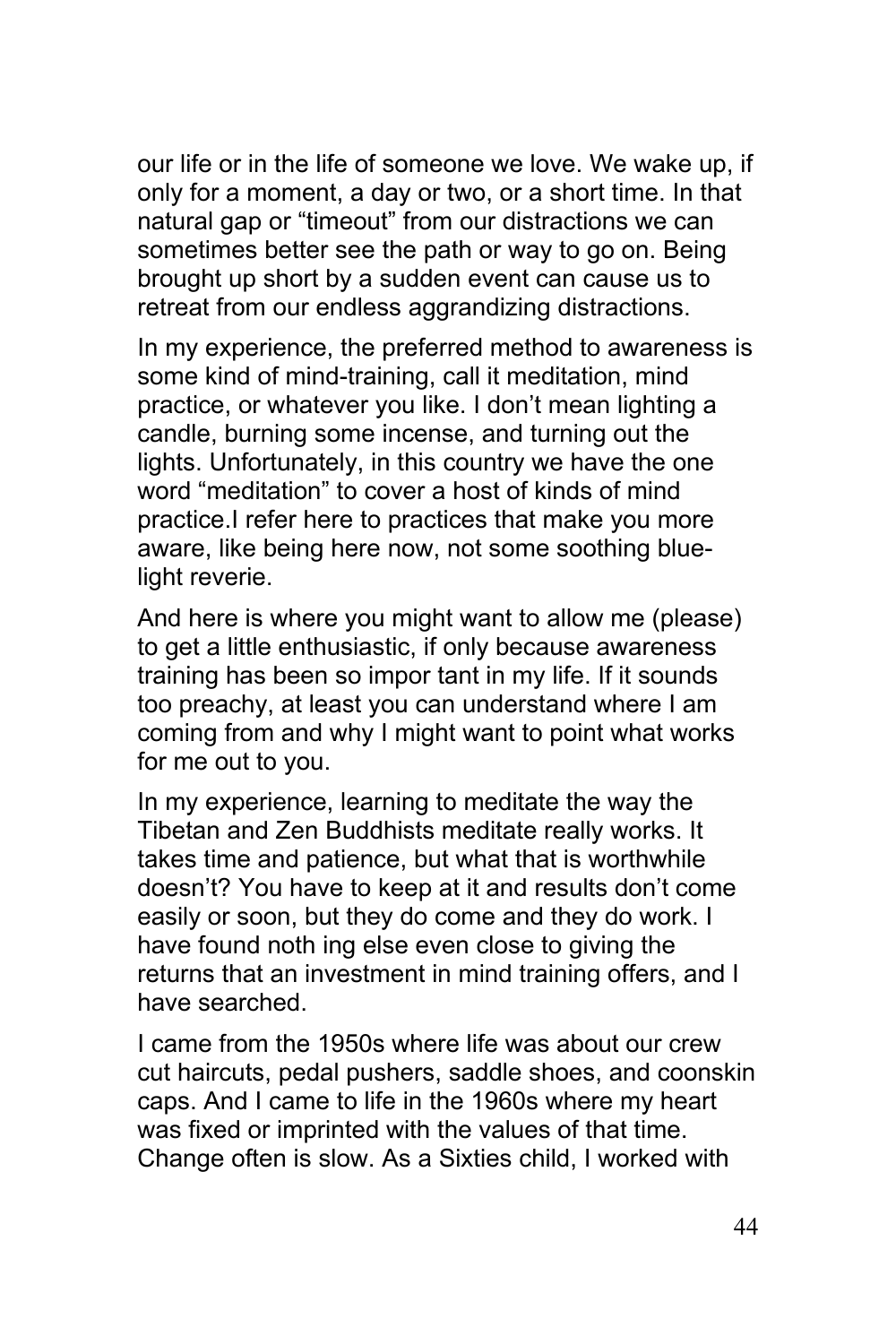my generation on so many things that only now (forty years later) are becoming more accepted, things like having our babies at home or in a loving home-like atmosphere, home schooling our kids and helping them find their passions before turning them loose, working to pioneer the foods we eat and what is in them, promoting whole and organic foods, preventative medicine, protecting our environment, and much more. None of these changes came quickly.

While the conservative nature of those in power back then made it difficult to impossible for alternative-culture types like me to come

in the front door, my generation freely walked into the back door of the future to pioneer the Internet and all manner of sharing information. It was our secret door. No one else knew of its existence. That door was wide open because we created it ourselves, a day at a time. No one would do it for us. Isn't this always the case? Others can only point out methods how to become more aware. We have to become more aware by ourselves.

In my own case, aside from being an astrologer, I became an archivist of popular culture, working to share popular music and film with everyone, which is what the sites I created (AllMusic.com, AllMovie.com, ClassicPosters. com, and others) were all about. When I built and directed them, there was not a single commercial ad or product to buy on them. For me it was all about celebrating the music and films we are part of. All-Music Guide is the largest music database of reviews, sidemen, and albums that has ever existed.

And sites like Facebook prove their worth by bringing us together in meaningful ways, ways that were all but impossible before the Internet. For example, I learned to use a library early on and am highly skilled in searching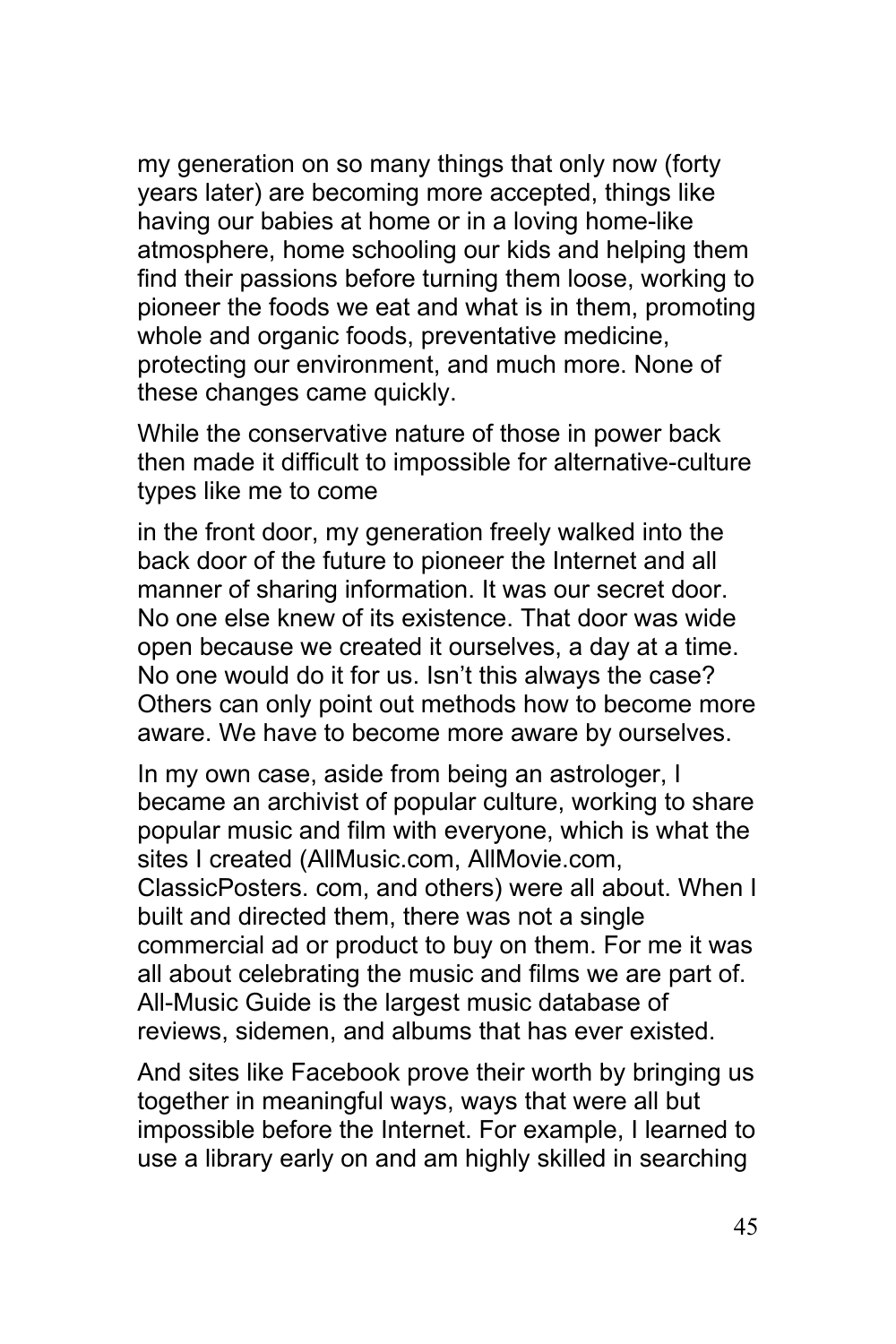out subjects. Today the Internet makes the whole world our library and almost everyone has full access to it. What only someone like me, trained in using a library tools, used to be able to do back then, today anyone can do. The search capabilities of the Internet are the most democratic and equalizing event I have ever witnessed. And the future?

If you trust me at all, trust that learning to use and train the mind is to the future today what the Internet and computers were to the future yesterday. This is the uncharted territory for a modern and future world, the "new land." Meditation and mind training (which may seem foreign and strange just now) will be the coin of the realm tomorrow. It will be then what having a college degree is today, something almost everyone is expected to have. The future, like the proverbial sunken city of Atlantis, is already rising into view for those who have the awareness to see it and we can learn how to put it to use. I can see the future and it belongs to those who are more aware.

Mind training is not about learning to use your mind to learn geometry or to get a degree, but rather learning to use the mind to know itself, turning the mind not outward at the world, but inward, with the mind itself as the object 'and' the mind also as the subject looking, in other words: beyond any elaboration, thought, and duality. This is not mysticism, kooky, or other-worldly. It is a technique that has been taught for centuries, unfortunately not anywhere near where we now live. Its result is enhanced awareness, and that awareness is IMO the key to direction in life. The difference in awareness between one person or another may be small, but it also may well be all the difference in the world. Developing that awareness is the theme of this blog.